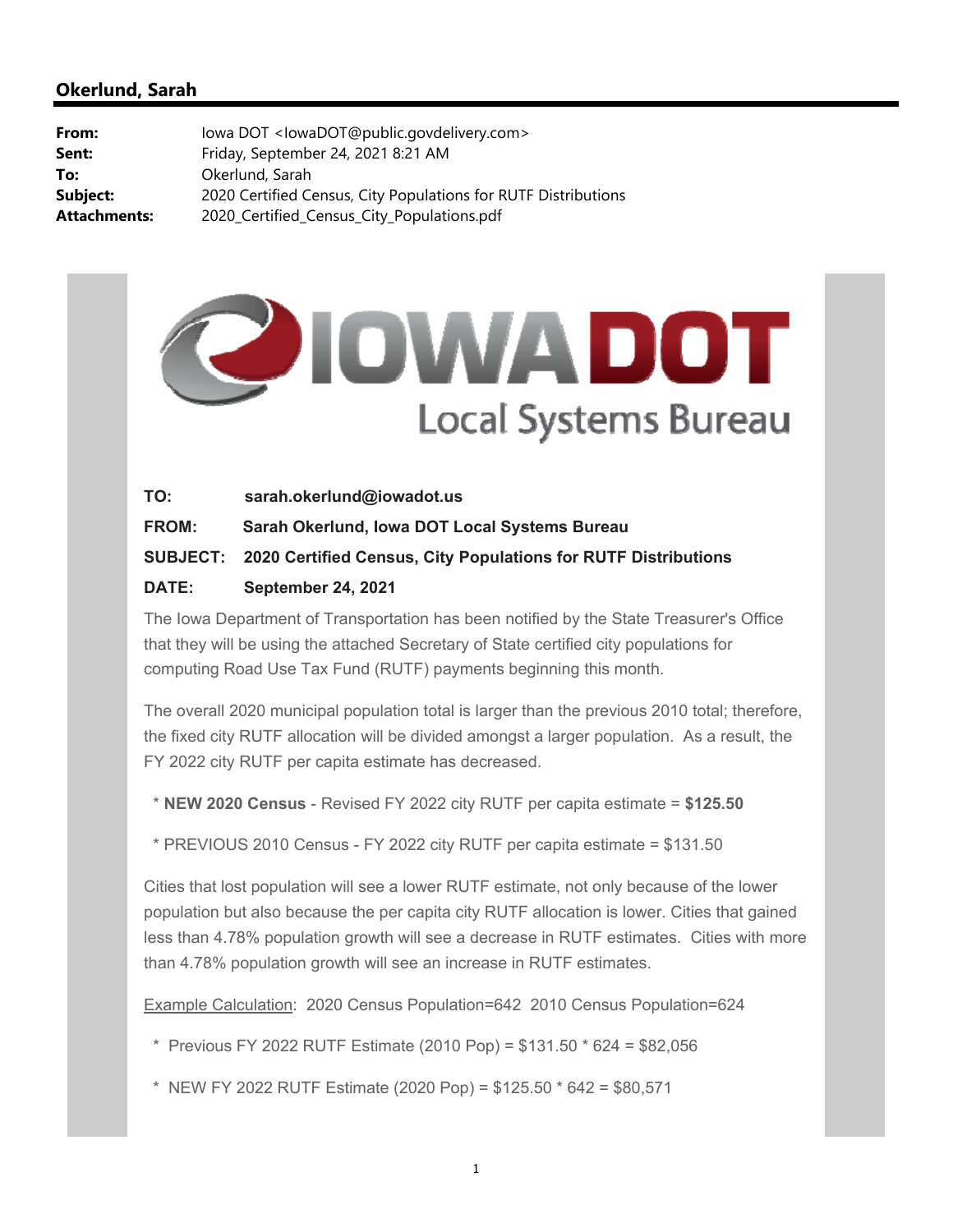If you have any questions, please do not reply to this note. Instead, you may contact Mary Beth or myself as shown below.

Mary Beth Sprouse Automation and Reporting Specialist Iowa Department of Transportation Local Systems Bureau (515) 239-1256 MaryBeth.Sprouse@IowaDOT.us

Sarah Okerlund Urban Engineer Iowa Department of Transportation Local Systems Bureau (515) 239-1291 Sarah.Okerlund@IowaDOT.us

2020 Certified Census\_City Populations.pdf



Local Systems Bureau 800 Lincoln Way | Ames, IA, 50010 515-239-1528 www.iowadot.gov/local\_systems/mailings/main-mailing

Help | Manage Subscription | View Mailings

This email was sent to sarah.okerlund@iowadot.us using GovDelivery Communications Cloud on behalf of: State of Iowa · 1007 E Grand Ave · Des Moines, IA 50319

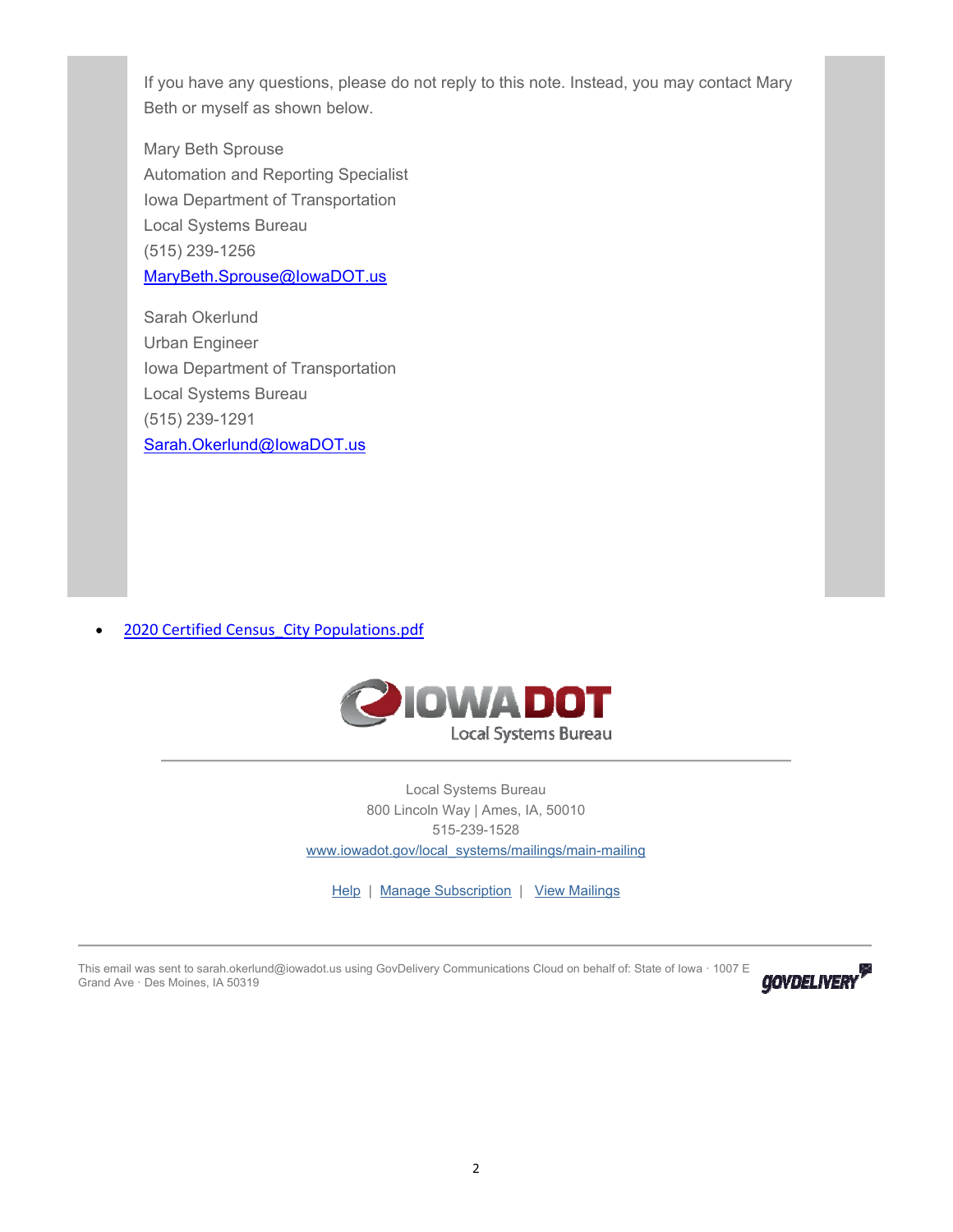| <b>Geographic name</b> | 2020   | 2010   | 2000   | 1990   | 1980   | 1970   | 1960   | 1950   | 1940   |
|------------------------|--------|--------|--------|--------|--------|--------|--------|--------|--------|
| Ackley                 | 1,599  | 1,589  | 1,809  | 1,696  | 1,900  | 1,794  | 1,731  | 1,608  | 1,586  |
| Ackworth               | 115    | 83     | 85     | 66     | 83     | 111    | 77     | 95     | 67     |
| Adair                  | 791    | 781    | 839    | 894    | 894    | 883    | 750    | 742    | 827    |
| Adel                   | 6,153  | 3,682  | 3,435  | 3,304  | 2,846  | 2,419  | 2,060  | 1,799  | 1,740  |
| Afton                  | 874    | 845    | 917    | 953    | 985    | 823    | 773    | 936    | 987    |
| Agency                 | 620    | 638    | 622    | 616    | 657    | 610    | 702    | 524    | 452    |
| Ainsworth              | 511    | 567    | 524    | 506    | 547    | 455    | 371    | 396    | 415    |
| Akron                  | 1,558  | 1,486  | 1,489  | 1,450  | 1,517  | 1,324  | 1,351  | 1,251  | 1,314  |
| <b>Albert City</b>     | 677    | 699    | 709    | 779    | 818    | 683    | 722    | 736    | 759    |
| Albia                  | 3,721  | 3,766  | 3,706  | 3,870  | 4,184  | 4,151  | 4,582  | 4,838  | 5,157  |
| Albion                 | 448    | 505    | 592    | 585    | 739    | 772    | 588    | 492    | 476    |
| Alburnett              | 675    | 673    | 559    | 459    | 411    | 418    | 341    | 254    | 208    |
| Alden                  | 763    | 787    | 904    | 855    | 953    | 876    | 838    | 829    | 682    |
| Alexander              | 164    | 175    | 165    | 170    | 190    | 249    | 294    | 278    | 324    |
| Algona                 | 5,487  | 5,560  | 5,741  | 6,015  | 6,289  | 6,032  | 5,702  | 5,415  | 4,954  |
| Alleman                | 423    | 432    | 439    | 340    | 307    |        |        |        |        |
| Allerton               | 430    | 501    | 559    | 599    | 670    | 643    | 692    | 761    | 782    |
| Allison                | 966    | 1,029  | 1,006  | 1,000  | 1,132  | 1,071  | 952    | 771    | 708    |
| Alta                   | 2,087  | 1,883  | 1,865  | 1,820  | 1,720  | 1,717  | 1,393  | 1,348  | 1,269  |
| Alta Vista             | 227    | 266    | 286    | 246    | 314    | 283    | 276    | 312    | 333    |
| Alton                  | 1,248  | 1,216  | 1,095  | 1,063  | 986    | 1,018  | 1,048  | 1,038  | 1,025  |
| Altoona                | 19,565 | 14,541 | 10,345 | 7,242  | 5,764  | 2,883  | 1,458  | 763    | 640    |
| Alvord                 | 206    | 196    | 187    | 204    | 246    | 204    | 238    | 263    | 306    |
| Amana Villages         | 1,548  | 1,636  |        |        |        |        |        |        |        |
| Ames                   | 66,427 | 58,965 | 50,731 | 47,198 | 45,775 | 39,505 | 27,003 | 22,898 | 12,555 |
| Anamosa                | 5,450  | 5,533  | 5,494  | 5,100  | 4,958  | 4,389  | 4,616  | 3,910  | 4,069  |
| Andover                | 109    | 103    | 87     | 99     | 107    | 90     | 91     | 80     | 72     |
| Andrew                 | 380    | 434    | 460    | 319    | 349    | 335    | 349    | 280    | 263    |
| Anita                  | 963    | 972    | 1,049  | 1,068  | 1,153  | 1,101  | 1,233  | 1,112  | 1,088  |
| Ankeny                 | 67,887 | 45,582 | 27,117 | 18,482 | 15,429 | 9,151  | 2,964  | 1,229  | 779    |
| Anthon                 | 545    | 565    | 649    | 638    | 687    | 711    | 681    | 770    | 881    |
| Aplington              | 1,116  | 1,128  | 1,054  | 1,034  | 1,027  | 936    | 840    | 702    | 588    |
| Arcadia                | 525    | 484    | 443    | 485    | 454    | 414    | 437    | 425    | 410    |
| Archer                 | 117    | 131    | 126    | 145    | 134    | 134    | 209    | 167    | 178    |
| Aredale                | 62     | 74     | 89     | 88     | 88     | 126    | 153    | 204    | 225    |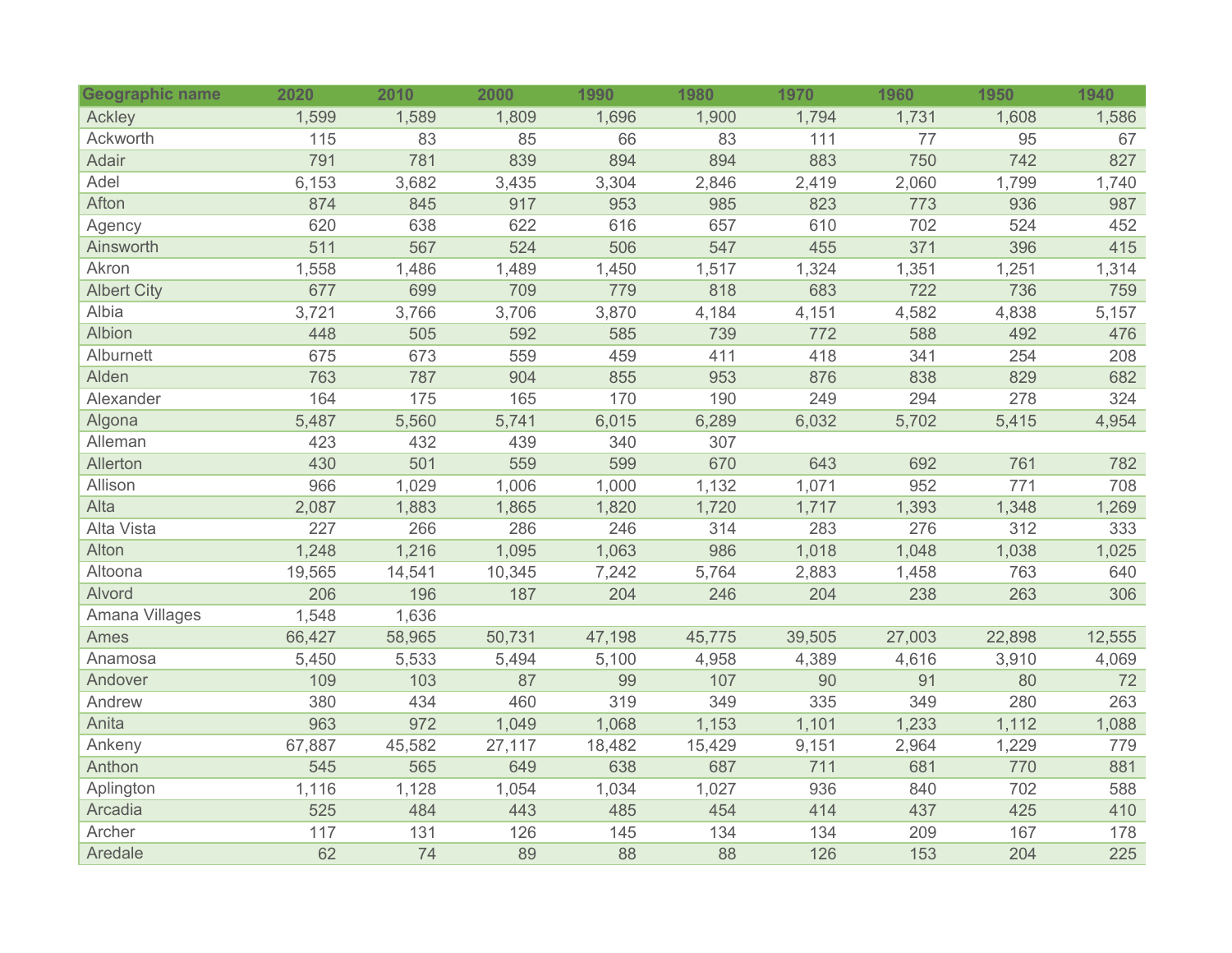| Geographic name     | 2020  | 2010            | 2000            | 1990  | 1980  | 1970  | 1960  | 1950  | 1940  |
|---------------------|-------|-----------------|-----------------|-------|-------|-------|-------|-------|-------|
| Arion               | 97    | 108             | 136             | 148   | 207   | 199   | 201   | 220   | 271   |
| Arispe              | 96    | 100             | 89              | 92    | 89    | 93    | 125   | 110   | 149   |
| Arlington           | 419   | 429             | 490             | 465   | 498   | 481   | 614   | 661   | 675   |
| Armstrong           | 875   | 926             | 979             | 1,025 | 1,153 | 1,061 | 958   | 943   | 937   |
| <b>Arnolds Park</b> | 1,110 | 1,126           | 1,162           | 953   | 1,051 | 970   | 953   | 1,078 | 855   |
| <b>Arthur</b>       | 222   | 206             | 245             | 272   | 288   | 273   | 265   | 243   | 254   |
| Asbury              | 5,943 | 4,170           | 2,450           | 2,013 | 2,017 | 410   | 71    | 52    | 27    |
| Ashton              | 436   | 458             | 461             | 462   | 441   | 483   | 615   | 588   | 620   |
| Aspinwall           | 33    | 40              | 58              | 52    | 65    | 81    | 95    | 107   | 88    |
| <b>Atalissa</b>     | 296   | 311             | 283             | 357   | 360   | 244   | 212   | 204   | 181   |
| <b>Atkins</b>       | 2,056 | 1,670           | 977             | 637   | 678   | 581   | 527   | 387   | 330   |
| <b>Atlantic</b>     | 6,792 | 7,112           | 7,257           | 7,432 | 7,789 | 7,306 | 6,890 | 6,480 | 5,802 |
| Auburn              | 265   | 322             | 296             | 283   | 320   | 329   | 367   | 350   | 383   |
| Audubon             | 2,053 | 2,176           | 2,382           | 2,524 | 2,841 | 2,907 | 2,928 | 2,808 | 2,409 |
| Aurelia             | 968   | 1,036           | 1,062           | 1,034 | 1,143 | 1,065 | 904   | 807   | 752   |
| Aurora              | 169   | 185             | 194             | 196   | 248   | 229   | 223   | 225   | 276   |
| Avoca               | 1,683 | 1,506           | 1,610           | 1,497 | 1,650 | 1,535 | 1,540 | 1,595 | 1,598 |
| Ayrshire            | 133   | 143             | 202             | 195   | 243   | 243   | 298   | 334   | 391   |
| <b>Badger</b>       | 522   | 561             | 610             | 569   | 653   | 465   | 340   | 301   | 251   |
| <b>Bagley</b>       | 233   | 303             | 354             | 303   | 370   | 365   | 406   | 392   | 427   |
| <b>Baldwin</b>      | 99    | 109             | 127             | 137   | 198   | 172   | 228   | 208   | 210   |
| <b>Balltown</b>     | 79    | 68              | 73              | 74    | 106   | 79    | 43    | 49    | 56    |
| <b>Bancroft</b>     | 699   | 732             | 808             | 857   | 1,082 | 1,103 | 1,000 | 901   | 959   |
| <b>Bankston</b>     | 23    | $\overline{25}$ | $\overline{27}$ | 35    | 40    | 28    | 36    | 40    | 29    |
| <b>Barnes City</b>  | 156   | 176             | 201             | 221   | 266   | 238   | 273   | 326   | 414   |
| <b>Barnum</b>       | 175   | 191             | 195             | 174   | 198   | 147   | 154   | 193   | 184   |
| <b>Bassett</b>      | 45    | 66              | 74              | 74    | 128   | 152   | 130   | 125   | 147   |
| <b>Batavia</b>      | 430   | 499             | 500             | 520   | 525   | 525   | 533   | 524   | 474   |
| <b>Battle Creek</b> | 700   | 713             | 743             | 818   | 919   | 837   | 786   | 873   | 827   |
| <b>Baxter</b>       | 962   | 1,101           | 1,052           | 938   | 951   | 788   | 681   | 618   | 623   |
| <b>Bayard</b>       | 405   | 471             | 536             | 511   | 637   | 628   | 597   | 634   | 703   |
| <b>Beacon</b>       | 445   | 494             | 518             | 509   | 530   | 338   | 718   | 371   | 382   |
| Beaconsfield        | 15    | 15              | 11              | 27    | 39    | 48    | 71    | 104   | 148   |
| <b>Beaman</b>       | 161   | 191             | 210             | 183   | 219   | 222   | 247   | 191   | 167   |
| <b>Beaver</b>       | 46    | 48              | 53              | 46    | 85    | 113   | 115   | 114   | 126   |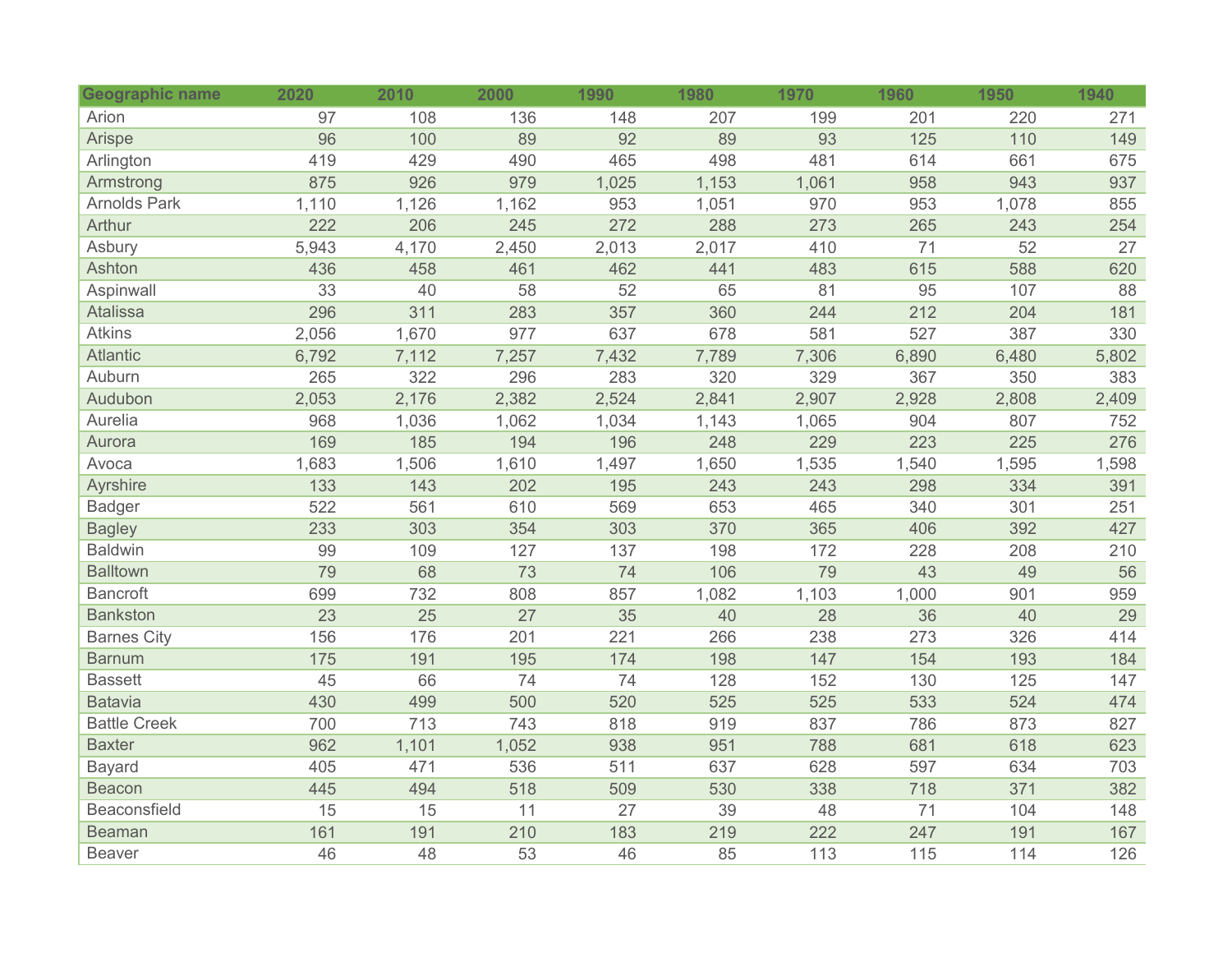| <b>Geographic name</b> | 2020   | 2010   | 2000   | 1990   | 1980   | 1970   | 1960   | 1950   | 1940   |
|------------------------|--------|--------|--------|--------|--------|--------|--------|--------|--------|
| <b>Bedford</b>         | 1,508  | 1,440  | 1,620  | 1,528  | 1,692  | 1,733  | 1,807  | 2,000  | 2,151  |
| <b>Belle Plaine</b>    | 2,330  | 2,534  | 2,878  | 2,834  | 2,903  | 2,810  | 2,923  | 3,056  | 3,202  |
| <b>Bellevue</b>        | 2,363  | 2,191  | 2,350  | 2,239  | 2,450  | 2,336  | 2,181  | 1,932  | 1,771  |
| Belmond                | 2,463  | 2,376  | 2,560  | 2,500  | 2,505  | 2,358  | 2,506  | 2,169  | 2,109  |
| <b>Bennett</b>         | 347    | 405    | 395    | 395    | 458    | 385    | 374    | 357    | 352    |
| <b>Benton</b>          | 39     | 41     | 40     | 39     | 33     | 46     | 84     | 128    | 189    |
| <b>Berkley</b>         | 23     | 32     | 24     | 39     | 49     | 56     | 58     | 71     | 105    |
| <b>Bernard</b>         | 114    | 112    | 97     | 123    | 130    | 148    | 173    | 149    | 111    |
| <b>Bertram</b>         | 269    | 294    | 681    | 201    | 216    | 177    | 170    | 128    | 90     |
| <b>Bettendorf</b>      | 39,102 | 33,217 | 31,275 | 28,139 | 27,381 | 22,126 | 11,534 | 5,132  | 3,143  |
| Bevington              | 57     | 63     | 58     | 67     | 60     | 54     | 55     | 48     | 35     |
| Birmingham             | 367    | 448    | 423    | 386    | 410    | 452    | 441    | 643    | 498    |
| <b>Blairsburg</b>      | 176    | 215    | 235    | 269    | 288    | 287    | 287    | 257    | 276    |
| Blairstown             | 713    | 692    | 682    | 672    | 695    | 612    | 583    | 523    | 525    |
| <b>Blakesburg</b>      | 274    | 296    | 374    | 333    | 404    | 403    | 401    | 401    | 442    |
| <b>Blanchard</b>       | 29     | 38     | 61     | 67     | 101    | 139    | 174    | 214    | 259    |
| <b>Blencoe</b>         | 233    | 224    | 231    | 250    | 247    | 255    | 286    | 328    | 367    |
| <b>Blockton</b>        | 125    | 192    | 192    | 213    | 280    | 273    | 343    | 407    | 488    |
| <b>Bloomfield</b>      | 2,682  | 2,640  | 2,601  | 2,580  | 2,849  | 2,718  | 2,771  | 268    | 2,732  |
| <b>Blue Grass</b>      | 1,666  | 1,452  | 1,169  | 1,214  | 1,377  | 1,032  | 568    | 337    | 287    |
| <b>Bode</b>            | 302    | 302    | 327    | 335    | 406    | 372    | 430    | 492    | 533    |
| <b>Bonaparte</b>       | 359    | 433    | 458    | 465    | 489    | 517    | 574    | 642    | 653    |
| <b>Bondurant</b>       | 7,365  | 3,860  | 1,846  | 1,584  | 1,283  | 462    | 389    | 328    | 320    |
| <b>Boone</b>           | 12,460 | 12,661 | 12,803 | 12,392 | 12,602 | 12,468 | 12,468 | 12,164 | 12,373 |
| <b>Bouton</b>          | 127    | 129    | 136    | 149    | 139    | 160    | 145    | 159    | 162    |
| Boxholm                | 181    | 195    | 215    | 214    | 267    | 242    | 250    | 304    | 285    |
| <b>Boyden</b>          | 701    | 707    | 672    | 651    | 708    | 670    | 562    | 541    | 487    |
| <b>Braddyville</b>     | 147    | 159    | 176    | 219    | 199    | 207    | 176    | 249    | 242    |
| <b>Bradgate</b>        | 75     | 86     | 101    | 124    | 151    | 130    | 166    | 188    | 261    |
| <b>Brandon</b>         | 341    | 309    | 311    | 320    | 337    | 432    | 322    | 319    | 324    |
| <b>Brayton</b>         | 143    | 128    | 145    | 148    | 170    | 151    | 225    | 239    | 217    |
| <b>Breda</b>           | 500    | 483    | 477    | 467    | 502    | 518    | 543    | 506    | 532    |
| <b>Bridgewater</b>     | 148    | 182    | 178    | 209    | 233    | 188    | 225    | 296    | 302    |
| <b>Brighton</b>        | 600    | 652    | 687    | 684    | 804    | 632    | 724    | 705    | 791    |
| <b>Bristow</b>         | 145    | 160    | 202    | 197    | 252    | 230    | 268    | 313    | 318    |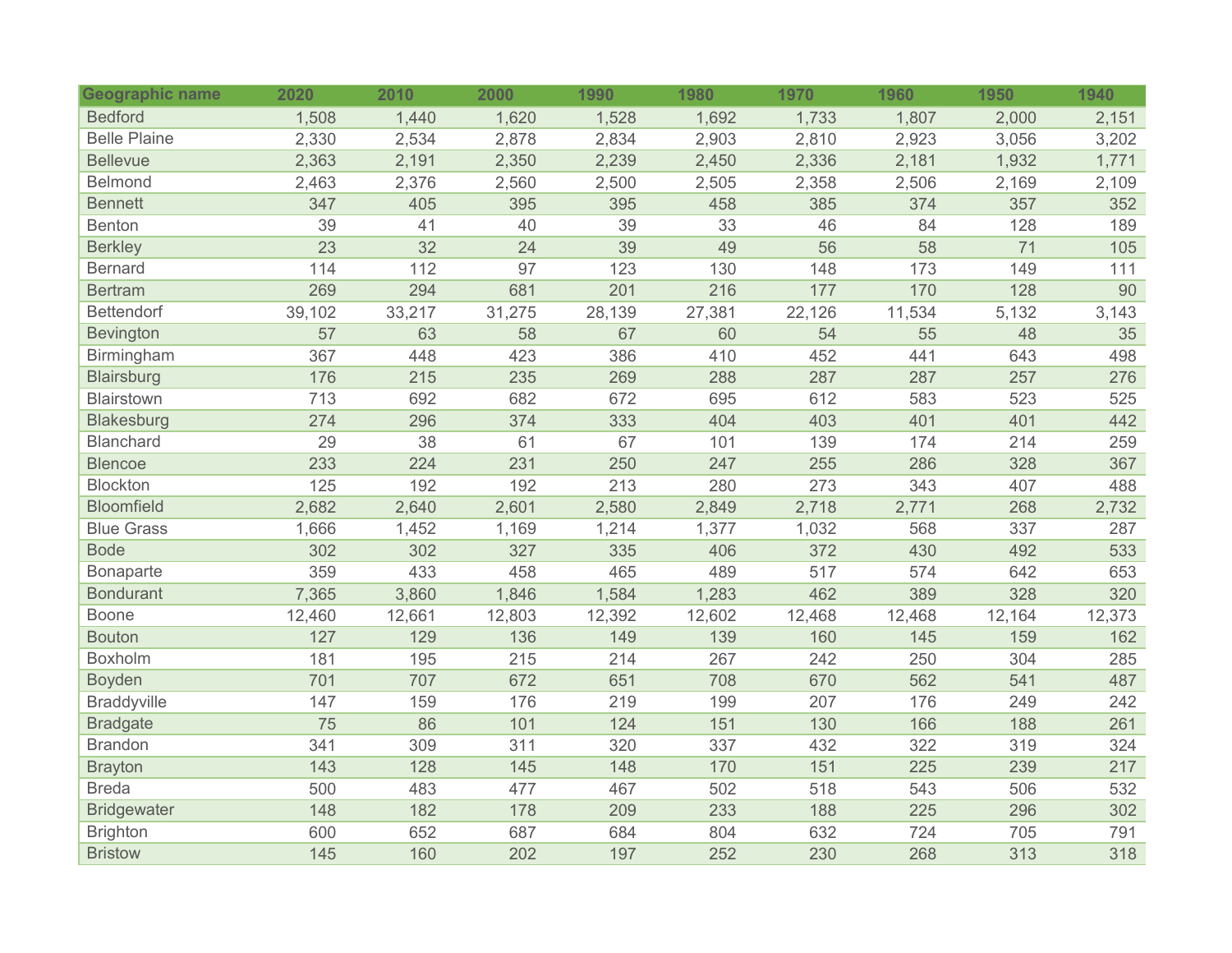| <b>Geographic name</b> | 2020    | 2010    | 2000    | 1990    | 1980    | 1970    | 1960   | 1950   | 1940   |
|------------------------|---------|---------|---------|---------|---------|---------|--------|--------|--------|
| <b>Britt</b>           | 2,044   | 2,069   | 2,052   | 2,133   | 2,185   | 2,069   | 2,042  | 1,908  | 1,813  |
| <b>Bronson</b>         | 294     | 322     | 269     | 209     | 289     | 193     |        |        |        |
| Brooklyn               | 1,502   | 1,468   | 1,367   | 1,439   | 1,509   | 1,410   | 1,415  | 1,323  | 1,408  |
| <b>Brunsville</b>      | 129     | 151     | 146     | 137     | 140     | 125     | 128    | 112    | 109    |
| <b>Buck Grove</b>      | 34      | 43      | 110     | 55      | 84      | 41      | 40     | 67     | 80     |
| <b>Buckeye</b>         | 86      | 108     | 49      | 105     | 154     | 143     | 190    | 192    | 194    |
| <b>Buffalo</b>         | 1,176   | 1,270   | 1,321   | 1,250   | 1,567   | 1,513   | 1,088  | 695    | 588    |
| <b>Buffalo Center</b>  | 857     | 905     | 963     | 1,081   | 1,233   | 1,118   | 1,140  | 1,087  | 911    |
| <b>Burlington</b>      | 23,982  | 25,663  | 26,839  | 27,208  | 29,529  | 32,366  | 32,430 | 30,613 | 25,832 |
| <b>Burt</b>            | 418     | 533     | 556     | 575     | 689     | 608     | 620    | 572    | 613    |
| <b>Bussey</b>          | 387     | 422     | 450     | 494     | 579     | 498     | 557    | 633    | 632    |
| Calamus                | 356     | 439     | 394     | 379     | 452     | 396     | 435    | 381    | 384    |
| Callender              | 368     | 376     | 424     | 384     | 446     | 421     | 358    | 387    | 377    |
| Calmar                 | 1,125   | 978     | 1,058   | 1,026   | 1,053   | 1,008   | 954    | 937    | 903    |
| Calumet                | 146     | 170     | 181     | 160     | 212     | 219     | 225    | 250    | 274    |
| Camanche               | 4,570   | 4,448   | 4,215   | 4,436   | 4,725   | 3,470   | 2,225  | 1,212  | 814    |
| Cambridge              | 827     | 827     | 819     | 714     | 732     | 661     | 587    | 573    | 608    |
| Cantril                | 224     | 222     | 257     | 271     | 299     | 258     | 299    | 353    | 376    |
| Carbon                 | 36      | 34      | 28      | 60      | 110     | 135     | 162    | 282    | 383    |
| Carlisle               | 4,160   | 3,876   | 3,497   | 3,241   | 3,073   | 2,246   | 1,317  | 903    | 690    |
| Carpenter              | 87      | 109     | 130     | 102     | 109     | 122     | 177    | 165    | 156    |
| Carroll                | 10,321  | 10,103  | 10,106  | 9,579   | 9,705   | 8,716   | 7,682  | 6,231  | 5,389  |
| Carson                 | 766     | 812     | 668     | 705     | 716     | 756     | 583    | 596    | 613    |
| <b>Carter Lake</b>     | 3,791   | 3,785   | 3,248   | 3,200   | 3,438   | 3,268   | 2,287  | 1,183  | 846    |
| Cascade                | 2,386   | 2,159   | 1,958   | 1,812   | 1,912   | 1,744   | 1,601  | 1,299  | 1,376  |
| Casey                  | 387     | 426     | 478     | 441     | 473     | 561     | 589    | 703    | 709    |
| Castalia               | 145     | 173     | 175     | 177     | 188     | 210     | 216    | 221    | 239    |
| Castana                | 107     | 147     | 178     | 159     | 228     | 211     | 230    | 265    | 336    |
| <b>Cedar Falls</b>     | 40,713  | 39,260  | 36,145  | 34,298  | 36,322  | 29,597  | 21,195 | 14,334 | 9,349  |
| <b>Cedar Rapids</b>    | 137,710 | 126,326 | 120,758 | 108,772 | 110,243 | 110,642 | 92,035 | 72,296 | 62,120 |
| <b>Center Junction</b> |         | 111     | 131     | 166     | 182     | 172     | 201    | 153    | 204    |
| <b>Center Point</b>    | 2,579   | 2,421   | 2,007   | 1,693   | 1,591   | 1,456   | 1,236  | 987    | 861    |
| Centerville            | 5,412   | 5,528   | 5,924   | 5,936   | 6,558   | 6,531   | 6,629  | 7,625  | 8,413  |
| <b>Central City</b>    | 1,264   | 1,257   | 1,157   | 1,063   | 1,067   | 1,116   | 1,087  | 965    | 810    |
| Centralia              | 116     | 134     | 101     | 123     | 106     | 105     | 85     | 78     | 57     |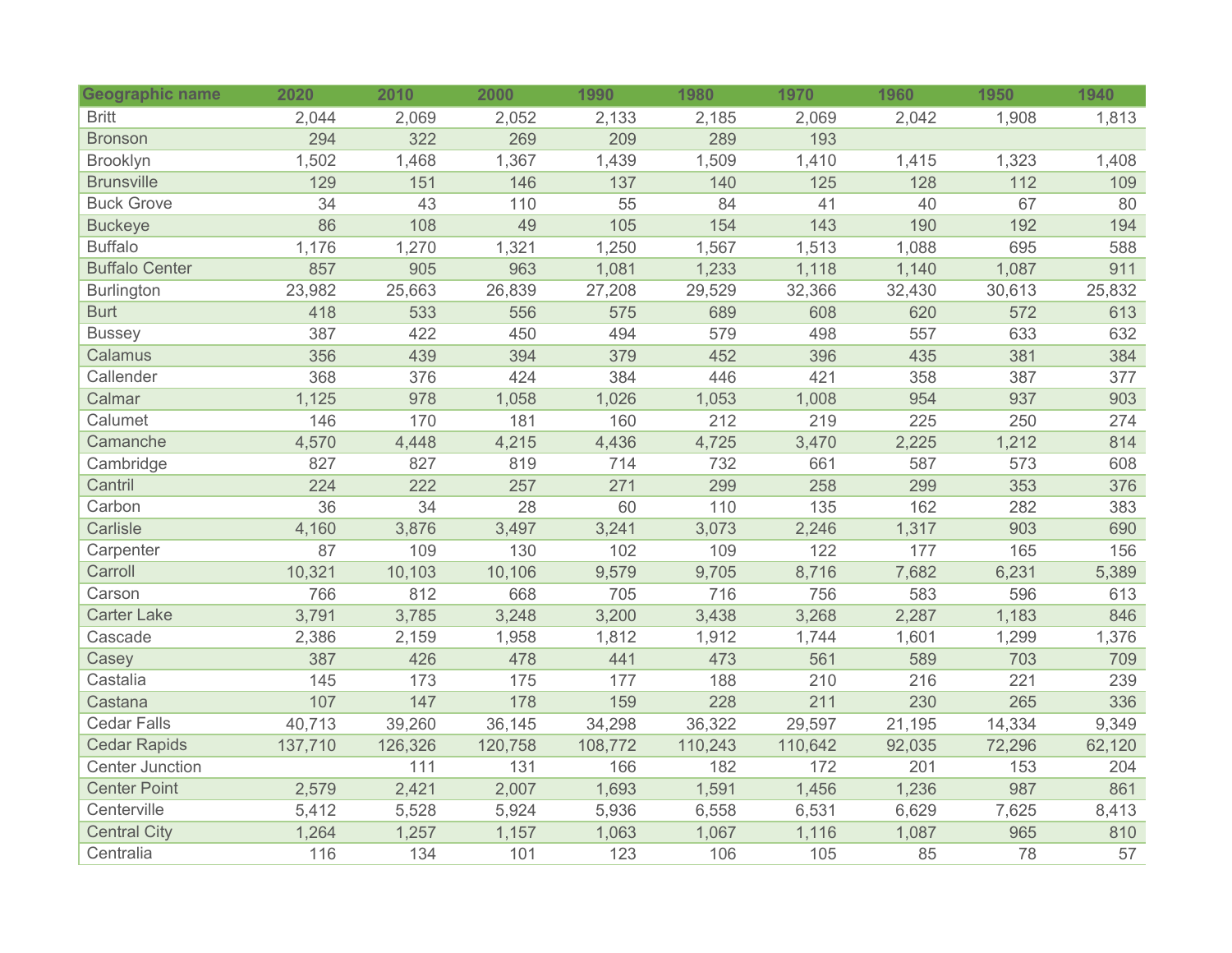| Geographic name        | 2020   | 2010   | 2000   | 1990   | 1980   | 1970   | 1960   | 1950   | 1940   |
|------------------------|--------|--------|--------|--------|--------|--------|--------|--------|--------|
| Chariton               | 4,193  | 4,321  | 4,573  | 4,616  | 5,116  | 5,009  | 5,042  | 5,320  | 5,754  |
| <b>Charles City</b>    | 7,396  | 7,652  | 7,812  | 7,878  | 8,778  | 9,268  | 9,964  | 10,309 | 8,681  |
| Charlotte              | 389    | 394    | 421    | 359    | 442    | 444    | 417    | 427    | 393    |
| <b>Charter Oak</b>     | 535    | 502    | 530    | 497    | 615    | 715    | 665    | 710    | 776    |
| Chatsworth             | 75     | 79     | 89     | 103    | 110    | 90     | 84     | 102    | 144    |
| Chelsea                | 229    | 267    | 287    | 336    | 376    | 381    | 453    | 482    | 540    |
| Cherokee               | 5,199  | 5,253  | 5,369  | 6,026  | 7,004  | 7,272  | 7,724  | 7,705  | 7,469  |
| Chester                | 139    | 127    | 151    | 158    | 175    | 185    | 211    | 226    | 234    |
| Chillicothe            | 76     | 97     | 90     | 119    | 131    | 126    | 148    | 196    | 173    |
| Churdan                | 365    | 386    | 418    | 423    | 540    | 598    | 586    | 593    | 677    |
| Cincinnati             | 290    | 357    | 428    | 363    | 598    | 570    | 583    | 703    | 859    |
| Clare                  | 136    | 146    | 190    | 183    | 229    | 249    | 245    | 179    | 232    |
| Clarence               | 1,039  | 974    | 1,008  | 936    | 1,001  | 915    | 859    | 791    | 685    |
| Clarinda               | 5,369  | 5,572  | 5,690  | 5,104  | 5,458  | 5,420  | 5,901  | 5,086  | 4,905  |
| Clarion                | 2,810  | 2,850  | 2,968  | 2,703  | 3,060  | 2,972  | 3,232  | 3,150  | 2,971  |
| Clarksville            | 1,264  | 1,439  | 1,441  | 1,382  | 1,424  | 1,360  | 1,328  | 1,210  | 1,240  |
| Clayton                | 45     | 43     | 55     | 41     | 68     | 113    | 130    | 136    | 161    |
| <b>Clear Lake</b>      | 7,687  | 7,777  | 8,161  | 8,183  | 7,458  | 6,430  | 6,158  | 4,977  | 3,764  |
| Clearfield             | 278    | 363    | 371    | 417    | 433    | 430    | 504    | 547    | 615    |
| Cleghorn               | 240    | 240    | 250    | 275    | 275    | 274    | 228    | 246    | 236    |
| <b>Clemons</b>         | 140    | 148    | 148    | 173    | 175    | 178    | 198    | 202    | 207    |
| Clermont               | 586    | 632    | 716    | 523    | 602    | 582    | 570    | 625    | 626    |
| Clinton                | 24,469 | 26,885 | 27,772 | 29,201 | 32,828 | 34,719 | 33,589 | 30,379 | 26,270 |
| Clio                   | 67     | 80     | 91     | 103    | 106    | 113    | 120    | 162    | 200    |
| <b>Clive</b>           | 18,601 | 15,447 | 12,855 | 7,462  | 6,064  | 3,005  | 752    |        |        |
| Clutier                | 213    | 213    | 229    | 219    | 249    | 275    | 292    | 302    | 354    |
| Coburg                 | 26     | 42     | 31     | 58     | 52     | 36     | 54     | 83     | 162    |
| Coggon                 | 701    | 658    | 745    | 645    | 639    | 656    | 672    | 604    | 512    |
| Coin                   | 176    | 193    | 252    | 278    | 316    | 294    | 346    | 407    | 457    |
| Colesburg              | 386    | 404    | 412    | 439    | 463    | 379    | 365    | 326    | 306    |
| Colfax                 | 2,255  | 2,093  | 2,223  | 2,462  | 2,234  | 2,293  | 2,331  | 2,279  | 2,222  |
| <b>College Springs</b> | 172    | 214    | 246    | 230    | 307    | 295    | 290    | 368    | 430    |
| Collins                | 495    | 495    | 499    | 455    | 451    | 404    | 435    | 432    | 516    |
| Colo                   | 845    | 876    | 868    | 771    | 808    | 606    | 574    | 538    | 539    |
| <b>Columbus City</b>   | 392    | 391    | 376    | 328    | 367    | 312    | 327    | 350    | 326    |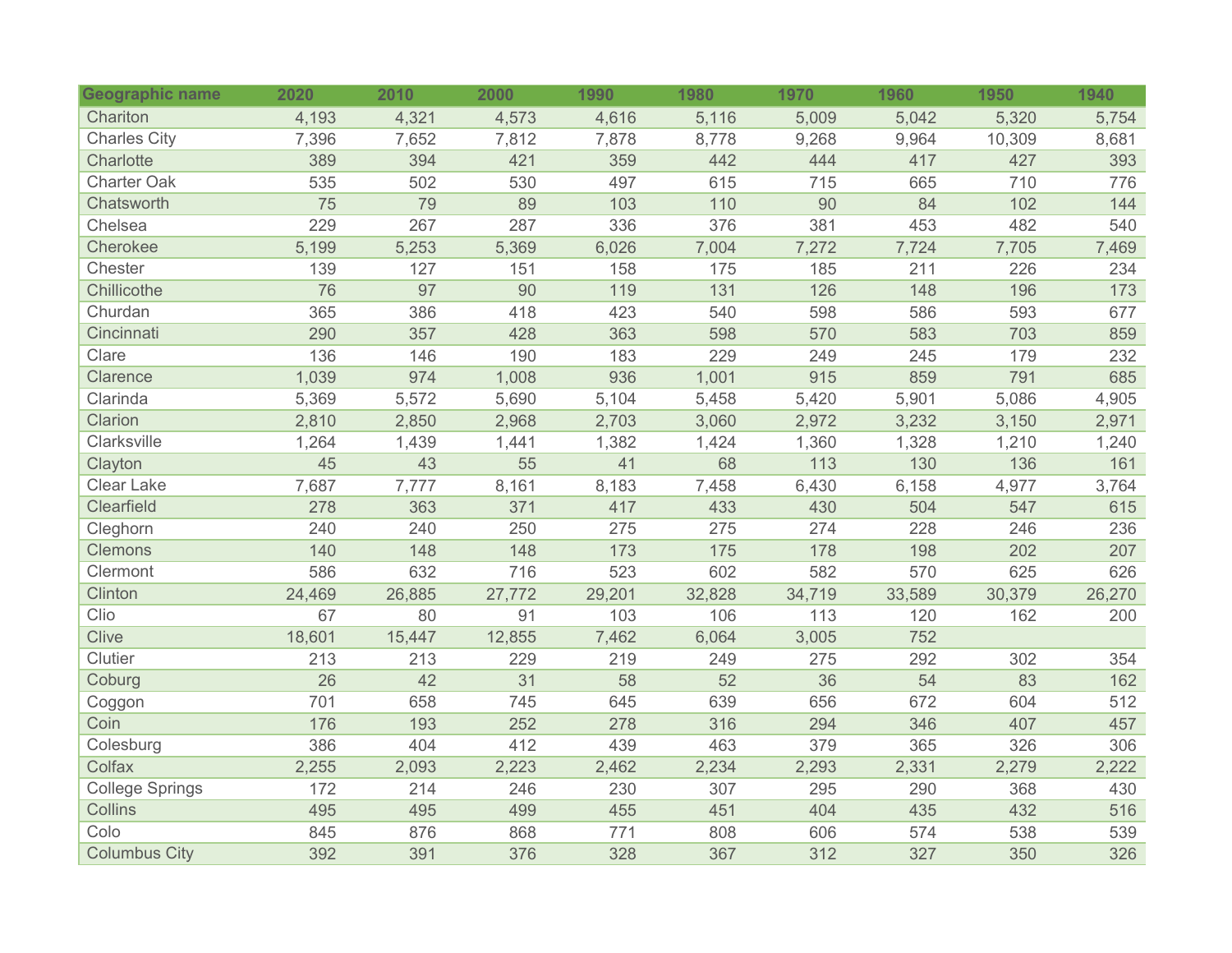| Geographic name          | 2020    | 2010   | 2000   | 1990   | 1980    | 1970   | 1960   | 1950   | 1940   |
|--------------------------|---------|--------|--------|--------|---------|--------|--------|--------|--------|
| <b>Columbus Junction</b> | 1,830   | 1,899  | 1,900  | 1,616  | 1,429   | 1,205  | 1,016  | 1,123  | 975    |
| Colwell                  | 55      | 73     | 76     | 94     | 91      | 100    | 119    | 122    | 93     |
| Conesville               | 352     | 432    | 424    | 334    | 301     | 295    | 248    | 252    | 302    |
| Conrad                   | 1,093   | 1,108  | 1,055  | 964    | 1,133   | 932    | 799    | 649    | 591    |
| Conway                   | 17      | 41     | 63     | 57     | 93      | 91     | 82     | 168    | 246    |
| <b>Coon Rapids</b>       | 1,300   | 1,305  | 1,305  | 1,266  | 1,448   | 1,381  | 1,560  | 1,676  | 1,533  |
| Coppock                  | 36      | 47     | 57     | 50     | 47      | 58     | 61     | 81     | 93     |
| Coralville               | 22,318  | 18,907 | 15,123 | 10,347 | 7,687   | 6,130  | 2,357  | 977    | 433    |
| Corning                  | 1,564   | 1,635  | 1,783  | 1,806  | 1,939   | 2,095  | 2,041  | 2,104  | 2,162  |
| Correctionville          | 766     | 821    | 851    | 897    | 935     | 870    | 912    | 992    | 1,151  |
| Corwith                  | 266     | 309    | 350    | 354    | 480     | 438    | 488    | 480    | 481    |
| Corydon                  | 1,526   | 1,585  | 1,591  | 1,675  | 1,818   | 1,745  | 1,687  | 1,870  | 1,872  |
| Cotter                   | 39      | 48     | 48     | 53     | 60      | 55     | 52     | 49     | 72     |
| Coulter                  | 219     | 281    | 262    | 252    | 264     | 262    | 315    | 271    | 236    |
| <b>Council Bluffs</b>    | 62,799  | 62,230 | 58,268 | 54,315 | 56,449  | 60,348 | 55,641 | 45,429 | 41,439 |
| Craig                    | 79      | 89     | 102    | 116    | 105     | 98     | 117    | 142    | 165    |
| Crawfordsville           | 277     | 264    | 295    | 265    | 290     | 288    | 317    | 286    | 316    |
| Crescent                 | 628     | 617    | 537    | 469    | 547     | 284    | 296    |        |        |
| Cresco                   | 3,888   | 3,868  | 3,905  | 3,669  | 3,860   | 3,927  | 3,809  | 3,638  | 3,530  |
| Creston                  | 7,536   | 7,834  | 7,597  | 7,911  | 8,429   | 8,234  | 7,667  | 8,317  | 8,033  |
| Cromwell                 | 105     | 107    | 120    | 120    | 157     | 168    | 138    | 147    | 165    |
| <b>Crystal Lake</b>      | 253     | 250    | 285    | 266    | 314     | 276    | 267    | 286    | 301    |
| Cumberland               | 251     | 262    | 281    | 295    | 351     | 385    | 425    | 493    | 578    |
| Cumming                  | 436     | 351    | 162    | 132    | 151     | 189    | 148    | 131    | 139    |
| Curlew                   | 37      | 58     | 62     | 56     | 85      | 95     | 134    | 151    | 183    |
| Cushing                  | 230     | 220    | 246    | 241    | 270     | 204    | 261    | 248    | 258    |
| Cylinder                 | 87      | 88     | 110    | 112    | 119     | 133    | 161    | 143    | 175    |
| <b>Dakota City</b>       | 759     | 843    | 911    | 1,024  | 1,072   | 746    | 706    | 637    | 537    |
| <b>Dallas Center</b>     | 1,901   | 1,623  | 1,595  | 1,454  | 1,360   | 1,128  | 1,083  | 944    | 865    |
| Dana                     | 38      | 71     | 84     | 71     | 110     | 118    | 123    | 184    | 153    |
| Danbury                  | 320     | 348    | 384    | 430    | 492     | 527    | 510    | 601    | 728    |
| <b>Danville</b>          | 927     | 934    | 914    | 926    | 994     | 948    | 579    | 450    | 309    |
| Davenport                | 101,724 | 99,685 | 98,359 | 95,333 | 103,264 | 98,469 | 88,981 | 74,549 | 66,039 |
| <b>Davis City</b>        | 179     | 204    | 275    | 257    | 327     | 301    | 346    | 432    | 556    |
| Dawson                   | 116     | 131    | 155    | 174    | 229     | 232    | 257    | 286    | 289    |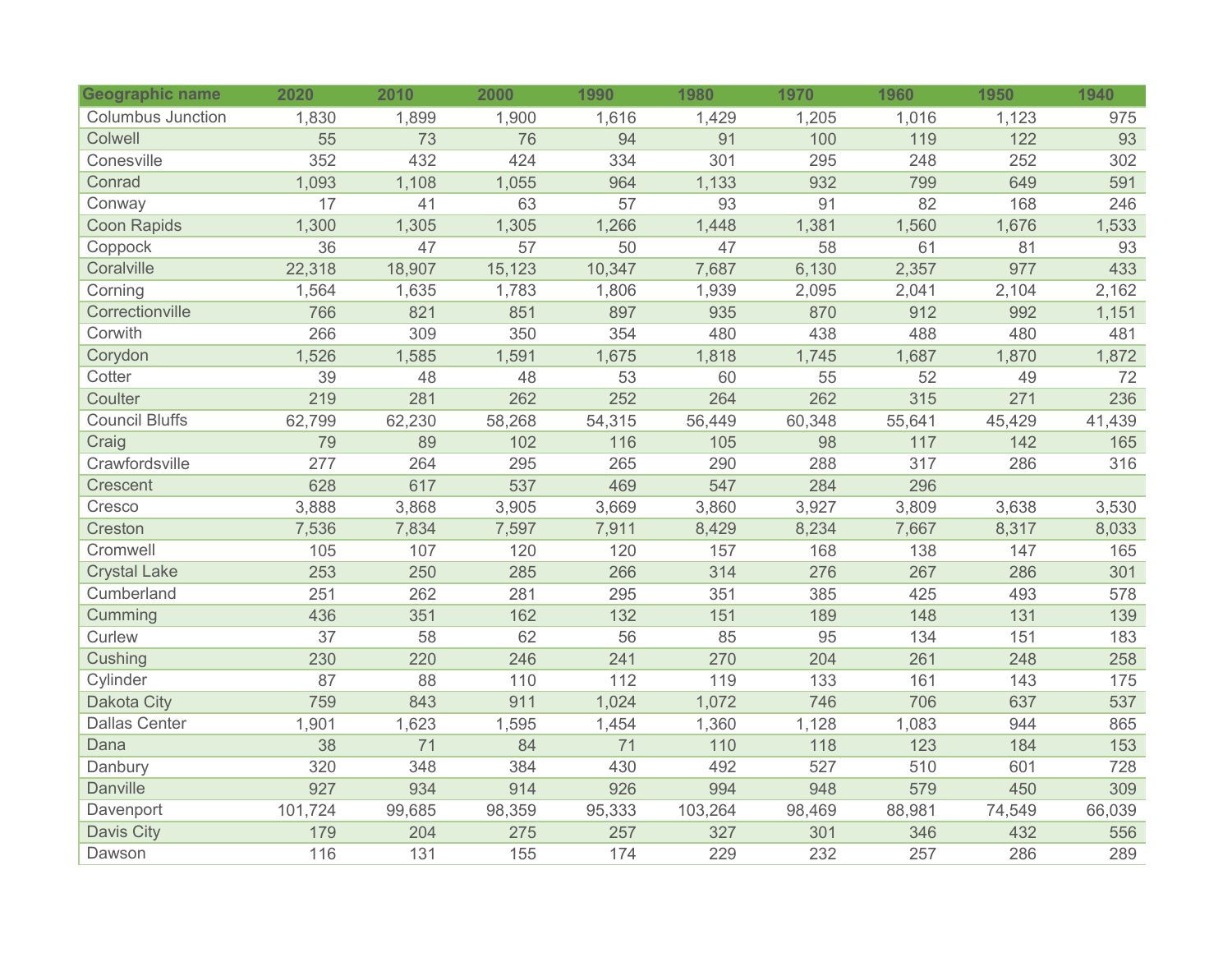| <b>Geographic name</b> | 2020    | 2010    | 2000    | 1990    | 1980    | 1970    | 1960    | 1950    | 1940    |
|------------------------|---------|---------|---------|---------|---------|---------|---------|---------|---------|
| Dayton                 | 772     | 837     | 884     | 818     | 941     | 909     | 820     | 793     | 732     |
| De Soto                | 915     | 1,050   | 1,009   | 1,033   | 1,035   | 369     | 273     | 280     | 274     |
| <b>Decatur City</b>    | 175     | 197     | 199     | 177     | 199     | 198     | 203     | 196     | 275     |
| Decorah                | 7,587   | 8,127   | 8,172   | 8,063   | 8,068   | 7,237   | 6,435   | 6,060   | 5,303   |
| Dedham                 | 224     | 266     | 280     | 264     | 321     | 325     | 322     | 360     | 392     |
| Deep River             | 249     | 279     | 288     | 345     | 323     | 323     | 329     | 379     | 443     |
| Defiance               | 245     | 284     | 346     | 312     | 383     | 392     | 386     | 368     | 428     |
| Delaware               | 142     | 159     | 188     | 176     | 170     | 153     | 167     | 192     | 198     |
| Delhi                  | 420     | 460     | 458     | 485     | 511     | 527     | 464     | 383     | 421     |
| Delmar                 | 542     | 525     | 514     | 517     | 633     | 599     | 556     | 415     | 434     |
| <b>Deloit</b>          | 250     | 264     | 288     | 296     | 345     | 279     | 222     | 235     | 281     |
| Delphos                |         | 25      | 25      | 23      | 45      | 35      | 48      | 74      | 90      |
| <b>Delta</b>           | 264     | 328     | 410     | 409     | 482     | 475     | 514     | 562     | 602     |
| Denison                | 8,373   | 8,298   | 7,339   | 6,604   | 6,675   | 6,218   | 4,930   | 4,554   | 4,361   |
| Denver                 | 1,919   | 1,780   | 1,627   | 1,600   | 1,647   | 1,169   | 831     | 635     | 556     |
| Derby                  | 90      | 115     | 131     | 135     | 171     | 161     | 151     | 194     | 269     |
| <b>Des Moines</b>      | 214,133 | 203,433 | 198,682 | 193,189 | 191,003 | 201,404 | 208,982 | 177,965 | 159,819 |
| <b>DeWitt</b>          | 5,514   | 5,322   | 5,049   | 4,514   | 4,512   | 3,647   | 3,224   | 2,644   | 2,205   |
| <b>Dexter</b>          | 640     | 611     | 689     | 628     | 678     | 652     | 670     | 643     | 760     |
| Diagonal               | 344     | 330     | 312     | 298     | 362     | 327     | 443     | 472     | 603     |
| <b>Dickens</b>         | 146     | 185     | 202     | 214     | 289     | 240     | 241     | 311     | 378     |
| <b>Dike</b>            | 1,304   | 1,209   | 944     | 875     | 987     | 794     | 630     | 517     | 408     |
| Dixon                  | 202     | 247     | 276     | 228     | 312     | 276     | 280     | 208     | 226     |
| Dolliver               | 65      | 66      | 77      | 103     | 125     | 95      | 122     | 130     | 179     |
| Donahue                | 335     | 346     | 293     | 316     | 289     | 216     | 133     | 105     | 89      |
| Donnellson             | 885     | 912     | 963     | 940     | 972     | 798     | 709     | 589     | 515     |
| Doon                   | 619     | 577     | 533     | 476     | 537     | 437     | 436     | 517     | 576     |
| Dougherty              | 62      | 58      | 80      | 107     | 128     | 133     | 177     | 212     | 215     |
| Dow City               | 485     | 510     | 503     | 439     | 616     | 571     | 531     | 524     | 642     |
| Dows                   | 521     | 538     | 675     | 660     | 771     | 777     | 882     | 948     | 945     |
| <b>Drakesville</b>     | 164     | 184     | 185     | 172     | 212     | 163     | 197     | 222     | 252     |
| Dubuque                | 59,667  | 57,637  | 57,686  | 57,538  | 62,374  | 62,309  | 56,606  | 49,671  | 43,892  |
| Dumont                 | 634     | 637     | 676     | 705     | 815     | 724     | 719     | 718     | 762     |
| Duncombe               | 381     | 410     | 474     | 488     | 504     | 418     | 355     | 378     | 341     |
| <b>Dundee</b>          | 198     | 174     | 179     | 174     | 164     | 166     | 185     | 176     | 193     |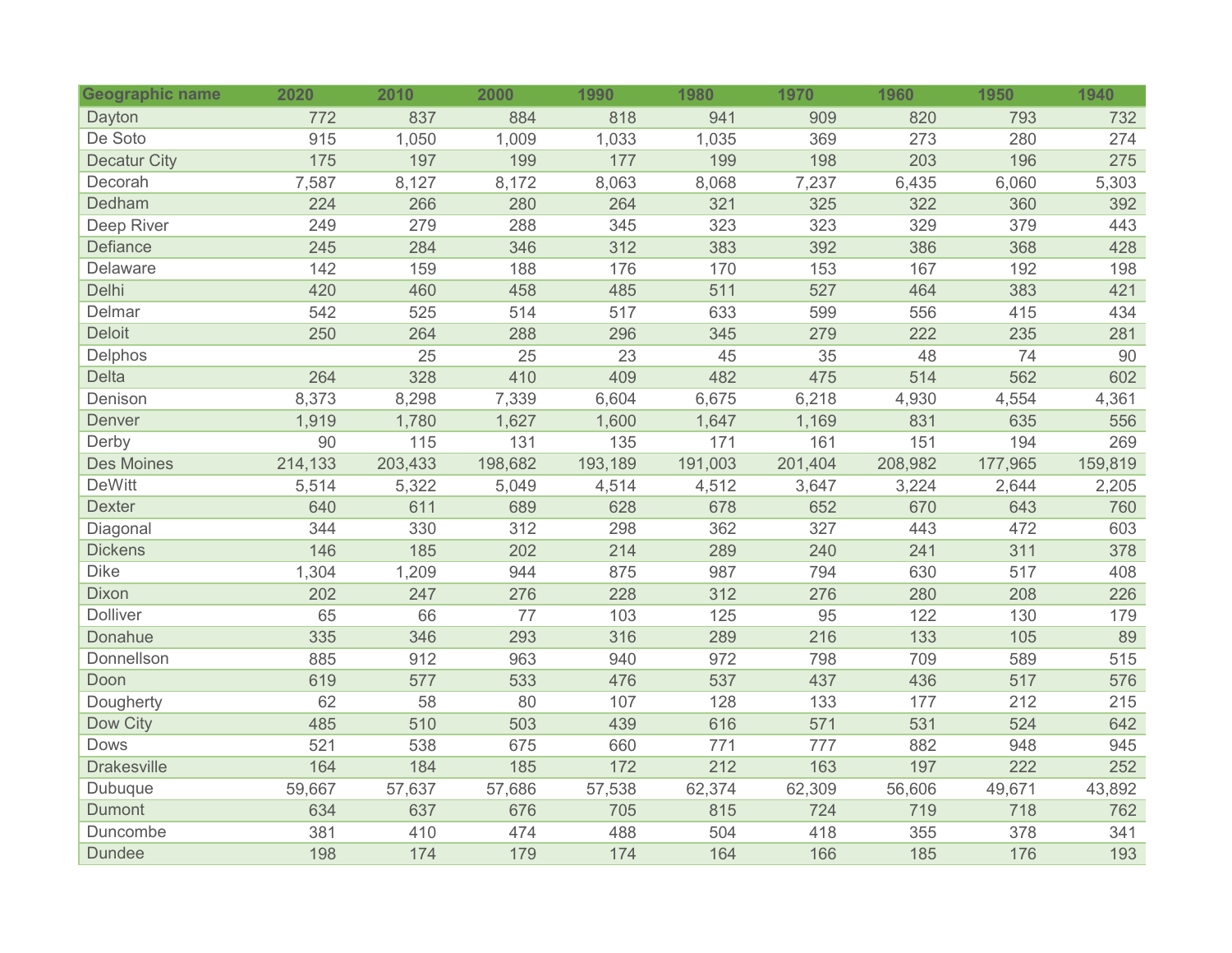| <b>Geographic name</b> | 2020  | 2010  | 2000  | 1990  | 1980  | 1970  | 1960  | 1950  | 1940  |
|------------------------|-------|-------|-------|-------|-------|-------|-------|-------|-------|
| Dunkerton              | 842   | 852   | 749   | 746   | 718   | 563   | 507   | 409   | 360   |
| Dunlap                 | 1,038 | 1,042 | 1,139 | 1,251 | 1,374 | 1,292 | 1,254 | 1,409 | 1,550 |
| Durango                | 20    | 22    | 24    | 34    | 41    | 55    | 37    | 71    | 42    |
| <b>Durant</b>          | 1,871 | 1,832 | 1,677 | 1,549 | 1,583 | 1,472 | 1,266 | 1,075 | 810   |
| Dyersville             | 4,477 | 4,058 | 4,035 | 3,696 | 3,825 | 3,437 | 2,818 | 2,416 | 2,138 |
| <b>Dysart</b>          | 1,281 | 1,379 | 1,303 | 1,230 | 1,355 | 1,251 | 1,197 | 1,089 | 986   |
| Eagle Grove            | 3,601 | 3,583 | 3,712 | 3,671 | 4,324 | 4,489 | 4,381 | 4,176 | 4,024 |
| Earlham                | 1,410 | 1,450 | 1,298 | 1,157 | 1,140 | 974   | 788   | 771   | 865   |
| Earling                | 397   | 437   | 471   | 466   | 520   | 573   | 431   | 341   | 320   |
| Earlville              | 716   | 812   | 900   | 822   | 844   | 751   | 668   | 661   | 687   |
| Early                  | 587   | 557   | 605   | 649   | 670   | 727   | 824   | 742   | 644   |
| East Peru              | 115   | 125   | 153   | 132   | 124   | 184   | 173   | 204   | 267   |
| Eddyville              | 970   | 1,024 | 1,064 | 1,036 | 1,116 | 945   | 1,014 | 941   | 984   |
| Edgewood               | 909   | 864   | 923   | 842   | 900   | 786   | 767   | 696   | 716   |
| Elberon                | 184   | 196   | 245   | 203   | 194   | 203   | 211   | 225   | 256   |
| Eldon                  | 783   | 927   | 998   | 1,070 | 1,255 | 1,319 | 1,386 | 1,457 | 1,676 |
| Eldora                 | 2,663 | 2,732 | 3,035 | 3,038 | 3,063 | 3,223 | 3,225 | 3,107 | 3,553 |
| Eldridge               | 6,726 | 5,651 | 4,159 | 3,378 | 3,279 | 1,535 | 583   | 376   | 283   |
| Elgin                  | 685   | 683   | 676   | 637   | 702   | 613   | 644   | 642   | 638   |
| Elk Horn               | 601   | 662   | 649   | 672   | 746   | 667   | 679   | 566   | 486   |
| Elk Run Heights        | 1,069 | 1,117 | 1,052 | 1,088 | 1,186 | 1,175 | 1,124 |       |       |
| Elkader                | 1,209 | 1,273 | 1,465 | 1,510 | 1,688 | 1,592 | 1,526 | 1,584 | 1,556 |
| Elkhart                | 882   | 683   | 362   | 388   | 256   | 269   | 260   | 222   | 215   |
| Elkport                | 29    | 37    | 88    | 82    | 98    | 87    | 100   | 99    | 130   |
| Elliott                | 338   | 350   | 402   | 399   | 493   | 423   | 459   | 482   | 548   |
| Ellston                | 19    | 43    | 57    | 44    | 60    | 76    | 116   | 158   | 195   |
| Ellsworth              | 508   | 531   | 531   | 451   | 480   | 443   | 493   | 439   | 444   |
| Elma                   | 505   | 546   | 598   | 653   | 714   | 601   | 706   | 731   | 790   |
| Ely                    | 2,328 | 1,776 | 1,149 | 517   | 425   | 275   | 226   | 155   | 170   |
| Emerson                | 403   | 438   | 480   | 476   | 502   | 484   | 521   | 556   | 498   |
| Emmetsburg             | 3,706 | 3,904 | 3,958 | 3,940 | 4,621 | 4,150 | 3,887 | 3,760 | 3,374 |
| Epworth                | 2,023 | 1,860 | 1,428 | 1,303 | 1,380 | 1,132 | 698   | 536   | 454   |
| Essex                  | 722   | 798   | 884   | 916   | 1,001 | 770   | 767   | 763   | 762   |
| Estherville            | 5,904 | 6,360 | 6,656 | 6,720 | 7,518 | 8,108 | 7,927 | 6,719 | 5,651 |
| Evansdale              | 4,561 | 4,751 | 4,526 | 4,638 | 4,798 | 5,038 | 5,738 | 3,571 |       |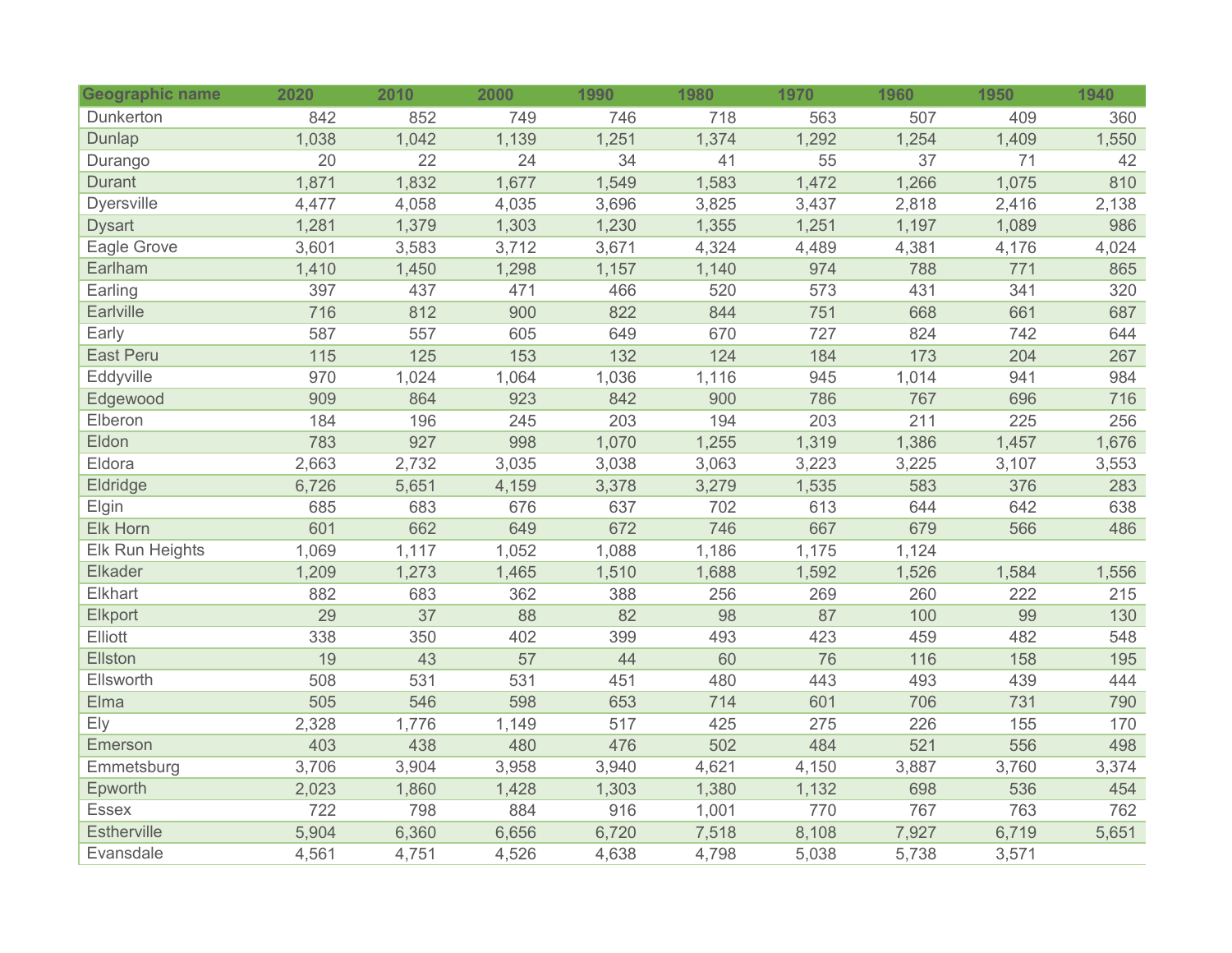| <b>Geographic name</b> | 2020   | 2010            | 2000   | 1990   | 1980   | 1970   | 1960   | 1950   | 1940   |
|------------------------|--------|-----------------|--------|--------|--------|--------|--------|--------|--------|
| <b>Everly</b>          | 575    | 603             | 647    | 706    | 796    | 699    | 668    | 547    | 523    |
| Exira                  | 787    | 840             | 810    | 955    | 978    | 966    | 1,111  | 1,129  | 1,046  |
| <b>Exline</b>          | 160    | 160             | 191    | 187    | 217    | 224    | 223    | 342    | 481    |
| Fairbank               | 1,111  | 1,113           | 1,041  | 1,018  | 980    | 810    | 650    | 653    | 631    |
| Fairfax                | 2,828  | 2,123           | 889    | 780    | 683    | 635    | 528    | 335    | 262    |
| Fairfield              | 9,416  | 9,464           | 9,509  | 9,768  | 9,428  | 8,715  | 8,054  | 7,299  | 6,773  |
| Farley                 | 1,766  | 1,537           | 1,334  | 1,348  | 1,287  | 1,096  | 920    | 745    | 739    |
| Farmersburg            | 271    | 302             | 300    | 291    | 276    | 232    | 250    | 263    | 296    |
| Farmington             | 579    | 664             | 756    | 655    | 869    | 800    | 902    | 899    | 968    |
| Farnhamville           | 383    | 371             | 430    | 414    | 461    | 393    | 409    | 399    | 425    |
| Farragut               | 490    | 485             | 509    | 498    | 603    | 521    | 495    | 495    | 496    |
| Fayette                | 1,256  | 1,338           | 1,300  | 1,317  | 1,515  | 1,947  | 1,597  | 1,469  | 1,162  |
| Fenton                 | 271    | 279             | 317    | 346    | 394    | 403    | 440    | 446    | 385    |
| Ferguson               | 97     | 126             | 126    | 166    | 173    | 203    | 186    | 178    | 183    |
| Fertile                | 305    | 370             | 360    | 382    | 372    | 394    | 386    | 397    | 276    |
| Floris                 | 116    | 138             | 153    | 172    | 187    | 145    | 187    | 215    | 247    |
| Floyd                  | 313    | 335             | 361    | 359    | 408    | 380    | 401    | 440    | 352    |
| Fonda                  | 636    | 631             | 648    | 731    | 863    | 980    | 1,026  | 1,120  | 1,188  |
| Fontanelle             | 676    | 672             | 692    | 712    | 805    | 752    | 729    | 812    | 797    |
| <b>Forest City</b>     | 4,285  | 4,151           | 4,362  | 4,430  | 4,270  | 3,841  | 2,930  | 2,766  | 2,545  |
| <b>Fort Atkinson</b>   | 312    | 349             | 389    | 367    | 374    | 339    | 353    | 273    | 261    |
| Fort Dodge             | 24,871 | 25,206          | 25,136 | 25,894 | 29,423 | 31,263 | 28,399 | 25,115 | 22,904 |
| <b>Fort Madison</b>    | 10,270 | 11,051          | 10,715 | 11,618 | 13,520 | 13,996 | 15,247 | 14,954 | 14,063 |
| Fostoria               | 230    | 231             | 230    | 205    | 261    | 219    | 167    | 147    | 136    |
| Franklin               | 131    | 143             | 136    | 152    | 142    | 111    | 174    | 146    | 80     |
| Fraser                 | 101    | 102             | 137    | 120    | 139    | 143    | 134    | 219    | 263    |
| Fredericksburg         | 987    | 931             | 984    | 1,011  | 1,075  | 912    | 797    | 701    | 649    |
| Frederika              | 204    | 183             | 199    | 188    | 223    | 190    | 249    | 210    | 236    |
| Fredonia               | 222    | 244             | 251    | 201    | 224    | 168    | 147    | 133    | 147    |
| Fremont                | 708    | 743             | 704    | 701    | 730    | 480    | 461    | 471    | 490    |
| Fruitland              | 963    | 977             | 703    | 511    | 461    |        |        |        |        |
| Galt                   | 26     | $\overline{32}$ | 30     | 43     | 60     | 50     | 75     | 117    | 156    |
| Galva                  | 435    | 434             | 368    | 398    | 420    | 412    | 469    | 492    | 496    |
| Garber                 | 76     | 88              | 103    | 118    | 140    | 148    | 148    | 153    | 158    |
| <b>Garden Grove</b>    | 174    | 211             | 250    | 229    | 297    | 285    | 335    | 417    | 558    |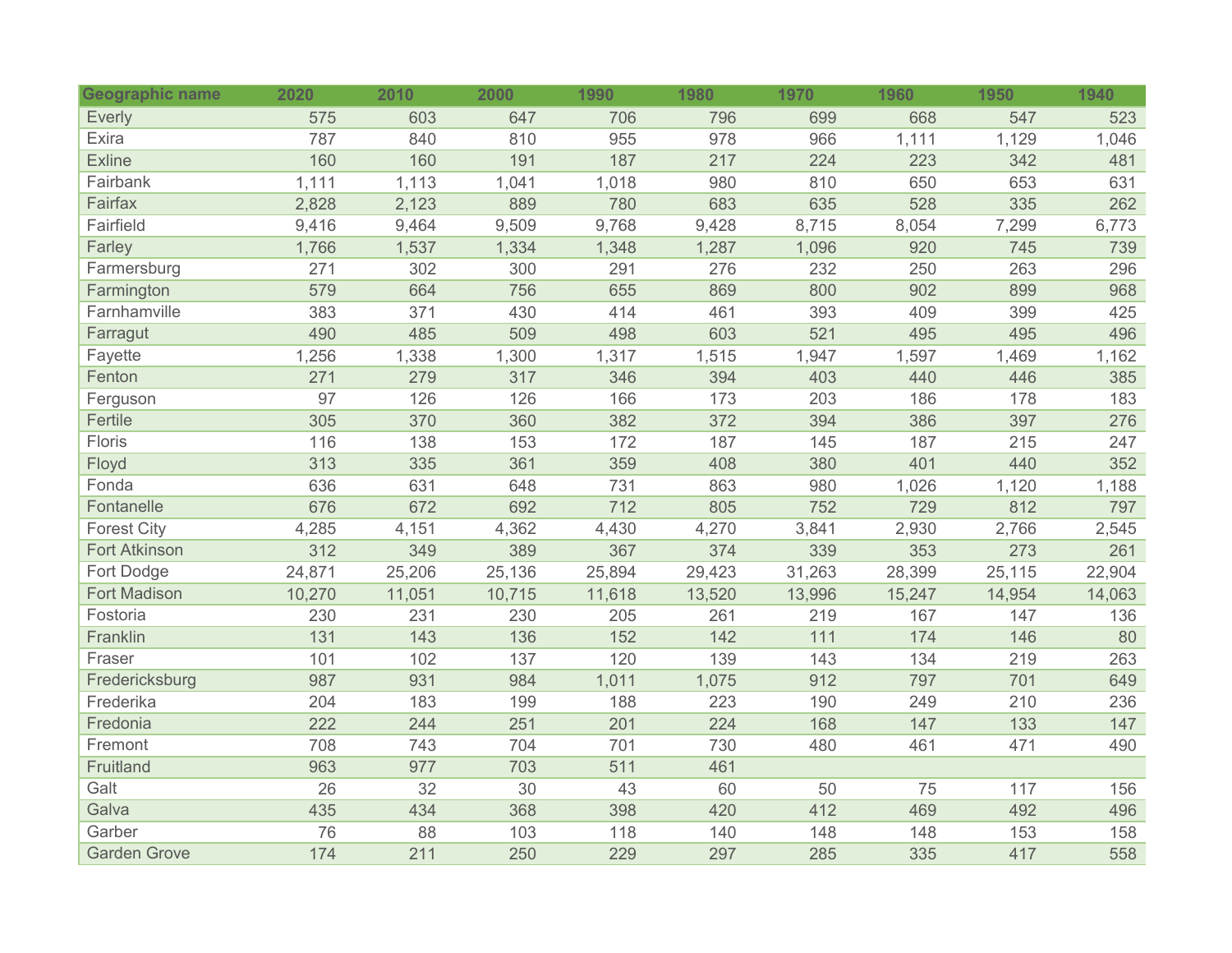| <b>Geographic name</b> | 2020  | 2010  | 2000  | 1990  | 1980  | 1970  | 1960  | 1950  | 1940  |
|------------------------|-------|-------|-------|-------|-------|-------|-------|-------|-------|
| Garnavillo             | 763   | 745   | 754   | 727   | 723   | 634   | 662   | 581   | 461   |
| Garner                 | 3,065 | 3,129 | 2,922 | 2,916 | 2,908 | 2,257 | 1,990 | 1,696 | 1,549 |
| Garrison               | 344   | 371   | 413   | 320   | 411   | 383   | 421   | 457   | 459   |
| Garwin                 | 481   | 527   | 565   | 533   | 626   | 563   | 546   | 518   | 517   |
| Geneva                 | 136   | 165   | 171   | 169   | 218   | 201   | 219   | 242   | 268   |
| George                 | 1,077 | 1,080 | 1,051 | 1,066 | 1,241 | 1,194 | 1,200 | 1,210 | 1,107 |
| Gibson                 | 63    | 61    | 92    | 63    | 75    | 80    | 77    |       |       |
| Gilbert                | 1,211 | 1,082 | 987   | 796   | 805   | 521   | 318   | 297   | 226   |
| Gilbertville           | 794   | 712   | 767   | 748   | 740   | 655   | 533   | 399   | 259   |
| <b>Gillett Grove</b>   | 30    | 49    | 55    | 67    | 93    |       |       |       |       |
| Gilman                 | 542   | 509   | 600   | 586   | 642   | 513   | 491   | 508   | 483   |
| <b>Gilmore City</b>    | 487   | 504   | 556   | 560   | 626   | 766   | 688   | 746   | 908   |
| Gladbrook              | 799   | 945   | 1,015 | 881   | 970   | 961   | 949   | 862   | 945   |
| Glenwood               | 5,073 | 5,269 | 5,358 | 4,960 | 5,280 | 4,421 | 4,783 | 4,664 | 4,501 |
| Glidden                | 1,151 | 1,146 | 1,253 | 1,099 | 1,076 | 964   | 993   | 996   | 941   |
| Goldfield              | 634   | 635   | 680   | 710   | 789   | 722   | 682   | 665   | 715   |
| Goodell                | 140   | 139   | 174   | 201   | 220   | 218   | 231   | 242   | 236   |
| <b>Goose Lake</b>      | 239   | 240   | 232   | 221   | 274   | 218   | 191   | 148   | 145   |
| Gowrie                 | 952   | 1,037 | 1,038 | 1,028 | 1,089 | 1,225 | 1,127 | 1,052 | 1,028 |
| Graettinger            | 832   | 844   | 900   | 813   | 923   | 907   | 879   | 1,016 | 928   |
| Graf                   | 76    | 79    | 73    | 66    | 98    | 70    | 47    | 44    | 37    |
| Grafton                | 216   | 252   | 290   | 282   | 255   | 254   | 273   | 278   | 256   |
| <b>Grand Junction</b>  | 725   | 824   | 964   | 808   | 970   | 967   | 949   | 1,036 | 1,125 |
| <b>Grand Mound</b>     | 615   | 642   | 676   | 619   | 674   | 627   | 565   | 526   | 526   |
| <b>Grand River</b>     | 196   | 236   | 225   | 171   | 188   | 211   | 284   | 350   | 374   |
| Grandview              | 437   | 556   | 600   | 514   | 473   | 357   | 300   | 311   | 315   |
| Granger                | 1,654 | 1,244 | 583   | 624   | 619   | 661   | 468   | 300   | 324   |
| Grant                  | 86    | 92    | 102   | 123   | 143   | 152   | 180   | 237   | 231   |
| Granville              | 310   | 312   | 325   | 298   | 336   | 383   | 381   | 350   | 361   |
| Gravity                | 154   | 188   | 218   | 218   | 245   | 286   | 275   | 369   | 514   |
| Gray                   | 61    | 63    | 82    | 83    | 108   | 145   | 162   | 183   | 182   |
| Greeley                | 217   | 256   | 276   | 284   | 313   | 323   | 369   | 360   | 403   |
| Greene                 | 990   | 1,130 | 1,099 | 1,142 | 1,332 | 1,363 | 1,427 | 1,347 | 1,303 |
| Greenfield             | 2,062 | 1,982 | 2,129 | 2,074 | 2,243 | 2,212 | 2,243 | 2,102 | 1,869 |
| Greenville             | 71    | 75    | 93    | 84    | 122   | 117   | 173   | 173   | 169   |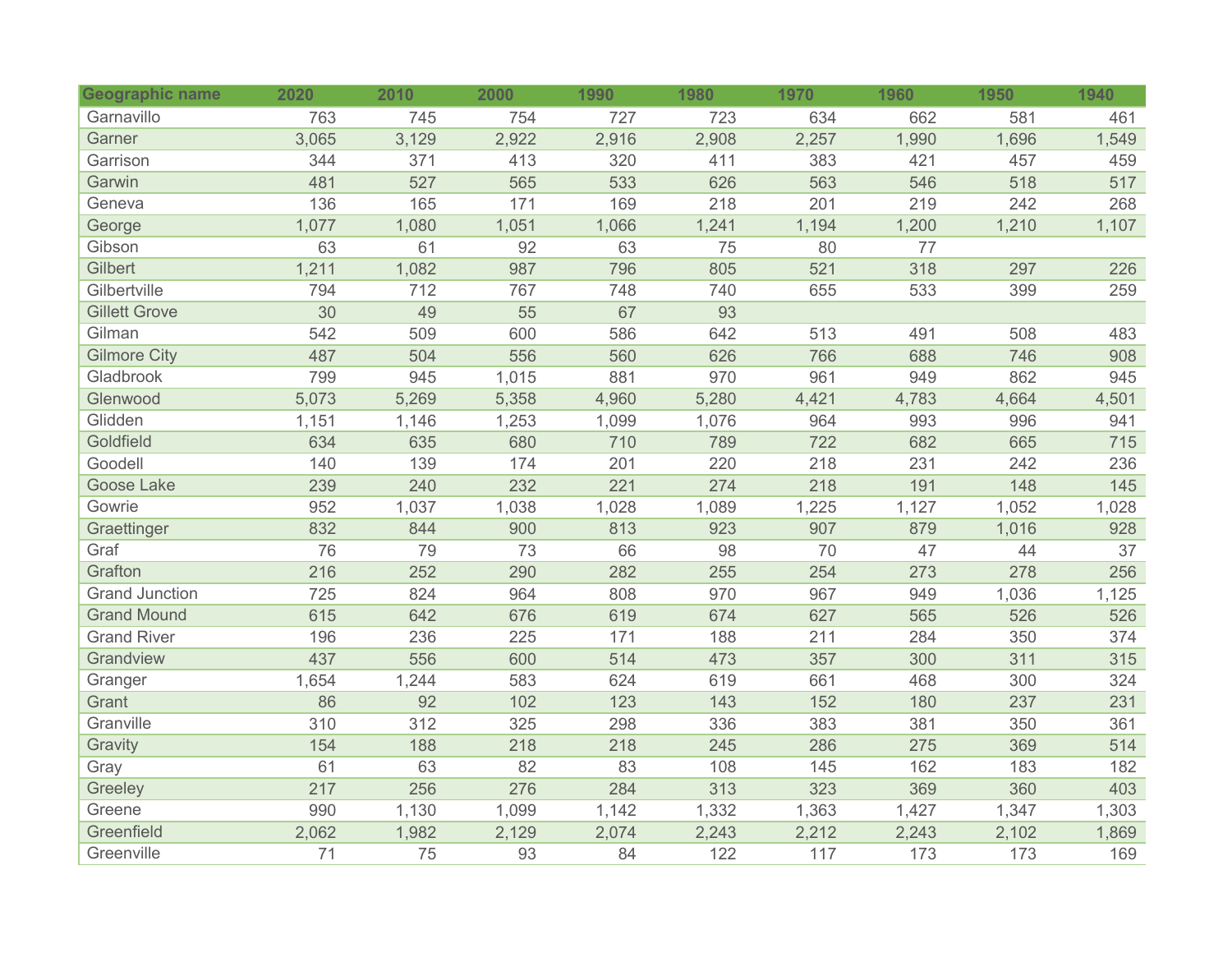| Geographic name       | 2020   | 2010  | 2000  | 1990             | 1980  | 1970  | 1960  | 1950  | 1940  |
|-----------------------|--------|-------|-------|------------------|-------|-------|-------|-------|-------|
| <b>Grimes</b>         | 15,392 | 8,246 | 5,098 | 2,653            | 1,973 | 834   | 697   | 582   | 489   |
| Grinnell              | 9,564  | 9,218 | 9,105 | 8,902            | 8,868 | 8,402 | 7,367 | 6,828 | 5,210 |
| Griswold              | 994    | 1,036 | 1,039 | 1,049            | 1,176 | 1,181 | 1,207 | 1,149 | 1,132 |
| <b>Grundy Center</b>  | 2,796  | 2,706 | 2,596 | 2,491            | 2,880 | 2,712 | 2,403 | 2,135 | 2,012 |
| Gruver                | 63     | 94    | 106   | 102              | 145   | 135   | 140   | 135   | 138   |
| Guernsey              | 63     | 63    | 70    | 70               | 83    | 94    | 108   | 113   | 121   |
| <b>Guthrie Center</b> | 1,593  | 1,569 | 1,668 | 1,614            | 1,713 | 1,834 | 2,071 | 2,042 | 2,066 |
| Guttenberg            | 1,817  | 1,919 | 1,987 | 2,257            | 2,428 | 2,177 | 2,087 | 1,912 | 1,860 |
| Halbur                | 243    | 246   | 202   | 215              | 229   | 235   | 214   | 235   | 209   |
| Hamburg               | 890    | 1,187 | 1,240 | 1,248            | 1,597 | 1,649 | 1,647 | 2,086 | 2,187 |
| Hamilton              | 119    | 130   | 144   | $\overline{115}$ | 163   | 186   | 197   | 245   | 291   |
| Hampton               | 4,337  | 4,461 | 4,218 | 4,133            | 4,630 | 4,376 | 4,501 | 4,432 | 4,006 |
| Hancock               | 200    | 196   | 207   | 201              | 254   | 228   | 252   | 264   | 256   |
| Hanlontown            | 206    | 226   | 229   | 193              | 213   | 182   | 193   | 257   | 260   |
| Hansell               | 82     | 98    | 96    | 83               | 138   | 124   | 168   | 190   | 183   |
| Harcourt              | 264    | 303   | 340   | 306              | 347   | 305   | 268   | 303   | 282   |
| Hardy                 | 57     | 47    | 57    | 47               | 72    | 73    | 110   | 139   | 168   |
| Harlan                | 4,893  | 5,106 | 5,282 | 5,148            | 5,357 | 5,049 | 4,350 | 3,915 | 3,727 |
| Harper                | 118    | 114   | 134   | 147              | 138   | 173   | 177   | 182   | 208   |
| <b>Harpers Ferry</b>  | 262    | 328   | 330   | 284              | 258   | 227   | 211   | 252   | 361   |
| <b>Harris</b>         | 151    | 170   | 200   | 170              | 228   | 195   | 258   | 319   | 309   |
| Hartford              | 733    | 771   | 759   | 768              | 761   | 582   | 271   | 221   | 207   |
| Hartley               | 1,605  | 1,672 | 1,733 | 1,632            | 1,700 | 1,694 | 1,738 | 1,611 | 1,503 |
| <b>Hartwick</b>       | 92     | 86    | 83    | 115              | 92    | 101   | 126   | 107   | 122   |
| Harvey                | 236    | 235   | 277   | 235              | 275   | 217   | 270   | 346   | 418   |
| Hastings              | 152    | 152   | 214   | 187              | 215   | 229   | 260   | 308   | 403   |
| Havelock              | 130    | 138   | 177   | 217              | 279   | 248   | 289   | 307   | 326   |
| Haverhill             | 165    | 173   | 170   | 144              | 173   | 160   |       |       |       |
| Hawarden              | 2,700  | 2,546 | 2,478 | 2,439            | 2,722 | 2,789 | 2,544 | 2,625 | 2,681 |
| Hawkeye               | 438    | 449   | 489   | 460              | 512   | 529   | 516   | 511   | 544   |
| Hayesville            | 41     | 50    | 64    | 62               | 93    | 93    | 122   | 137   | 120   |
| Hazleton              | 713    | 823   | 950   | 733              | 877   | 626   | 665   | 550   | 536   |
| <b>Hedrick</b>        | 728    | 764   | 837   | 810              | 847   | 790   | 762   | 733   | 731   |
| Henderson             | 144    | 185   | 171   | 206              | 236   | 211   | 191   | 208   | 217   |
| Hepburn               | 26     | 23    | 39    | 41               | 42    | 38    | 49    | 64    | 81    |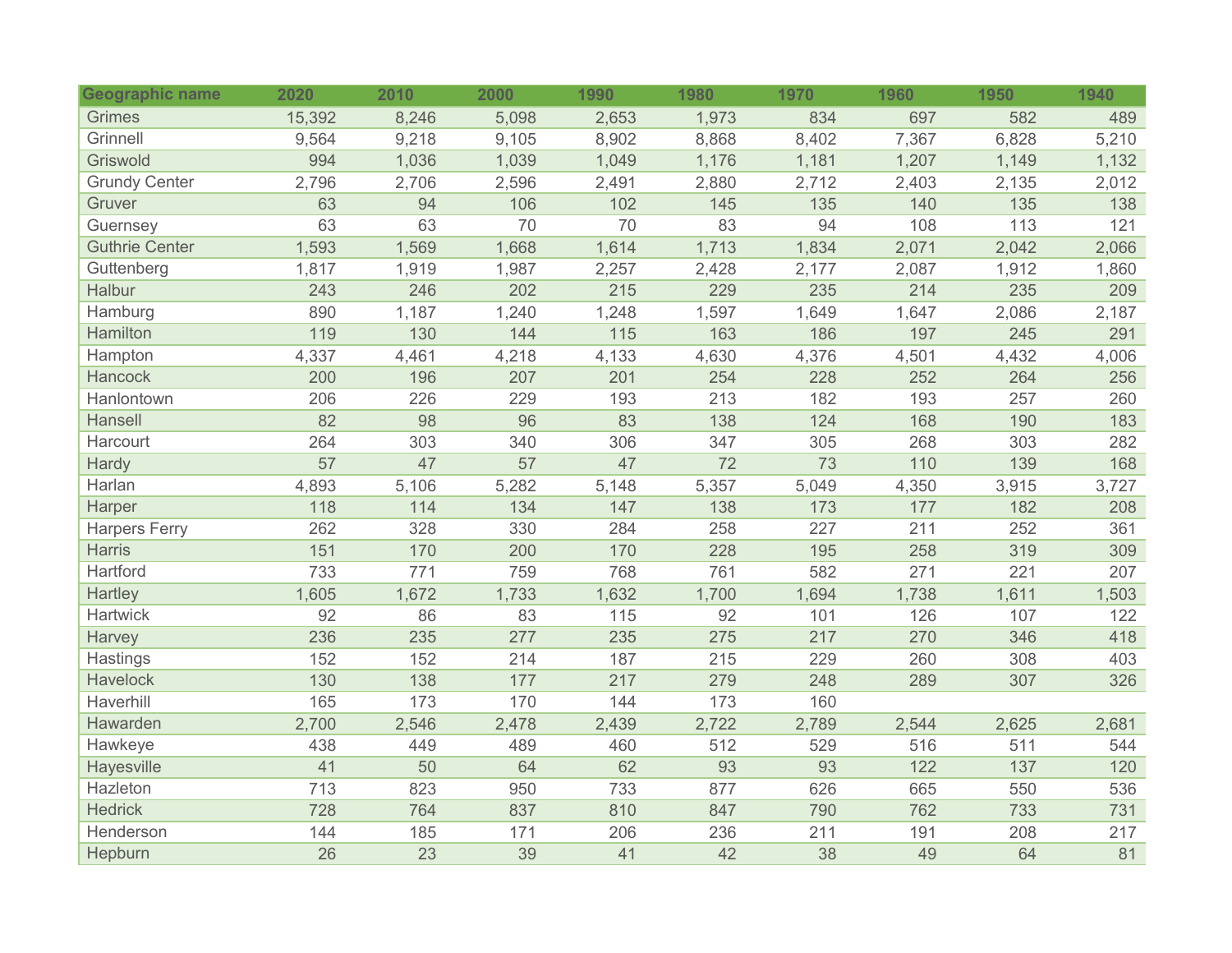| Geographic name         | 2020   | 2010   | 2000   | 1990   | 1980   | 1970   | 1960   | 1950   | 1940   |
|-------------------------|--------|--------|--------|--------|--------|--------|--------|--------|--------|
| Hiawatha                | 7,183  | 7,024  | 6,480  | 4,986  | 4,885  | 2,416  | 1,336  |        |        |
| <b>Hills</b>            | 863    | 703    | 679    | 662    | 547    | 507    | 310    | 248    | 232    |
| Hillsboro               | 163    | 180    | 205    | 169    | 208    | 252    | 218    | 253    | 280    |
| Hinton                  | 935    | 928    | 808    | 697    | 659    | 488    | 403    | 345    | 340    |
| Holland                 | 269    | 282    | 250    | 215    | 278    | 258    | 264    | 221    | 202    |
| Holstein                | 1,501  | 1,396  | 1,470  | 1,449  | 1,477  | 1,445  | 1,413  | 1,336  | 1,296  |
| <b>Holy Cross</b>       | 356    | 374    | 339    | 293    | 310    | 290    | 157    | 139    | 123    |
| Hopkinton               | 622    | 628    | 681    | 695    | 774    | 800    | 768    | 731    | 841    |
| Hornick                 | 255    | 225    | 253    | 222    | 239    | 250    | 275    | 310    | 291    |
| <b>Hospers</b>          | 718    | 698    | 672    | 643    | 655    | 646    | 600    | 604    | 592    |
| Houghton                | 141    | 146    | 130    | 127    | 124    | 119    |        |        |        |
| <b>Hubbard</b>          | 860    | 845    | 885    | 814    | 852    | 846    | 806    | 836    | 779    |
| Hudson                  | 2,546  | 2,282  | 2,117  | 2,037  | 2,267  | 1,535  | 1,085  | 613    | 492    |
| Hull                    | 2,384  | 2,175  | 1,960  | 1,724  | 1,714  | 1,523  | 1,289  | 1,127  | 1,072  |
| Humboldt                | 4,792  | 4,690  | 4,452  | 4,438  | 4,794  | 4,665  | 4,031  | 3,219  | 2,819  |
| Humeston                | 465    | 494    | 543    | 553    | 671    | 673    | 638    | 750    | 903    |
| Huxley                  | 4,244  | 3,317  | 2,316  | 2,047  | 1,884  | 937    | 486    | 422    | 392    |
| <b>Ida Grove</b>        | 2,051  | 2,142  | 2,350  | 2,357  | 2,285  | 2,261  | 2,265  | 2,202  | 2,238  |
| Imogene                 | 39     | 72     | 66     | 88     | 188    | 192    | 264    | 274    | 280    |
| Independence            | 6,064  | 5,966  | 6,014  | 5,972  | 6,392  | 5,910  | 5,498  | 4,865  | 4,342  |
| Indianola               | 15,833 | 14,782 | 12,998 | 11,340 | 10,843 | 8,852  | 7,062  | 5,145  | 4,123  |
| Inwood                  | 928    | 814    | 875    | 824    | 755    | 644    | 638    | 644    | 634    |
| Ionia                   | 226    | 291    | 277    | 304    | 350    | 270    | 265    | 301    | 283    |
| <b>lowa City</b>        | 74,828 | 67,862 | 62,220 | 59,735 | 50,508 | 46,850 | 33,443 | 27,212 | 17,182 |
| Iowa Falls              | 5,106  | 5,238  | 5,193  | 5,435  | 6,174  | 6,454  | 5,565  | 4,900  | 4,425  |
| Ireton                  | 590    | 609    | 585    | 597    | 588    | 582    | 510    | 573    | 653    |
| Irwin                   | 319    | 341    | 372    | 394    | 427    | 446    | 425    | 381    | 345    |
| <b>Jackson Junction</b> | 37     | 58     | 60     | 87     | 94     | 106    | 89     | 107    | 122    |
| Jamaica                 | 195    | 224    | 237    | 232    | 275    | 271    | 256    | 303    | 283    |
| Janesville              | 1,034  | 930    | 829    | 822    | 840    | 741    | 648    | 445    | 366    |
| Jefferson               | 4,182  | 4,345  | 4,626  | 4,292  | 4,854  | 4,735  | 4,570  | 4,326  | 4,088  |
| Jesup                   | 2,508  | 2,520  | 2,212  | 2,121  | 2,343  | 1,662  | 1,488  | 1,158  | 902    |
| Jewell Junction         | 1,216  | 1,215  | 1,239  | 1,106  | 1,145  | 1,152  | 1,113  | 973    | 1,051  |
| Johnston                | 24,064 | 17,278 | 8,649  | 4,702  | 2,526  | 222    |        |        |        |
| Joice                   | 208    | 222    | 231    | 245    | 223    | 201    | 231    | 244    | 263    |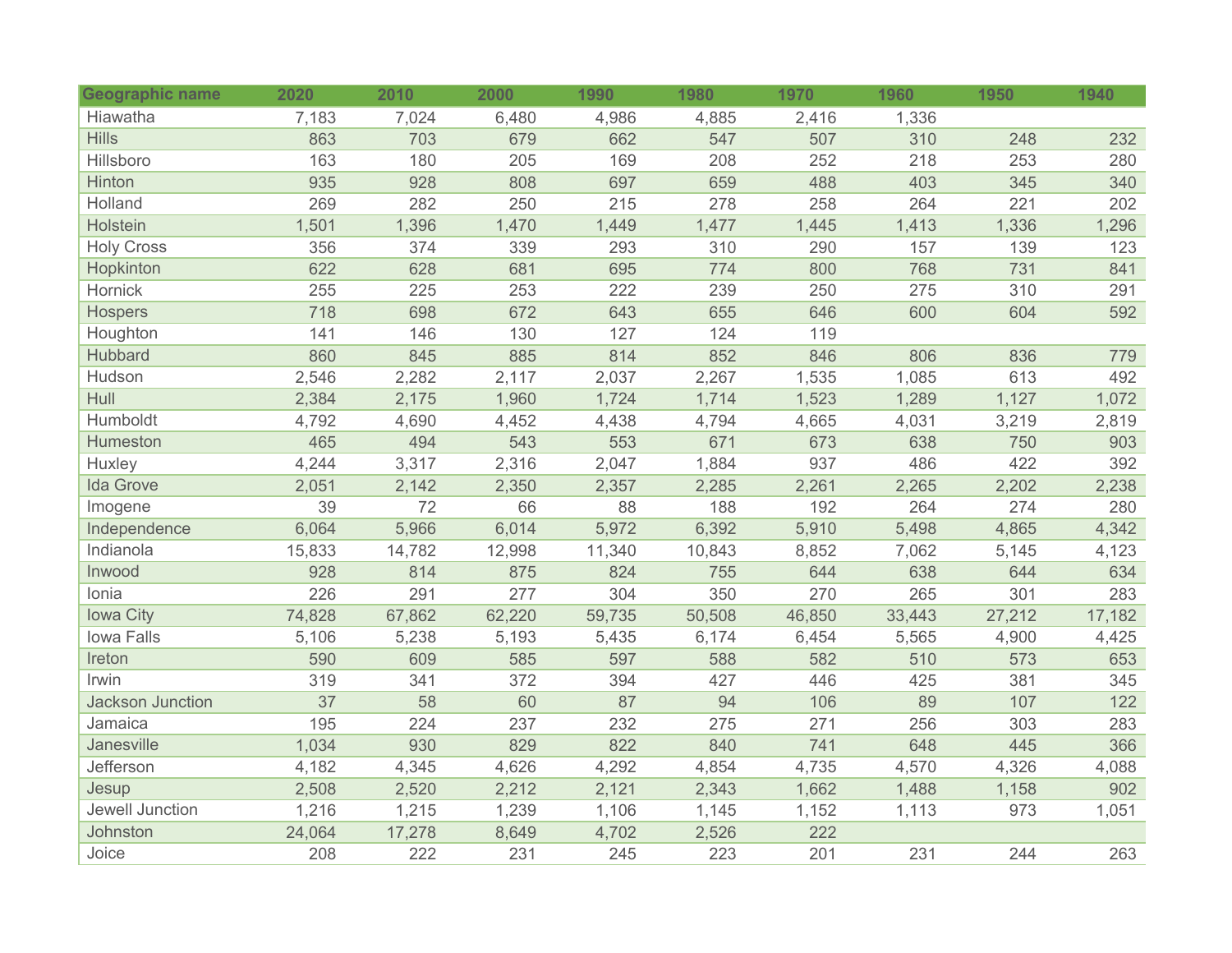| <b>Geographic name</b> | 2020  | 2010   | 2000   | 1990   | 1980   | 1970   | 1960   | 1950   | 1940   |
|------------------------|-------|--------|--------|--------|--------|--------|--------|--------|--------|
| Jolley                 | 28    | 41     | 54     | 68     | 91     | 112    | 120    | 195    | 161    |
| Kalona                 | 2,630 | 2,363  | 2,293  | 1,942  | 1,862  | 1,488  | 1,235  | 947    | 765    |
| Kamrar                 | 179   | 199    | 229    | 203    | 225    | 243    | 268    | 261    | 288    |
| Kanawha                | 658   | 652    | 739    | 763    | 756    | 822    | 735    | 747    | 767    |
| Kellerton              | 243   | 315    | 372    | 314    | 278    | 299    | 341    | 483    | 563    |
| Kelley                 | 304   | 309    | 300    | 246    | 237    | 235    | 239    | 244    | 159    |
| Kellogg                | 606   | 599    | 606    | 626    | 654    | 607    | 623    | 670    | 648    |
| Kensett                | 257   | 266    | 280    | 298    | 360    | 361    | 409    | 424    | 392    |
| <b>Keokuk</b>          | 9,900 | 10,780 | 11,427 | 12,451 | 13,536 | 14,631 | 16,316 | 16,144 | 15,076 |
| Keomah Village         | 110   | 84     | 97     | 99     | 99     |        |        |        |        |
| Keosauqua              | 936   | 1,006  | 1,066  | 1,020  | 1,003  | 1,018  | 1,023  | 1,101  | 1,040  |
| Keota                  | 897   | 1,009  | 1,025  | 1,000  | 1,034  | 1,112  | 1,096  | 1,145  | 1,032  |
| <b>Keswick</b>         | 242   | 246    | 295    | 284    | 300    | 257    | 265    | 276    | 307    |
| Keystone               | 599   | 622    | 687    | 568    | 618    | 549    | 522    | 438    | 466    |
| Kimballton             | 291   | 322    | 342    | 289    | 362    | 343    | 380    | 428    | 349    |
| Kingsley               | 1,396 | 1,411  | 1,245  | 1,129  | 1,209  | 1,097  | 1,044  | 1,098  | 1,145  |
| <b>Kinross</b>         | 80    | 73     | 80     | 89     | 79     | 98     | 103    | 105    | 109    |
| Kirkman                | 56    | 64     | 76     | 98     | 95     | 72     | 92     | 131    | 185    |
| Kirkville              | 157   | 167    | 214    | 177    | 220    | 222    | 203    | 213    | 241    |
| Kiron                  | 267   | 279    | 273    | 301    | 317    | 275    | 271    | 255    | 260    |
| Klemme                 | 441   | 507    | 593    | 587    | 620    | 554    | 615    | 555    | 528    |
| Knierim                | 53    | 60     | 70     | 71     | 125    | 131    | 153    | 133    | 159    |
| Knoxville              | 7,595 | 7,313  | 7,731  | 8,232  | 8,143  | 7,755  | 7,817  | 7,625  | 6,936  |
| La Motte               | 237   | 260    | 272    | 260    | 322    | 326    | 323    | 280    | 272    |
| La Porte City          | 2,284 | 2,285  | 2,275  | 2,128  | 2,324  | 2,256  | 1,953  | 1,770  | 1,594  |
| Lacona                 | 345   | 361    | 360    | 357    | 376    | 424    | 396    | 430    | 424    |
| Ladora                 | 229   | 283    | 287    | 308    | 289    | 321    | 307    | 273    | 300    |
| Lake City              | 1,731 | 1,727  | 1,787  | 1,841  | 2,006  | 1,910  | 2,114  | 2,308  | 2,216  |
| <b>Lake Mills</b>      | 2,143 | 2,100  | 2,140  | 2,143  | 2,281  | 2,124  | 1,758  | 1,560  | 1,677  |
| Lake Park              | 1,167 | 1,105  | 1,023  | 996    | 1,123  | 918    | 952    | 924    | 828    |
| <b>Lake View</b>       | 1,113 | 1,142  | 1,278  | 1,303  | 1,291  | 1,249  | 1,165  | 1,158  | 1,082  |
| Lakeside               | 700   | 596    | 484    | 522    | 589    | 353    | 306    | 219    | 103    |
| Lakota                 | 267   | 255    | 255    | 281    | 330    | 385    | 459    | 443    | 457    |
| Lambs Grove            | 174   | 172    | 225    | 212    | 228    | 239    | 234    |        |        |
| Lamoni                 | 1,969 | 2,324  | 2,444  | 2,319  | 2,705  | 2,540  | 2,173  | 2,196  | 1,567  |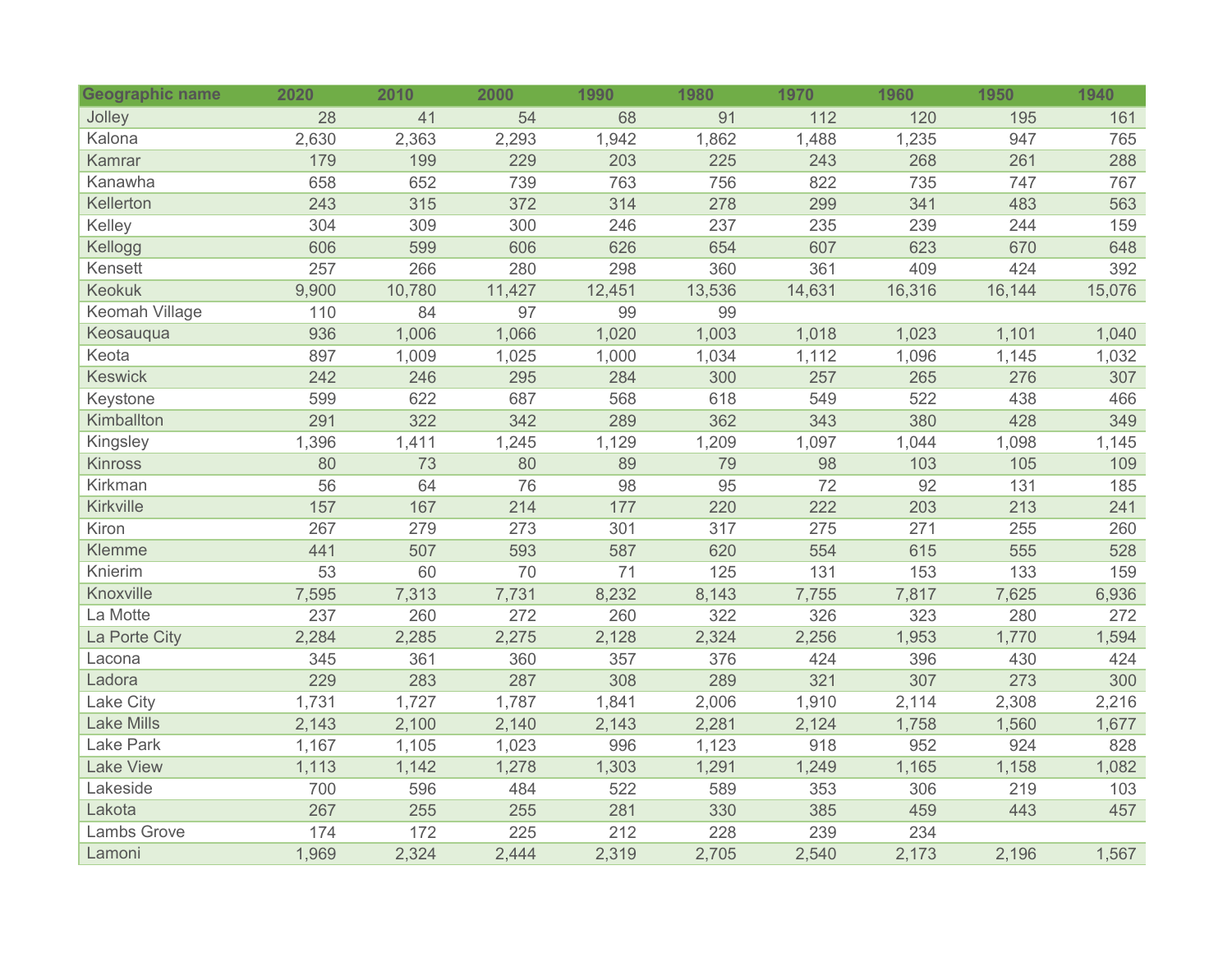| Geographic name     | 2020   | 2010  | 2000  | 1990  | 1980  | 1970  | 1960  | 1950  | 1940  |
|---------------------|--------|-------|-------|-------|-------|-------|-------|-------|-------|
| Lamont              | 429    | 461   | 503   | 471   | 554   | 498   | 554   | 574   | 589   |
| Lanesboro           | 119    | 121   | 152   | 182   | 196   | 203   | 258   | 280   | 289   |
| Lansing             | 968    | 999   | 1,012 | 1,007 | 1,181 | 1,227 | 1,325 | 1,536 | 1,388 |
| Larchwood           | 926    | 866   | 788   | 739   | 701   | 611   | 531   | 415   | 405   |
| Larrabee            | 123    | 132   | 149   | 175   | 169   | 167   | 167   | 158   | 189   |
| Latimer             | 477    | 507   | 535   | 430   | 441   | 393   | 445   | 434   | 416   |
| Laurel              | 220    | 239   | 266   | 271   | 278   | 245   | 223   | 257   | 232   |
| Laurens             | 1,264  | 1,258 | 1,476 | 1,550 | 1,606 | 1,792 | 1,799 | 1,556 | 1,304 |
| Lawler              | 406    | 439   | 461   | 517   | 534   | 513   | 532   | 539   | 542   |
| Lawton              | 943    | 908   | 697   | 482   | 447   | 406   | 324   | 254   | 263   |
| Le Claire           | 4,710  | 3,765 | 2,847 | 2,734 | 2,899 | 2,520 | 1,546 | 1,124 | 881   |
| Le Grand            | 905    | 938   | 883   | 854   | 921   | 565   | 465   | 393   | 329   |
| Le Mars             | 10,571 | 9,826 | 9,237 | 8,454 | 8,276 | 8,159 | 6,767 | 5,844 | 5,353 |
| Le Roy              | 11     | 15    | 13    | 34    | 31    | 43    | 70    | 91    | 129   |
| Ledyard             | 121    | 130   | 147   | 164   | 215   | 240   | 289   | 327   | 317   |
| Lehigh              | 395    | 416   | 497   | 536   | 654   | 739   | 846   | 881   | 1,004 |
| Leighton            | 158    | 162   | 153   | 142   | 137   | 140   | 167   | 118   | 128   |
| Leland              | 249    | 289   | 258   | 311   | 274   | 223   | 209   | 209   | 235   |
| Lenox               | 1,339  | 1,407 | 1,401 | 1,303 | 1,338 | 1,215 | 1,178 | 1,171 | 1,220 |
| Leon                | 1,822  | 1,977 | 1,983 | 2,047 | 2,094 | 2,142 | 2,004 | 2,139 | 2,307 |
| Lester              | 296    | 294   | 251   | 257   | 274   | 238   | 239   | 217   | 286   |
| Letts               | 363    | 384   | 392   | 390   | 473   | 434   | 392   | 404   | 362   |
| Lewis               | 357    | 433   | 438   | 433   | 497   | 526   | 501   | 511   | 557   |
| Libertyville        | 274    | 315   | 325   | 264   | 281   | 329   | 368   | 311   | 310   |
| Lidderdale          | 166    | 180   | 186   | 202   | 197   | 173   | 201   | 180   | 208   |
| <b>Lime Springs</b> | 473    | 505   | 496   | 438   | 476   | 497   | 581   | 551   | 567   |
| Lincoln             | 121    | 162   | 182   | 173   | 202   | 184   | 183   | 194   | 167   |
| Linden              | 200    | 199   | 226   | 201   | 264   | 278   | 258   | 290   | 298   |
| Lineville           | 195    | 217   | 273   | 289   | 319   | 385   | 452   | 482   | 520   |
| <b>Linn Grove</b>   | 163    | 154   | 211   | 194   | 205   | 240   | 330   | 320   | 402   |
| Lisbon              | 2,233  | 2,152 | 1,898 | 1,452 | 1,458 | 1,329 | 1,227 | 952   | 873   |
| Liscomb             | 291    | 301   | 272   | 258   | 296   | 328   | 295   | 278   | 340   |
| <b>Little Rock</b>  | 439    | 459   | 489   | 493   | 490   | 531   | 564   | 533   | 633   |
| <b>Little Sioux</b> | 166    | 170   | 217   | 205   | 251   | 239   | 295   | 349   | 434   |
| Littleport          |        |       | 26    | 88    | 106   | 97    | 119   | 139   | 170   |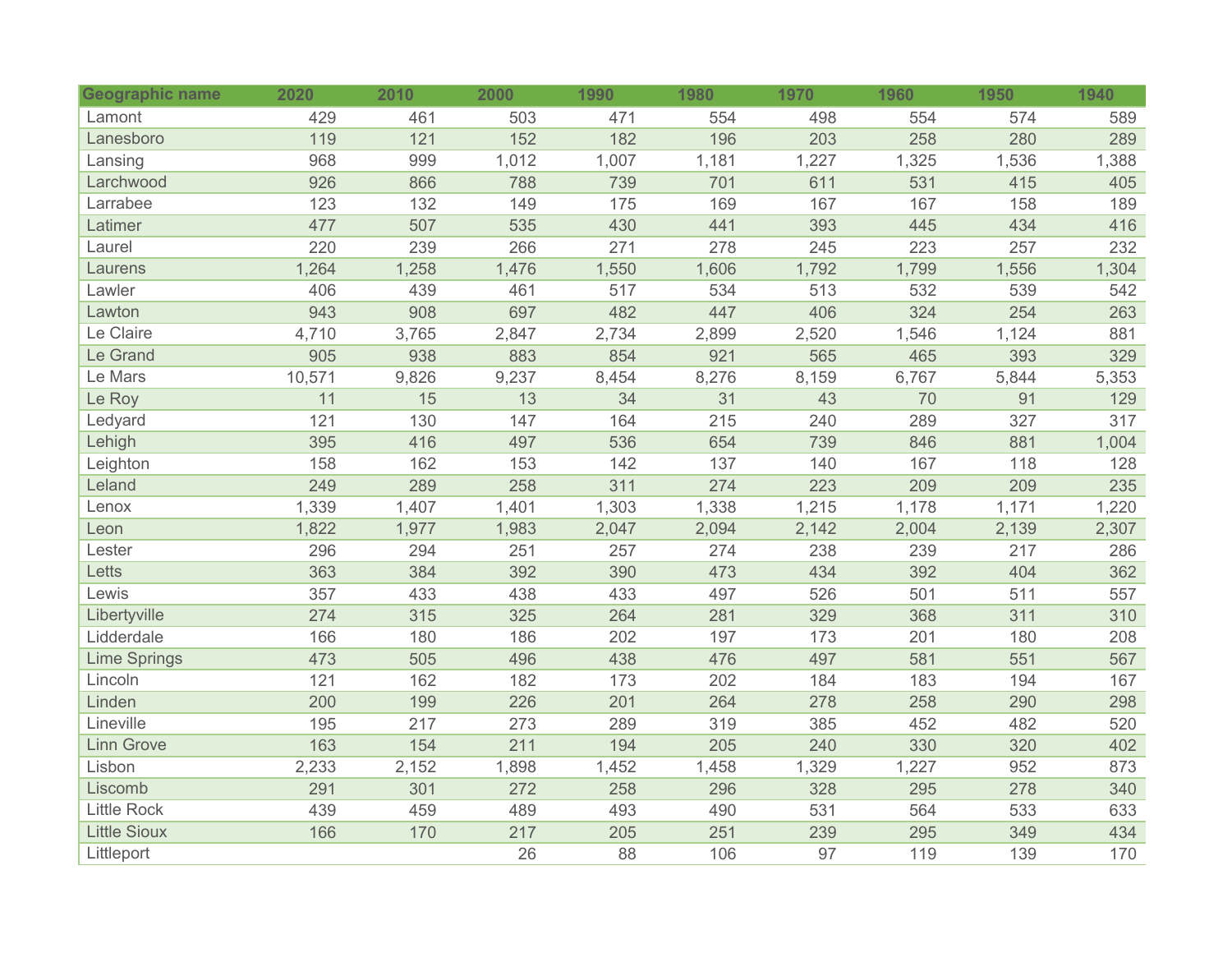| Geographic name      | 2020  | 2010  | 2000  | 1990  | 1980  | 1970  | 1960  | 1950  | 1940  |
|----------------------|-------|-------|-------|-------|-------|-------|-------|-------|-------|
| Livermore            | 381   | 384   | 431   | 436   | 490   | 510   | 545   | 615   | 736   |
| Lockridge            | 244   | 268   | 275   | 270   | 271   | 232   | 206   | 233   | 279   |
| Logan                | 1,397 | 1,534 | 1,545 | 1,401 | 1,540 | 1,526 | 1,605 | 1,550 | 1,700 |
| Lohrville            | 381   | 368   | 431   | 453   | 521   | 553   | 653   | 698   | 776   |
| Lone Rock            | 146   | 146   | 157   | 185   | 169   | 166   | 185   | 188   | 170   |
| Lone Tree            | 1,357 | 1,300 | 1,151 | 979   | 1,014 | 834   | 717   | 639   | 651   |
| <b>Long Grove</b>    | 838   | 808   | 597   | 605   | 596   | 269   | 182   | 156   | 139   |
| Lorimor              | 386   | 360   | 427   | 377   | 405   | 346   | 460   | 505   | 614   |
| <b>Lost Nation</b>   | 434   | 446   | 497   | 467   | 524   | 547   | 567   | 557   | 493   |
| Lovilia              | 472   | 538   | 583   | 566   | 637   | 640   | 630   | 619   | 852   |
| Low Moor             | 250   | 288   | 240   | 280   | 346   | 347   | 343   | 279   | 252   |
| Lowden               | 807   | 789   | 794   | 726   | 717   | 667   | 641   | 642   | 645   |
| Lu Verne             | 258   | 261   | 299   | 328   | 418   | 380   | 468   | 553   | 576   |
| Luana                | 301   | 269   | 249   | 190   | 246   | 225   | 276   | 220   | 204   |
| Lucas                | 172   | 216   | 243   | 224   | 292   | 247   | 357   | 420   | 534   |
| Luther               | 152   | 122   | 158   | 154   | 155   | 189   | 147   | 131   | 145   |
| Luxemburg            | 245   | 240   | 246   | 257   | 271   | 185   | 159   | 120   | 124   |
| Luzerne              | 112   | 96    | 105   | 110   | 114   | 134   | 136   | 186   | 135   |
| Lynnville            | 380   | 379   | 366   | 393   | 406   | 381   | 411   | 406   | 427   |
| Lytton               | 282   | 315   | 305   | 320   | 377   | 378   | 376   | 373   | 335   |
| Macedonia            | 267   | 246   | 325   | 262   | 279   | 330   | 290   | 298   | 329   |
| Macksburg            | 97    | 113   | 142   | 110   | 132   | 142   | 174   | 220   | 255   |
| Madrid               | 2,802 | 2,543 | 2,264 | 2,395 | 2,281 | 2,448 | 2,286 | 1,829 | 2,074 |
| Magnolia             | 190   | 183   | 200   | 204   | 207   | 206   | 215   | 207   | 242   |
| Maharishi Vedic City | 277   | 259   |       |       |       |       |       |       |       |
| Malcom               | 270   | 287   | 352   | 447   | 418   | 388   | 416   | 406   | 447   |
| Mallard              | 257   | 274   | 298   | 360   | 407   | 384   | 431   | 399   | 438   |
| Maloy                | 22    | 29    | 28    | 36    | 38    | 45    | 68    | 90    | 95    |
| Malvern              | 1,046 | 1,142 | 1,256 | 1,210 | 1,244 | 1,158 | 1,193 | 1,263 | 1,325 |
| Manchester           | 5,065 | 5,179 | 5,257 | 5,137 | 4,942 | 4,641 | 4,402 | 3,987 | 3,762 |
| Manilla              | 775   | 776   | 839   | 898   | 1,020 | 943   | 939   | 1,035 | 1,040 |
| Manly                | 1,256 | 1,323 | 1,342 | 1,349 | 1,496 | 1,294 | 1,425 | 1,473 | 1,445 |
| Manning              | 1,455 | 1,500 | 1,490 | 1,484 | 1,609 | 1,656 | 1,676 | 1,801 | 1,748 |
| Manson               | 1,709 | 1,690 | 1,893 | 1,844 | 1,924 | 1,993 | 1,789 | 1,622 | 1,429 |
| Mapleton             | 1,165 | 1,224 | 1,416 | 1,294 | 1,495 | 1,647 | 1,686 | 1,857 | 1,824 |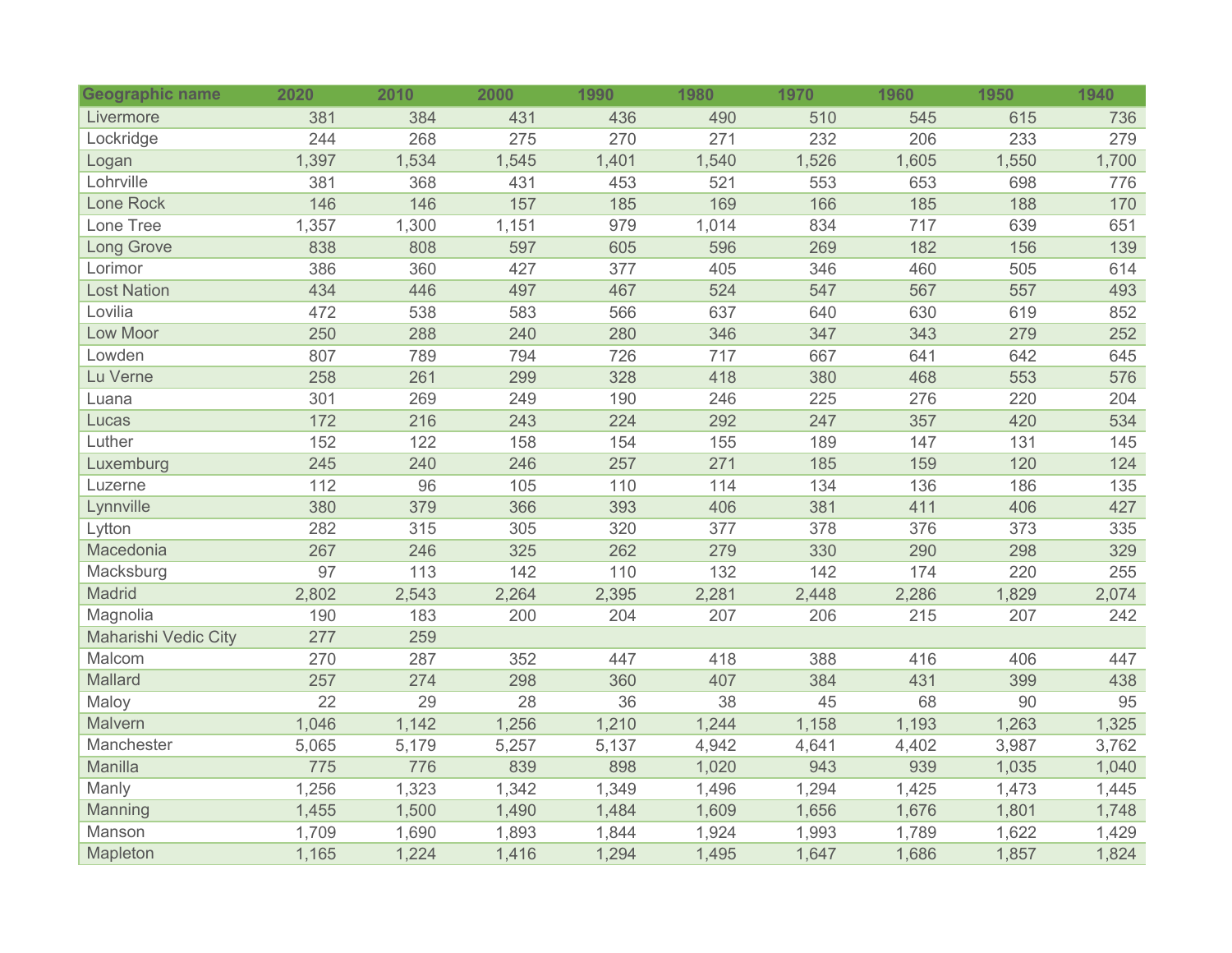| Geographic name   | 2020   | 2010   | 2000   | 1990   | 1980   | 1970   | 1960   | 1950   | 1940   |
|-------------------|--------|--------|--------|--------|--------|--------|--------|--------|--------|
| Maquoketa         | 6,128  | 6,141  | 6,112  | 6,130  | 6,313  | 5,677  | 5,909  | 4,307  | 4,076  |
| Marathon          | 230    | 237    | 302    | 320    | 442    | 447    | 516    | 565    | 597    |
| Marble Rock       | 271    | 307    | 326    | 361    | 419    | 461    | 442    | 470    | 660    |
| <b>Marcus</b>     | 1,079  | 1,117  | 1,139  | 1,171  | 1,206  | 1,272  | 1,307  | 1,263  | 1,206  |
| Marengo           | 2,435  | 2,528  | 2,535  | 2,270  | 2,308  | 2,235  | 2,264  | 2,151  | 2,260  |
| Marion            | 41,535 | 34,768 | 26,294 | 20,403 | 19,474 | 18,028 | 10,882 | 5,916  | 4,721  |
| Marne             | 110    | 120    | 149    | 149    | 162    | 187    | 205    | 214    | 245    |
| Marquette         | 429    | 375    | 421    | 479    | 528    | 509    | 572    | 641    | 747    |
| Marshalltown      | 27,591 | 27,552 | 26,009 | 25,178 | 26,938 | 26,219 | 22,521 | 19,821 | 19,240 |
| Martelle          | 249    | 255    | 280    | 290    | 316    | 341    | 247    | 228    | 215    |
| Martensdale       | 421    | 465    | 467    | 491    | 438    | 306    | 316    | 161    | 172    |
| Martinsburg       | 110    | 112    | 126    | 157    | 174    | 140    | 172    | 219    | 218    |
| Marysville        | 44     | 66     | 54     | 65     | 84     | 91     | 113    | 165    | 203    |
| <b>Mason City</b> | 27,338 | 28,079 | 29,172 | 29,040 | 30,144 | 30,379 | 30,642 | 27,980 | 27,080 |
| Masonville        | 99     | 127    | 104    | 129    | 150    | 147    | 168    | 133    | 176    |
| Massena           | 359    | 355    | 414    | 372    | 518    | 433    | 456    | 459    | 479    |
| Matlock           | 74     | 87     | 83     | 92     | 109    | 89     | 103    | 104    | 112    |
| <b>Maurice</b>    | 265    | 275    | 254    | 243    | 288    | 266    | 237    | 256    | 272    |
| Maxwell           | 859    | 920    | 807    | 788    | 783    | 758    | 773    | 802    | 812    |
| Maynard           | 476    | 518    | 500    | 513    | 561    | 503    | 515    | 455    | 432    |
| Maysville         | 156    | 176    | 163    | 170    | 151    | 170    | 126    | 70     | 44     |
| McCallsburg       | 353    | 333    | 318    | 292    | 304    | 307    | 272    | 290    | 278    |
| McCausland        | 313    | 291    | 299    | 308    | 381    | 226    | 173    | 150    | 115    |
| <b>McClelland</b> | 146    | 151    | 129    | 139    | 177    | 146    | 150    | 159    | 165    |
| McGregor          | 742    | 871    | 871    | 797    | 945    | 990    | 1,040  | 1,138  | 1,309  |
| <b>McIntire</b>   | 113    | 122    | 173    | 147    | 197    | 234    | 270    | 300    | 300    |
| Mechanicsville    | 1,020  | 1,146  | 1,173  | 1,075  | 1,166  | 989    | 866    | 850    | 821    |
| Mediapolis        | 1,688  | 1,560  | 1,644  | 1,637  | 1,685  | 1,242  | 1,040  | 834    | 806    |
| Melbourne         | 786    | 830    | 794    | 669    | 732    | 661    | 517    | 510    | 480    |
| Melcher-Dallas    | 1,195  | 1,288  | 1,298  | 1,302  |        |        |        |        |        |
| Melrose           | 110    | 112    | 130    | 150    | 218    | 192    | 214    | 310    | 451    |
| Melvin            | 199    | 214    | 243    | 250    | 277    | 325    | 364    | 325    | 328    |
| Menlo             | 345    | 353    | 365    | 356    | 410    | 391    | 421    | 421    | 441    |
| Meriden           | 161    | 159    | 184    | 193    | 233    | 167    | 192    | 164    | 200    |
| Merrill           | 717    | 755    | 754    | 729    | 737    | 790    | 645    | 605    | 547    |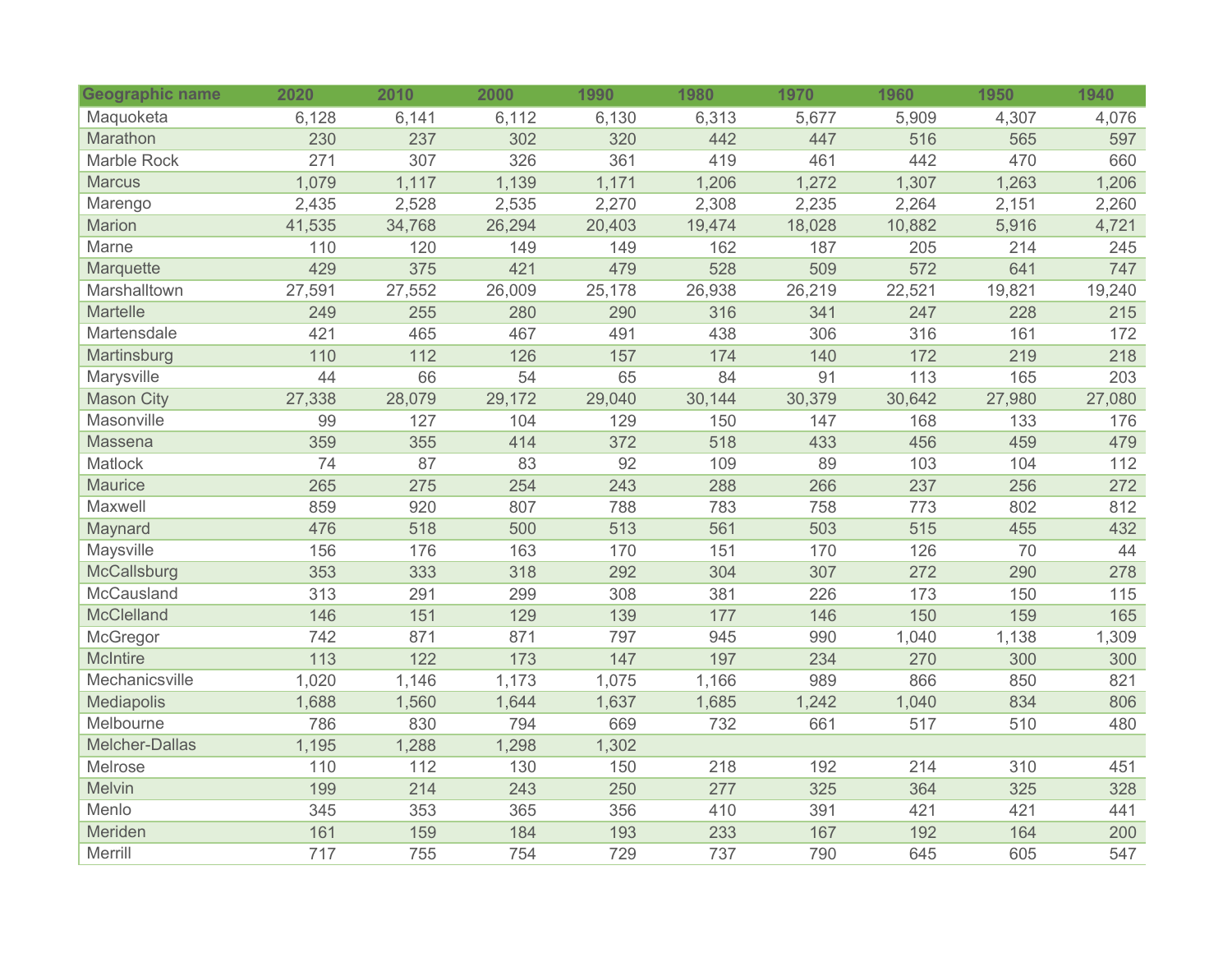| Geographic name        | 2020  | 2010  | 2000  | 1990  | 1980  | 1970  | 1960  | 1950  | 1940  |
|------------------------|-------|-------|-------|-------|-------|-------|-------|-------|-------|
| Meservey               | 222   | 256   | 252   | 292   | 324   | 354   | 331   | 297   | 282   |
| Middletown             | 363   | 318   | 535   | 386   | 487   | 443   | 245   | 229   | 134   |
| <b>Miles</b>           | 408   | 445   | 462   | 409   | 398   | 409   | 376   | 344   | 314   |
| Milford                | 3,321 | 2,898 | 2,474 | 2,170 | 2,076 | 1,668 | 1,476 | 1,375 | 1,202 |
| Millersburg            | 135   | 159   | 184   | 188   | 184   | 187   | 186   | 200   | 177   |
| Millerton              | 36    | 45    | 48    | 44    | 72    | 82    | 90    | 140   | 163   |
| Millville              |       | 30    | 23    | 32    | 50    | 27    |       |       |       |
| Milo                   | 778   | 775   | 839   | 864   | 778   | 561   | 468   | 525   | 528   |
| Milton                 | 380   | 443   | 550   | 506   | 567   | 567   | 609   | 719   | 809   |
| Minburn                | 325   | 365   | 391   | 346   | 390   | 378   | 357   | 353   | 335   |
| Minden                 | 600   | 599   | 564   | 539   | 483   | 433   | 355   | 328   | 310   |
| Mingo                  | 302   | 302   | 269   | 252   | 303   | 260   | 260   | 227   | 290   |
| <b>Missouri Valley</b> | 2,678 | 2,838 | 2,992 | 2,888 | 3,107 | 3,519 | 3,567 | 3,546 | 3,994 |
| Mitchell               | 124   | 138   | 155   | 170   | 193   | 233   | 237   | 168   | 161   |
| Mitchellville          | 2,485 | 2,254 | 1,715 | 1,670 | 1,530 | 1,341 | 957   | 906   | 769   |
| Modale                 | 273   | 283   | 303   | 289   | 373   | 297   | 276   | 283   | 385   |
| Mondamin               | 339   | 402   | 423   | 403   | 423   | 420   | 436   | 489   | 610   |
| Monmouth               | 129   | 153   | 180   | 169   | 210   | 257   | 291   | 198   | 190   |
| Monona                 | 1,471 | 1,549 | 1,550 | 1,520 | 1,530 | 1,395 | 1,346 | 1,346 | 1,191 |
| Monroe                 | 1,967 | 1,830 | 1,808 | 1,739 | 1,875 | 1,389 | 1,366 | 1,108 | 1,015 |
| Montezuma              | 1,442 | 1,462 | 1,440 | 1,651 | 1,485 | 1,353 | 1,416 | 1,460 | 1,477 |
| Monticello             | 4,040 | 3,796 | 3,607 | 3,522 | 3,641 | 3,509 | 3,190 | 2,888 | 2,546 |
| Montour                | 203   | 249   | 285   | 312   | 387   | 334   | 252   | 380   | 393   |
| Montrose               | 738   | 898   | 957   | 957   | 1,038 | 735   | 632   | 643   | 592   |
| Moorhead               | 199   | 226   | 232   | 259   | 264   | 271   | 313   | 392   | 421   |
| Moorland               | 168   | 169   | 197   | 209   | 257   | 269   | 281   | 248   | 215   |
| Moravia                | 637   | 665   | 713   | 679   | 706   | 699   | 621   | 652   | 731   |
| Morley                 | 96    | 115   | 88    | 85    | 94    | 123   | 124   | 157   | 119   |
| <b>Morning Sun</b>     | 752   | 836   | 872   | 841   | 959   | 906   | 875   | 939   | 861   |
| Morrison               | 98    | 94    | 97    | 125   | 146   | 136   | 139   | 169   | 161   |
| Moulton                | 607   | 605   | 658   | 613   | 762   | 763   | 773   | 985   | 1,181 |
| Mount Auburn           | 162   | 150   | 160   | 134   | 188   | 200   | 186   | 216   | 223   |
| <b>Mount Ayr</b>       | 1,623 | 1,691 | 1,822 | 1,796 | 1,938 | 1,762 | 1,738 | 1,793 | 1,930 |
| <b>Mount Pleasant</b>  | 9,274 | 8,668 | 8,751 | 7,959 | 7,322 | 7,007 | 7,339 | 5,843 | 4,610 |
| <b>Mount Sterling</b>  |       | 36    | 40    | 53    | 96    | 87    | 86    | 144   | 134   |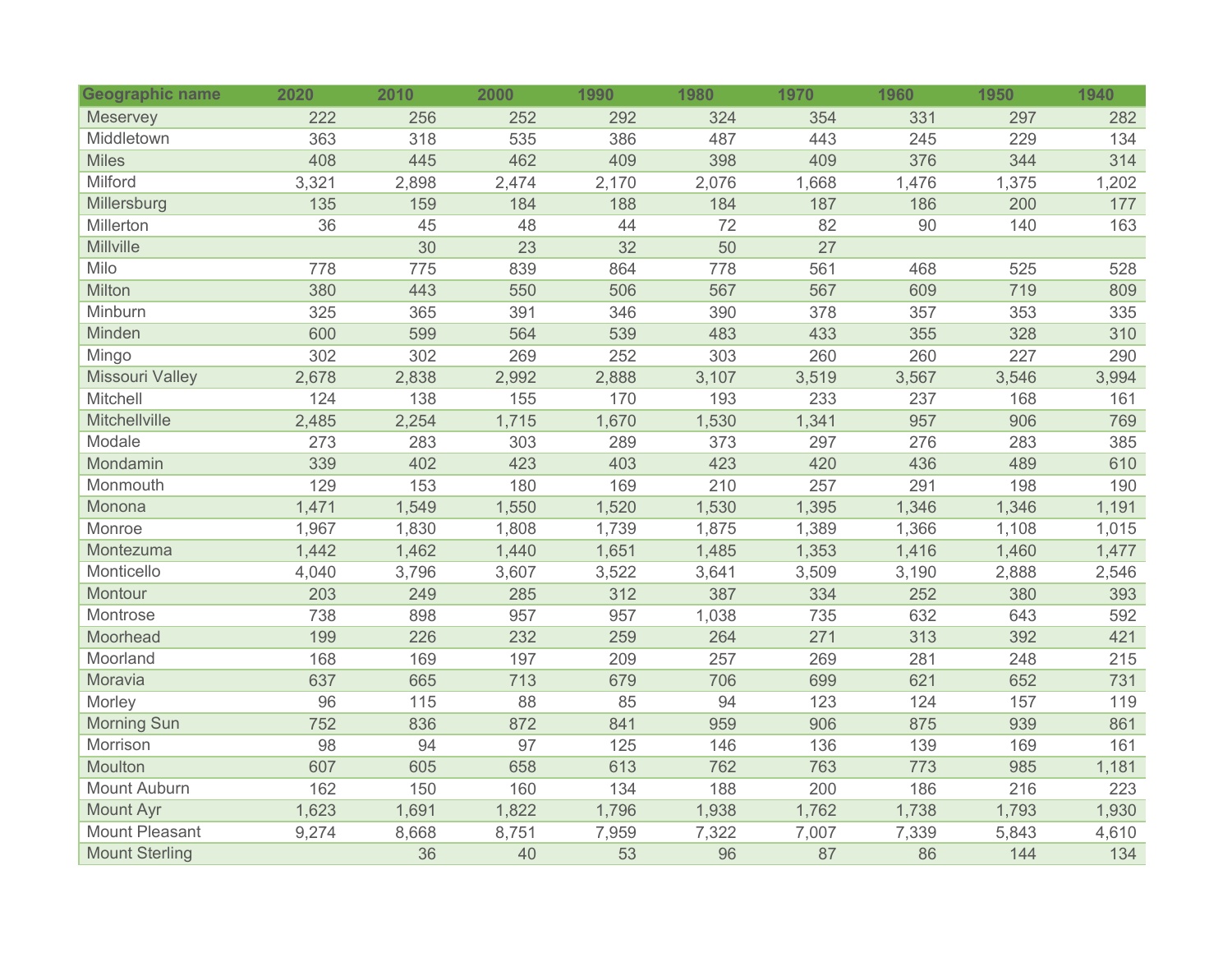| Geographic name       | 2020   | 2010   | 2000   | 1990   | 1980   | 1970   | 1960   | 1950   | 1940   |
|-----------------------|--------|--------|--------|--------|--------|--------|--------|--------|--------|
| <b>Mount Union</b>    |        | 107    | 132    | 140    | 145    | 173    | 176    | 167    | 186    |
| <b>Mount Vernon</b>   | 4,527  | 4,506  | 3,390  | 3,657  | 3,325  | 3,018  | 2,593  | 2,320  | 1,489  |
| Moville               | 1,687  | 1,618  | 1,583  | 1,306  | 1,273  | 1,198  | 1,156  | 964    | 973    |
| Murray                | 684    | 756    | 766    | 731    | 703    | 620    | 613    | 767    | 857    |
| Muscatine             | 23,797 | 22,886 | 22,697 | 22,881 | 23,467 | 22,405 | 19,813 | 19,041 | 18,286 |
| <b>Mystic</b>         | 322    | 425    | 588    | 545    | 665    | 696    | 761    | 1,233  | 1,822  |
| Nashua                | 1,551  | 1,663  | 1,618  | 1,476  | 1,846  | 1,712  | 1,737  | 1,609  | 1,439  |
| Nemaha                | 66     | 85     | 102    | 112    | 120    | 117    | 151    | 184    | 169    |
| Neola                 | 918    | 842    | 845    | 909    | 839    | 968    | 870    | 839    | 841    |
| Nevada                | 6,925  | 6,798  | 6,658  | 6,009  | 5,912  | 4,952  | 4,227  | 3,763  | 3,353  |
| New Albin             | 432    | 522    | 527    | 534    | 609    | 644    | 643    | 568    | 602    |
| <b>New Hampton</b>    | 3,494  | 3,571  | 3,692  | 3,660  | 3,940  | 3,621  | 3,456  | 3,323  | 2,933  |
| <b>New Hartford</b>   | 570    | 516    | 659    | 683    | 764    | 690    | 649    | 584    | 548    |
| <b>New Liberty</b>    | 138    | 137    | 121    | 139    | 136    | 141    | 145    | 126    | 125    |
| New London            | 1,910  | 1,897  | 1,937  | 1,922  | 2,043  | 1,900  | 1,694  | 1,510  | 1,340  |
| <b>New Market</b>     | 385    | 415    | 456    | 454    | 554    | 501    | 506    | 573    | 681    |
| <b>New Providence</b> | 236    | 228    | 227    | 240    | 249    | 208    | 206    | 212    | 236    |
| <b>New Sharon</b>     | 1,262  | 1,293  | 1,301  | 1,136  | 1,225  | 944    | 1,063  | 1,089  | 1,214  |
| New Vienna            | 382    | 407    | 400    | 376    | 430    | 392    | 265    | 204    | 229    |
| New Virginia          | 498    | 489    | 469    | 433    | 512    | 452    | 381    | 342    | 410    |
| Newell                | 906    | 876    | 887    | 1,089  | 913    | 877    | 893    | 884    | 854    |
| Newhall               | 876    | 875    | 886    | 854    | 899    | 701    | 495    | 366    | 330    |
| Newton                | 15,760 | 15,254 | 15,579 | 14,799 | 15,292 | 15,619 | 15,381 | 11,723 | 10,462 |
| <b>Nichols</b>        | 340    | 374    | 374    | 366    | 375    | 396    | 329    | 348    | 357    |
| Nodaway               | 74     | 114    | 132    | 153    | 185    | 176    | 204    | 233    | 270    |
| Nora Springs          | 1,369  | 1,431  | 1,532  | 1,505  | 1,572  | 1,337  | 1,275  | 1,257  | 1,198  |
| North Buena Vista     | 109    | 121    | 124    | 145    | 155    | 118    | 150    | 148    | 203    |
| North English         | 1,065  | 1,041  | 991    | 944    | 990    | 965    | 1,004  | 853    | 865    |
| North Liberty         | 20,479 | 13,374 | 5,367  | 2,926  | 2,046  | 1,055  | 334    | 309    | 282    |
| North Washington      | 112    | 117    | 118    | 107    | 142    | 134    | 156    | 159    | 138    |
| Northboro             | 52     | 58     | 60     | 78     | 115    | 115    | 135    | 167    | 182    |
| Northwood             | 2,072  | 1,989  | 2,050  | 1,940  | 2,193  | 1,950  | 1,768  | 1,767  | 1,724  |
| Norwalk               | 12,799 | 8,945  | 6,884  | 5,726  | 2,676  | 1,745  | 1,328  | 435    | 377    |
| Norway                | 466    | 545    | 601    | 583    | 633    | 554    | 516    | 441    | 407    |
| Numa                  | 68     | 92     | 109    | 151    | 205    | 165    | 202    | 248    | 322    |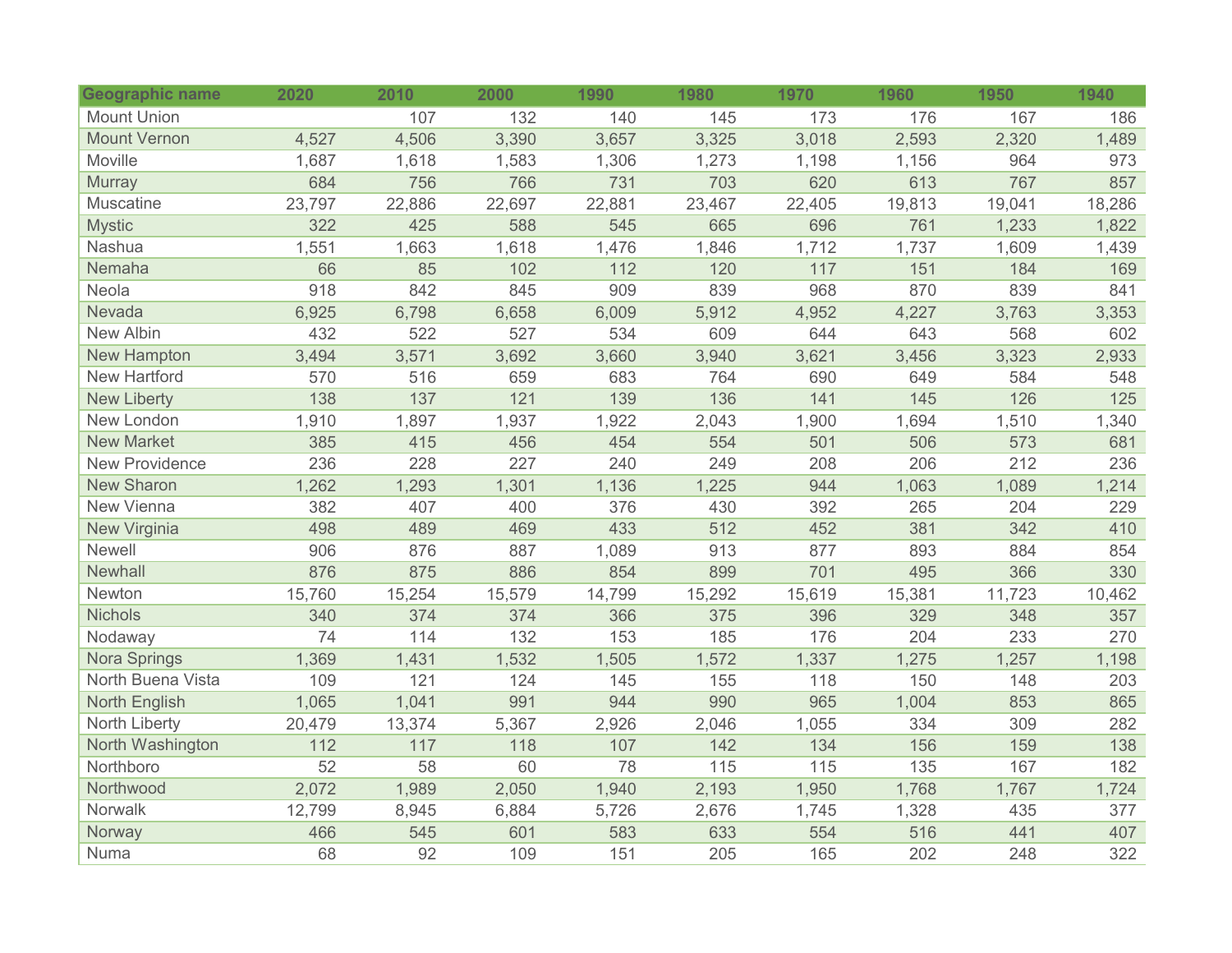| <b>Geographic name</b>  | 2020   | 2010   | 2000   | 1990   | 1980   | 1970   | 1960   | 1950   | 1940   |
|-------------------------|--------|--------|--------|--------|--------|--------|--------|--------|--------|
| Oakland                 | 1,524  | 1,527  | 1,487  | 1,496  | 1,552  | 1,603  | 1,340  | 1,296  | 1,317  |
| <b>Oakland Acres</b>    | 176    | 156    | 166    | 152    | 139    |        |        |        |        |
| Oakville                | 200    | 173    | 439    | 442    | 470    | 369    | 346    | 360    | 391    |
| Ocheyedan               | 439    | 490    | 536    | 539    | 599    | 545    | 662    | 700    | 712    |
| <b>Odebolt</b>          | 994    | 1,013  | 1,153  | 1,158  | 1,299  | 1,323  | 1,331  | 1,279  | 1,350  |
| Oelwein                 | 5,920  | 6,415  | 6,692  | 6,493  | 7,564  | 7,735  | 8,282  | 7,858  | 7,801  |
| Ogden                   | 2,007  | 2,044  | 2,023  | 1,909  | 1,953  | 1,661  | 1,525  | 1,486  | 1,513  |
| Okoboji                 | 768    | 807    | 820    | 775    | 559    | 361    | 330    | 336    | 271    |
| Olds                    | 192    | 229    | 249    | 205    | 225    | 206    | 189    | 187    | 203    |
| Olin                    | 651    | 698    | 716    | 663    | 735    | 710    | 703    | 626    | 707    |
| Ollie                   | 201    | 215    | 224    | 207    | 232    | 268    | 291    | 298    | 294    |
| Onawa                   | 2,906  | 2,998  | 3,091  | 2,936  | 3,283  | 3,154  | 3,176  | 3,498  | 3,438  |
| Onslow                  | 201    | 197    | 223    | 216    | 218    | 253    | 269    | 244    | 230    |
| <b>Orange City</b>      | 6,267  | 6,004  | 5,582  | 4,940  | 4,588  | 3,572  | 2,707  | 2,166  | 1,920  |
| Orchard                 | 68     | 71     | 88     | 93     | 95     | 115    | 116    | 114    | 126    |
| Orient                  | 368    | 408    | 402    | 376    | 416    | 324    | 341    | 427    | 442    |
| Orleans                 | 521    | 608    | 583    | 560    | 546    | 396    | 280    | 317    | 244    |
| Osage                   | 3,627  | 3,619  | 3,451  | 3,439  | 3,718  | 3,815  | 3,753  | 3,436  | 3,196  |
| Osceola                 | 5,415  | 4,929  | 4,659  | 4,164  | 3,750  | 3,124  | 3,350  | 3,422  | 3,281  |
| Oskaloosa               | 11,558 | 11,463 | 10,938 | 10,600 | 10,989 | 11,224 | 11,053 | 11,124 | 11,024 |
| Ossian                  | 802    | 845    | 853    | 810    | 829    | 847    | 827    | 804    | 822    |
| Osterdock               | 43     | 59     | 50     | 49     | 35     | 59     | 45     | 51     | 78     |
| Otho                    | 429    | 542    | 571    | 529    | 692    | 581    | 593    |        |        |
| Oto                     | 72     | 108    | 145    | 118    | 172    | 203    | 221    | 302    | 410    |
| Ottosen                 | 40     | 55     | 61     | 72     | 92     | 93     | 92     | 127    | 152    |
| Ottumwa                 | 25,529 | 25,023 | 24,998 | 24,488 | 27,381 | 29,610 | 33,871 | 33,631 | 31,570 |
| Owasa                   | 34     | 43     | 38     | 37     | 65     | 69     | 104    | 100    | 117    |
| Oxford                  | 722    | 807    | 705    | 663    | 676    | 666    | 633    | 543    | 542    |
| <b>Oxford Junction</b>  | 424    | 496    | 573    | 581    | 600    | 666    | 725    | 663    | 705    |
| Oyens                   | 92     | 103    | 132    | 113    | 146    | 145    | 114    | 95     | 104    |
| <b>Pacific Junction</b> | 96     | 471    | 507    | 548    | 511    | 505    | 560    | 550    | 558    |
| Packwood                | 183    | 204    | 223    | 208    | 210    | 157    | 215    | 211    | 256    |
| Palmer                  | 138    | 165    | 214    | 230    | 288    | 264    | 271    | 296    | 305    |
| Palo                    | 1,407  | 1,026  | 614    | 514    | 529    | 430    | 387    | 285    | 250    |
| Panama                  | 235    | 221    | 212    | 201    | 229    | 221    | 257    | 230    | 255    |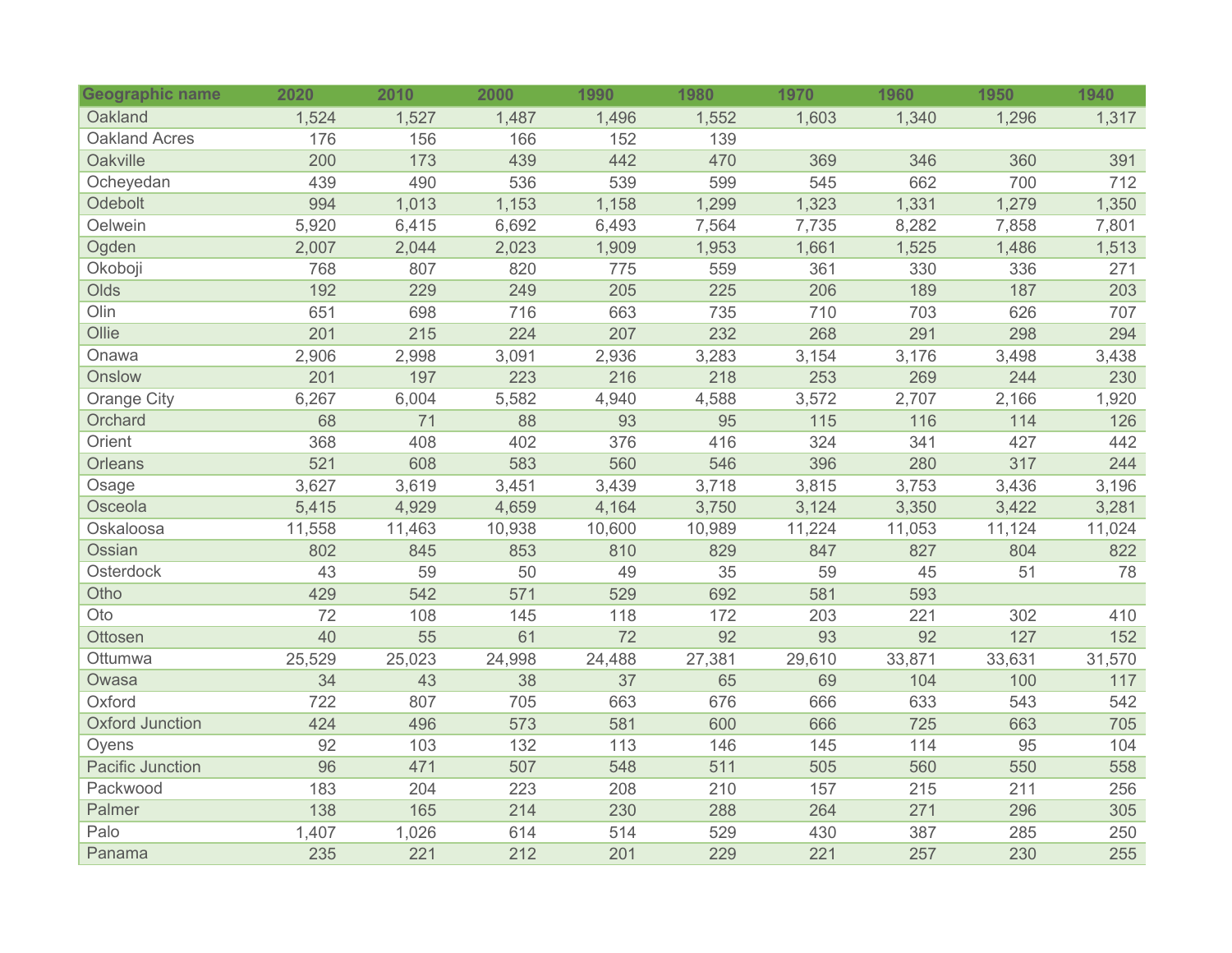| <b>Geographic name</b> | 2020   | 2010   | 2000  | 1990  | 1980  | 1970  | 1960  | 1950  | 1940  |
|------------------------|--------|--------|-------|-------|-------|-------|-------|-------|-------|
| Panora                 | 1,091  | 1,124  | 1,175 | 1,100 | 1,211 | 982   | 1,019 | 1,062 | 1,169 |
| Panorama Park          | 139    | 129    | 111   | 127   | 145   | 219   | 140   |       |       |
| Parkersburg            | 2,015  | 1,870  | 1,889 | 1,804 | 1,968 | 1,631 | 1,468 | 1,300 | 1,260 |
| Parnell                | 194    | 193    | 220   | 209   | 234   | 175   | 200   | 206   | 263   |
| Paton                  | 221    | 236    | 265   | 255   | 291   | 329   | 370   | 404   | 394   |
| Patterson              | 176    | 130    | 126   | 128   | 138   | 120   | 157   | 133   | 166   |
| Paullina               | 982    | 1,056  | 1,124 | 1,134 | 1,224 | 1,257 | 1,329 | 1,289 | 1,230 |
| Pella                  | 10,464 | 10,352 | 9,832 | 9,270 | 8,349 | 6,668 | 5,198 | 4,427 | 3,638 |
| Peosta                 | 1,908  | 1,377  | 651   | 135   | 120   | 57    | 50    | 60    | 45    |
| Perry                  | 7,836  | 7,702  | 7,633 | 6,652 | 7,053 | 6,906 | 6,442 | 6,174 | 5,977 |
| Persia                 | 297    | 319    | 363   | 312   | 355   | 316   | 322   | 373   | 395   |
| Peterson               | 322    | 334    | 372   | 390   | 470   | 469   | 565   | 589   | 603   |
| Pierson                | 337    | 366    | 371   | 341   | 408   | 421   | 425   | 453   | 531   |
| <b>Pilot Mound</b>     | 163    | 173    | 214   | 199   | 223   | 214   | 196   | 246   | 282   |
| Pioneer                |        | 23     | 21    | 46    | 40    | 56    | 76    | 83    | 129   |
| Pisgah                 | 249    | 251    | 316   | 268   | 307   | 286   | 343   | 327   | 397   |
| Plainfield             | 393    | 436    | 438   | 455   | 469   | 446   | 445   | 387   | 362   |
| Plano                  | 59     | 70     | 58    | 75    | 111   | 109   | 87    | 106   | 209   |
| <b>Pleasant Hill</b>   | 10,147 | 8,785  | 5,070 | 3,671 | 3,493 | 1,535 | 397   |       |       |
| <b>Pleasant Plain</b>  | 84     | 93     | 131   | 128   | 144   | 121   | 147   | 148   | 171   |
| Pleasanton             | 32     | 49     | 37    | 58    | 75    | 62    | 103   | 130   | 180   |
| Pleasantville          | 1,676  | 1,694  | 1,539 | 1,536 | 1,531 | 1,297 | 1,025 | 893   | 895   |
| Plover                 | 50     | 77     | 95    | 101   | 135   | 129   | 182   | 243   | 280   |
| Plymouth               | 375    | 382    | 429   | 453   | 463   | 461   | 422   | 395   | 427   |
| Pocahontas             | 1,867  | 1,789  | 1,970 | 2,085 | 2,352 | 2,338 | 2,011 | 1,949 | 1,730 |
| <b>Polk City</b>       | 5,543  | 3,418  | 2,344 | 1,908 | 1,658 | 715   | 567   | 336   | 343   |
| Pomeroy                | 526    | 662    | 710   | 762   | 895   | 765   | 816   | 868   | 843   |
| Popejoy                | 77     | 79     | 78    | 92    | 112   | 147   | 190   | 201   | 199   |
| Portsmouth             | 182    | 195    | 225   | 209   | 240   | 239   | 232   | 299   | 320   |
| <b>Postville</b>       | 2,503  | 2,227  | 2,273 | 1,472 | 1,475 | 1,546 | 1,554 | 1,343 | 1,194 |
| <b>Prairie City</b>    | 1,700  | 1,680  | 1,365 | 1,366 | 1,278 | 1,141 | 943   | 834   | 831   |
| Prairieburg            | 160    | 178    | 175   | 213   | 197   | 182   | 226   | 210   | 193   |
| Prescott               | 191    | 257    | 266   | 287   | 349   | 305   | 331   | 372   | 400   |
| Preston                | 949    | 1,012  | 949   | 1,025 | 1,120 | 950   | 819   | 684   | 602   |
| Primghar               | 896    | 909    | 891   | 950   | 1,050 | 995   | 1,131 | 1,152 | 1,081 |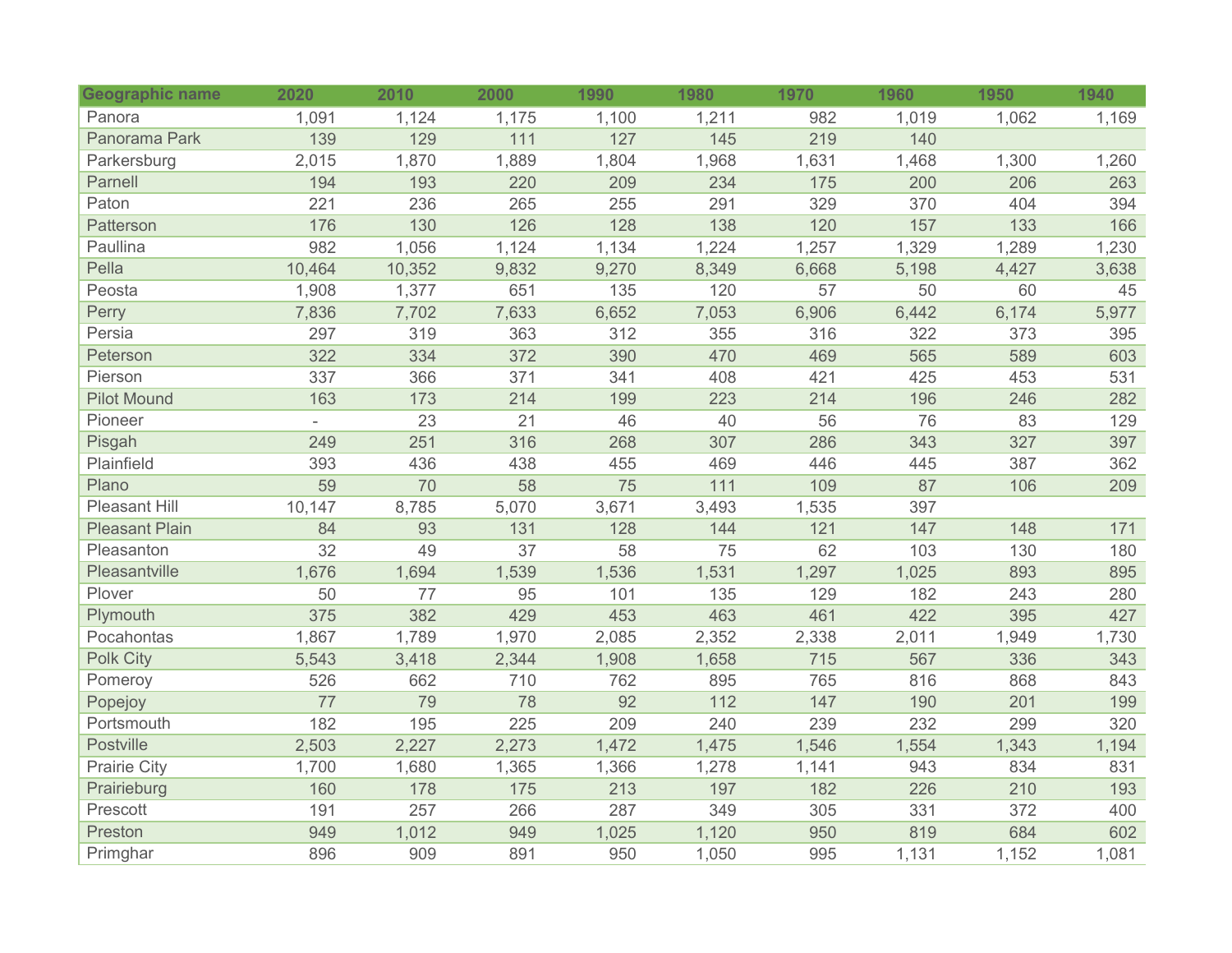| <b>Geographic name</b> | 2020  | 2010  | 2000  | 1990  | 1980  | 1970  | 1960  | 1950  | 1940  |
|------------------------|-------|-------|-------|-------|-------|-------|-------|-------|-------|
| Princeton              | 923   | 886   | 946   | 904   | 965   | 633   | 580   | 495   | 414   |
| <b>Promise City</b>    | 88    | 111   | 105   | 132   | 149   | 148   | 161   | 218   | 225   |
| Protivin               | 269   | 283   | 317   | 305   | 368   | 333   | 302   | 283   | 290   |
| Pulaski                | 264   | 260   | 249   | 262   | 267   | 255   | 299   | 381   | 400   |
| Quasqueton             | 570   | 554   | 574   | 579   | 599   | 464   | 373   | 374   | 400   |
| Quimby                 | 249   | 319   | 368   | 334   | 424   | 395   | 369   | 398   | 363   |
| Radcliffe              | 555   | 545   | 607   | 574   | 593   | 548   | 615   | 638   | 631   |
| Rake                   | 186   | 225   | 227   | 238   | 283   | 324   | 328   | 351   | 329   |
| Ralston                | 81    | 79    | 98    | 119   | 108   | 129   | 143   | 166   | 202   |
| Randalia               | 50    | 68    | 84    | 88    | 101   | 85    | 114   | 132   | 121   |
| Randall                | 154   | 173   | 148   | 161   | 171   | 179   | 201   | 202   |       |
| Randolph               | 189   | 168   | 209   | 243   | 223   | 214   | 257   | 295   | 379   |
| Rathbun                | 43    | 89    | 88    | 89    | 93    | 113   | 203   | 229   | 352   |
| Raymond                | 759   | 788   | 537   | 619   | 655   | 582   | 378   |       |       |
| Readlyn                | 845   | 808   | 786   | 773   | 858   | 616   | 547   | 468   | 426   |
| Reasnor                | 152   | 152   | 194   | 191   | 277   | 284   | 224   | 227   | 221   |
| <b>Red Oak</b>         | 5,596 | 5,742 | 6,197 | 6,264 | 6,810 | 6,210 | 6,421 | 6,526 | 5,763 |
| Redding                | 63    | 82    | 78    | 119   | 91    | 111   | 129   | 200   | 246   |
| <b>Redfield</b>        | 731   | 835   | 833   | 883   | 959   | 921   | 966   | 892   | 898   |
| Reinbeck               | 1,662 | 1,664 | 1,751 | 1,605 | 1,808 | 1,711 | 1,621 | 1,460 | 1,429 |
| Rembrandt              | 209   | 203   | 228   | 229   | 291   | 250   | 265   | 296   | 302   |
| Remsen                 | 1,678 | 1,663 | 1,762 | 1,513 | 1,592 | 1,367 | 1,338 | 1,280 | 1,196 |
| <b>Renwick</b>         | 234   | 242   | 306   | 287   | 410   | 429   | 477   | 474   | 470   |
| Rhodes                 | 271   | 305   | 294   | 272   | 367   | 347   | 358   | 369   | 379   |
| <b>Riceville</b>       | 806   | 785   | 840   | 827   | 919   | 877   | 898   | 962   | 910   |
| Richland               | 542   | 584   | 587   | 522   | 600   | 595   | 546   | 591   | 614   |
| Rickardsville          | 202   | 182   | 191   | 193   | 215   | 193   |       |       |       |
| <b>Ricketts</b>        | 109   | 145   | 144   | 122   | 143   | 141   | 133   | 166   | 167   |
| Ridgeway               | 275   | 315   | 293   | 295   | 308   | 218   | 267   | 307   | 323   |
| Rinard                 | 38    | 52    | 72    | 71    | 97    | 88    | 99    | 115   | 143   |
| <b>Ringsted</b>        | 365   | 422   | 436   | 481   | 557   | 509   | 559   | 578   | 508   |
| Rippey                 | 220   | 292   | 319   | 275   | 304   | 270   | 331   | 354   | 421   |
| Riverdale              | 379   | 405   | 656   | 419   | 462   | 684   | 477   |       |       |
| Riverside              | 1,060 | 993   | 928   | 824   | 826   | 758   | 656   | 631   | 633   |
| Riverton               | 245   | 304   | 304   | 333   | 342   | 331   | 399   | 472   | 543   |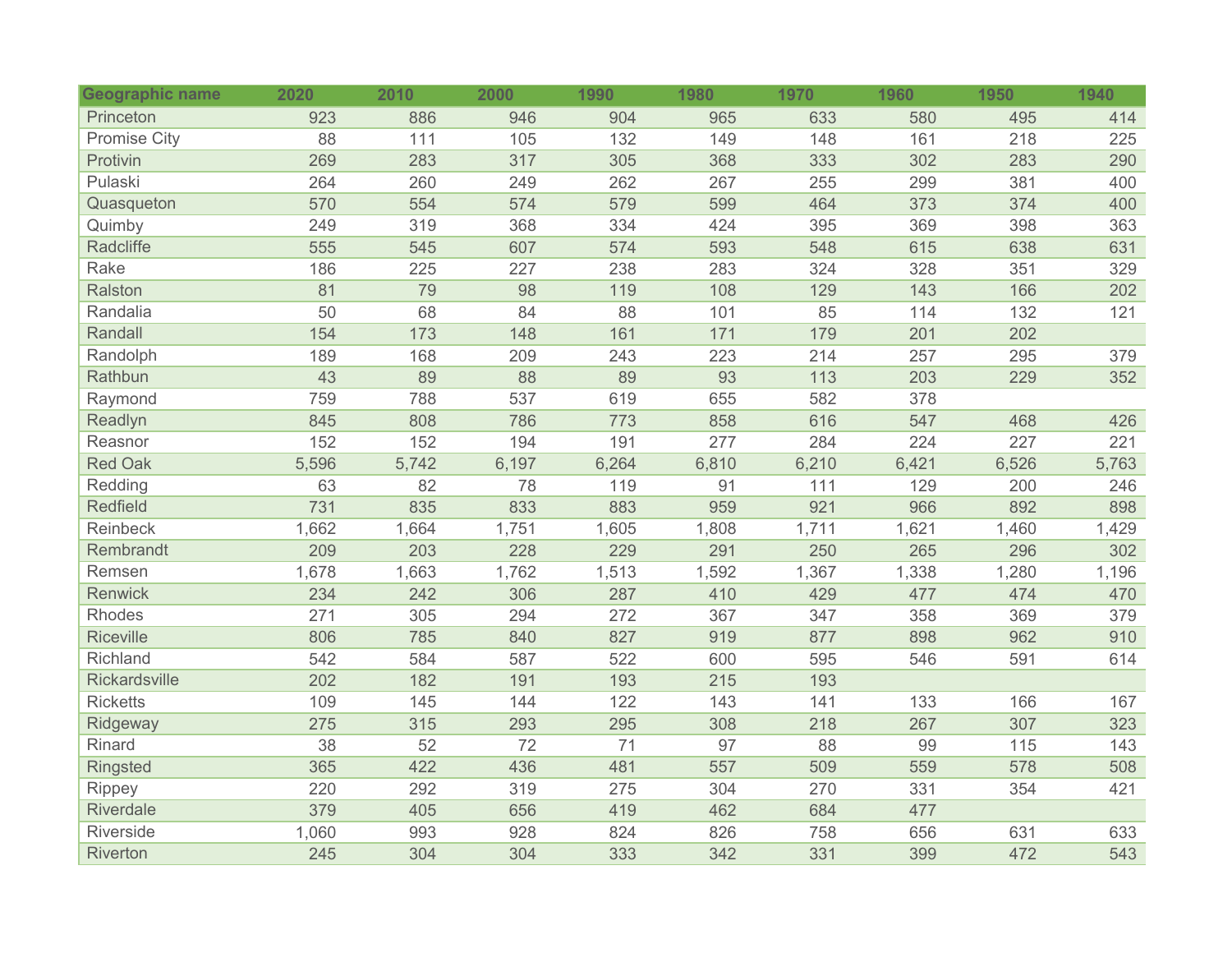| <b>Geographic name</b> | 2020  | 2010  | 2000  | 1990  | 1980  | 1970  | 1960  | 1950  | 1940  |
|------------------------|-------|-------|-------|-------|-------|-------|-------|-------|-------|
| Robins                 | 3,353 | 3,142 | 1,806 | 875   | 726   | 663   | 426   | 272   | 205   |
| <b>Rock Falls</b>      | 150   | 155   | 170   | 155   | 196   | 150   | 156   | 139   | 153   |
| Rock Rapids            | 2,611 | 2,549 | 2,573 | 2,601 | 2,693 | 2,632 | 2,780 | 2,640 | 2,556 |
| <b>Rock Valley</b>     | 4,059 | 3,354 | 2,702 | 2,540 | 2,706 | 2,205 | 1,693 | 1,581 | 1,507 |
| Rockford               | 758   | 860   | 907   | 863   | 1,012 | 902   | 941   | 979   | 1,054 |
| Rockwell               | 1,071 | 1,039 | 989   | 1,008 | 1,039 | 923   | 772   | 753   | 779   |
| <b>Rockwell City</b>   | 2,240 | 1,709 | 2,264 | 1,981 | 2,276 | 2,396 | 2,313 | 2,333 | 2,391 |
| Rodman                 | 31    | 45    | 56    | 56    | 86    | 104   | 144   | 123   | 170   |
| Rodney                 | 45    | 60    | 74    | 71    | 82    | 66    | 94    | 127   | 131   |
| Roland                 | 1,362 | 1,284 | 1,324 | 1,035 | 1,005 | 803   | 748   | 687   | 791   |
| Rolfe                  | 509   | 584   | 675   | 721   | 796   | 767   | 819   | 997   | 1,122 |
| Rome                   | 114   | $117$ | 113   | 124   | 113   | 135   | 117   | 134   | 119   |
| Rose Hill              | 157   | 168   | 205   | 171   | 214   | 192   | 223   | 243   | 269   |
| Rossie                 | 49    | 70    | 58    | 68    | 72    | 91    | 102   | 112   | 95    |
| Rowan                  | 123   | 158   | 218   | 189   | 259   | 231   | 273   | 304   | 316   |
| Rowley                 | 270   | 264   | 290   | 272   | 275   | 241   | 234   | 249   | 233   |
| Royal                  | 379   | 446   | 479   | 466   | 522   | 469   | 475   | 495   | 426   |
| <b>Rudd</b>            | 358   | 369   | 431   | 429   | 460   | 429   | 436   | 398   | 410   |
| Runnells               | 457   | 507   | 352   | 306   | 377   | 354   | 322   | 307   | 388   |
| <b>Russell</b>         | 472   | 554   | 559   | 531   | 593   | 591   | 577   | 566   | 642   |
| Ruthven                | 725   | 737   | 711   | 707   | 769   | 708   | 712   | 868   | 832   |
| Rutland                | 113   | 126   | 145   | 149   | 163   | 215   | 221   | 225   | 255   |
| Ryan                   | 350   | 361   | 410   | 382   | 390   | 343   | 347   | 362   | 341   |
| Sabula                 | 506   | 576   | 670   | 710   | 824   | 845   | 894   | 888   | 771   |
| Sac City               | 2,063 | 2,220 | 2,368 | 2,516 | 3,000 | 3,268 | 3,354 | 3,170 | 3,165 |
| Sageville              | 95    | 122   | 203   | 288   | 291   | 338   | 110   | 118   | 66    |
| Salem                  | 394   | 383   | 464   | 453   | 463   | 458   | 442   | 473   | 457   |
| <b>Salix</b>           | 295   | 363   | 370   | 367   | 429   | 387   | 394   | 337   | 392   |
| Sanborn                | 1,392 | 1,404 | 1,353 | 1,345 | 1,398 | 1,465 | 1,323 | 1,337 | 1,344 |
| Sandyville             | 58    | 51    | 61    | 59    | 86    | 89    | 115   | 92    | 93    |
| Scarville              | 74    | 72    | 97    | 92    | 82    | 81    | 105   | 105   | 136   |
| <b>Schaller</b>        | 729   | 772   | 779   | 768   | 832   | 835   | 896   | 841   | 758   |
| Schleswig              | 830   | 882   | 833   | 851   | 868   | 875   | 785   | 751   | 628   |
| Scranton               | 511   | 557   | 604   | 583   | 748   | 751   | 865   | 891   | 1,014 |
| Searsboro              | 129   | 148   | 155   | 164   | 134   | 140   | 165   | 183   | 195   |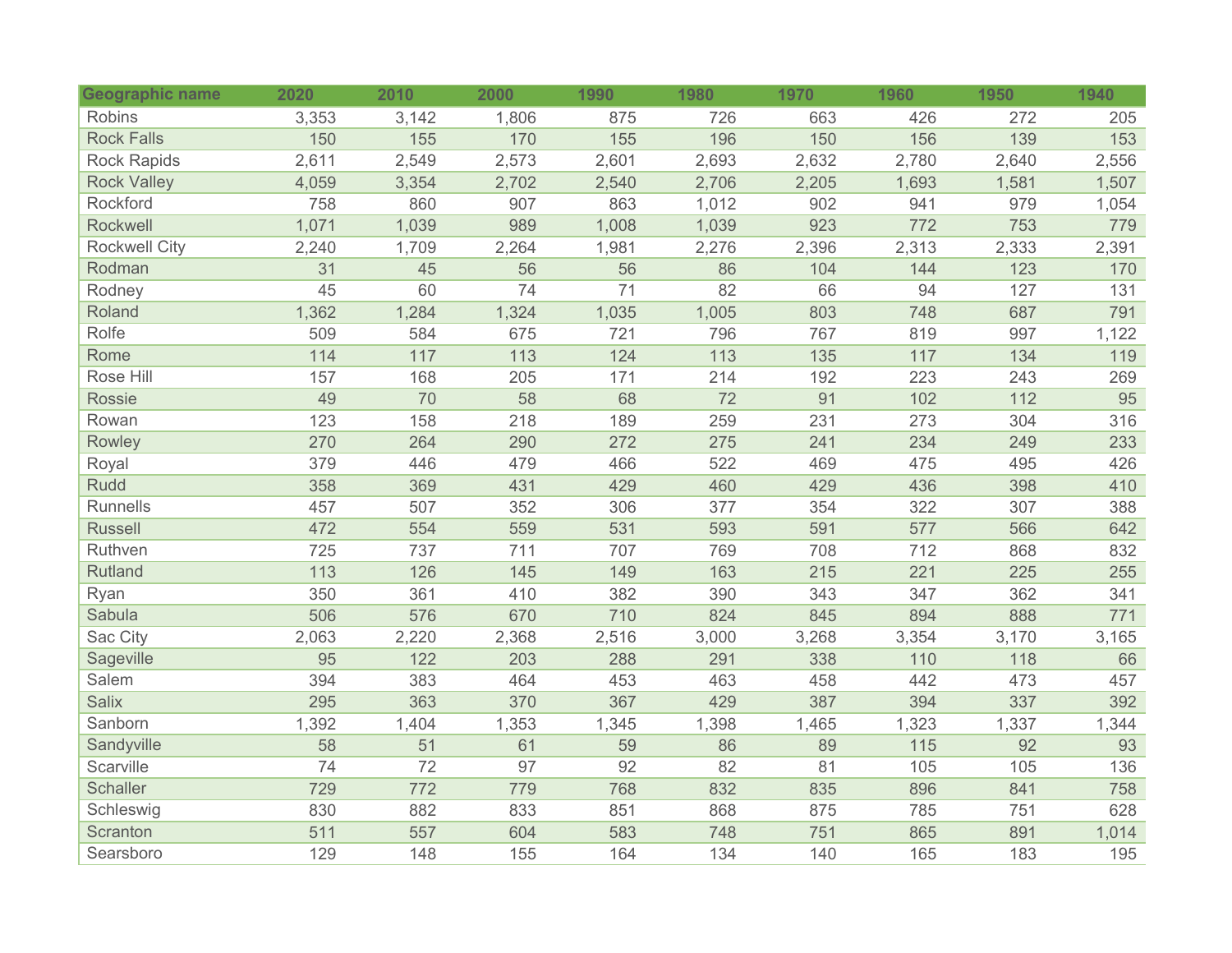| <b>Geographic name</b> | 2020   | 2010   | 2000   | 1990   | 1980   | 1970   | 1960   | 1950   | 1940   |
|------------------------|--------|--------|--------|--------|--------|--------|--------|--------|--------|
| <b>Sergeant Bluff</b>  | 5,015  | 4,227  | 3,321  | 2,772  | 2,416  | 1,164  | 813    | 569    | 587    |
| Seymour                | 634    | 701    | 810    | 869    | 1,036  | 931    | 1,117  | 1,223  | 1,539  |
| Shambaugh              | 159    | 191    | 188    | 190    | 197    | 178    | 206    | 251    | 269    |
| Shannon City           | 73     | 71     | 70     | 97     | 93     | 100    | 127    | 171    | 288    |
| Sharpsburg             | 72     | 89     | 98     | 116    | 114    | 106    | 130    | 147    | 173    |
| Sheffield              | 1,130  | 1,172  | 930    | 1,174  | 1,224  | 1,070  | 1,156  | 1,163  | 1,060  |
| Shelby                 | 727    | 641    | 696    | 637    | 665    | 537    | 533    | 592    | 627    |
| Sheldahl               | 297    | 319    | 336    | 315    | 315    | 285    | 279    | 211    | 206    |
| Sheldon                | 5,512  | 5,188  | 4,914  | 4,904  | 5,003  | 4,535  | 4,251  | 4,001  | 3,768  |
| <b>Shell Rock</b>      | 1,268  | 1,296  | 1,298  | 1,385  | 1,478  | 1,159  | 1,112  | 1,013  | 925    |
| Shellsburg             | 961    | 983    | 938    | 765    | 771    | 740    | 625    | 632    | 552    |
| Shenandoah             | 4,925  | 5,150  | 5,546  | 5,572  | 6,274  | 5,968  | 6,567  | 6,938  | 6,846  |
| Sherrill               | 189    | 177    | 186    | 148    | 208    | 190    | 174    | 162    | 82     |
| Shueyville             | 731    | 577    | 250    | 223    | 287    | 154    |        |        |        |
| Sibley                 | 2,860  | 2,798  | 2,796  | 2,815  | 3,051  | 2,749  | 2,852  | 2,559  | 2,356  |
| Sidney                 | 1,070  | 1,138  | 1,300  | 1,253  | 1,308  | 1,061  | 1,057  | 1,132  | 1,290  |
| Sigourney              | 2,004  | 2,059  | 2,209  | 2,111  | 2,330  | 2,319  | 2,387  | 2,343  | 2,355  |
| <b>Silver City</b>     | 245    | 245    | 259    | 252    | 291    | 272    | 281    | 311    | 346    |
| <b>Sioux Center</b>    | 8,229  | 7,048  | 6,002  | 5,074  | 4,588  | 3,450  | 2,275  | 1,860  | 1,680  |
| <b>Sioux City</b>      | 85,797 | 82,684 | 85,013 | 80,505 | 82,003 | 85,925 | 89,159 | 83,991 | 82,364 |
| <b>Sioux Rapids</b>    | 748    | 775    | 720    | 792    | 897    | 813    | 962    | 1,010  | 1,056  |
| Slater                 | 1,543  | 1,489  | 1,306  | 1,268  | 1,312  | 1,094  | 717    | 583    | 544    |
| Sloan                  | 1,042  | 973    | 1,032  | 938    | 978    | 799    | 704    | 654    | 628    |
| Smithland              | 181    | 224    | 221    | 252    | 282    | 293    | 349    | 373    | 389    |
| Soldier                | 184    | 174    | 207    | 205    | 257    | 242    | 284    | 323    | 208    |
| Solon                  | 3,018  | 2,037  | 1,177  | 1,050  | 969    | 837    | 604    | 527    | 515    |
| <b>Somers</b>          | 128    | 113    | 165    | 161    | 220    | 197    | 203    | 217    | 213    |
| South English          | 202    | 212    | 213    | 224    | 211    | 218    | 217    | 248    | 288    |
| Spencer                | 11,325 | 11,233 | 11,317 | 11,066 | 11,726 | 10,278 | 8,864  | 7,446  | 6,599  |
| Spillville             | 385    | 367    | 386    | 387    | 415    | 361    | 389    | 363    | 329    |
| <b>Spirit Lake</b>     | 5,439  | 4,840  | 4,261  | 3,872  | 3,976  | 3,014  | 2,685  | 2,467  | 2,161  |
| Spragueville           | 92     | 81     | 89     | 118    | 149    | 112    | 100    | 115    | 116    |
| <b>Spring Hill</b>     | 68     | 63     | 92     | 86     | 95     | 131    | 111    | 86     | 146    |
| Springbrook            | 143    | 144    | 182    | 165    | 209    | 196    | 139    | 109    | 131    |
| Springville            | 1,154  | 1,074  | 1,091  | 1,068  | 1,165  | 970    | 785    | 680    | 608    |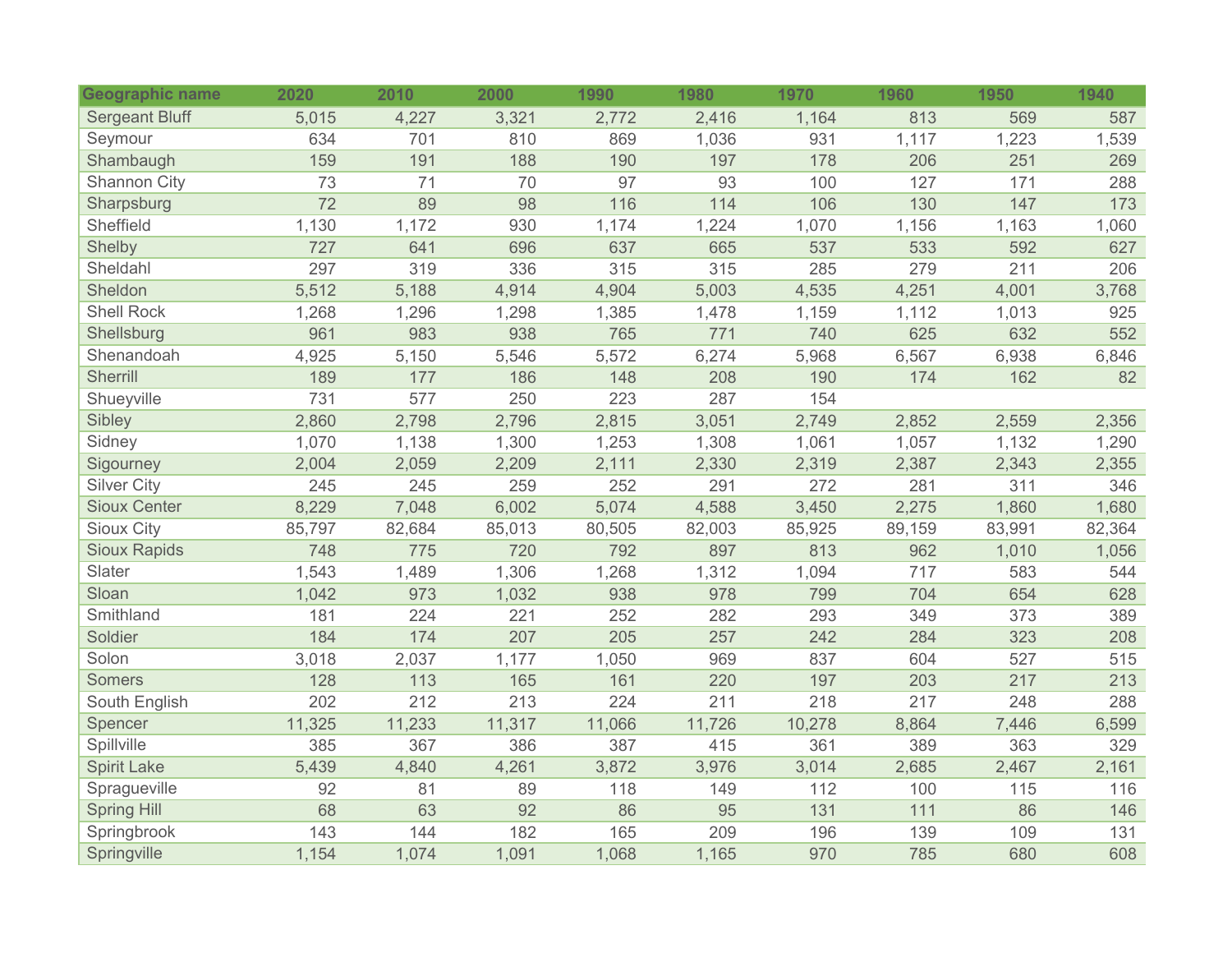| <b>Geographic name</b>  | 2020   | 2010   | 2000   | 1990  | 1980  | 1970  | 1960  | 1950  | 1940  |
|-------------------------|--------|--------|--------|-------|-------|-------|-------|-------|-------|
| St. Ansgar              | 1,160  | 1,107  | 1,031  | 1,063 | 1,100 | 994   | 1,014 | 981   | 934   |
| St. Anthony             | 76     | 102    | 109    | 112   | 140   | 156   | 130   | 175   | 211   |
| St. Charles             | 640    | 653    | 619    | 537   | 507   | 443   | 355   | 319   | 331   |
| St. Donatus             | 120    | 135    | 140    | 145   | 197   | 164   |       |       |       |
| St. Lucas               | 167    | 143    | 178    | 174   | 194   | 194   | 211   | 158   | 158   |
| St. Marys               | 108    | 127    | 134    | 113   | 111   | 105   | 94    | 89    | 84    |
| St. Olaf                | 106    | 108    | 136    | 125   | 138   | 140   | 169   | 158   | 191   |
| St. Paul                | 109    | 129    | 118    | 120   | 141   | 129   | 128   | 113   | 94    |
| Stacyville              | 458    | 494    | 469    | 481   | 538   | 598   | 588   | 544   | 533   |
| Stanhope                | 364    | 422    | 488    | 447   | 492   | 482   | 461   | 420   | 425   |
| Stanley                 | 81     | 125    | 128    | 116   | 154   | 151   | 156   | 158   | 185   |
| <b>Stanton</b>          | 678    | 689    | 714    | 692   | 747   | 574   | 514   | 570   | 571   |
| Stanwood                | 637    | 684    | 680    | 646   | 705   | 642   | 598   | 547   | 569   |
| <b>State Center</b>     | 1,391  | 1,468  | 1,349  | 1,248 | 1,292 | 1,232 | 1,142 | 1,040 | 1,033 |
| <b>Steamboat Rock</b>   | 264    | 310    | 336    | 335   | 387   | 394   | 426   | 395   | 385   |
| Stockport               | 272    | 296    | 284    | 260   | 272   | 334   | 342   | 346   | 338   |
| Stockton                | 176    | 197    | 182    | 187   | 240   | 222   | 164   | 165   | 124   |
| <b>Storm Lake</b>       | 11,269 | 10,600 | 10,076 | 8,769 | 8,814 | 8,591 | 7,728 | 6,954 | 5,274 |
| <b>Story City</b>       | 3,352  | 3,431  | 3,228  | 2,959 | 2,762 | 2,104 | 1,773 | 1,545 | 1,479 |
| <b>Stout</b>            | 191    | 224    | 217    | 192   | 190   | 196   | 145   | 135   | 135   |
| Stratford               | 707    | 743    | 746    | 715   | 806   | 710   | 703   | 673   | 712   |
| <b>Strawberry Point</b> | 1,155  | 1,279  | 1,386  | 1,357 | 1,463 | 1,281 | 1,303 | 1,247 | 1,223 |
| <b>Struble</b>          | 67     | 78     | 85     | 67    | 70    | 59    | 74    | 91    | 134   |
| <b>Stuart</b>           | 1,782  | 1,648  | 1,712  | 1,522 | 1,650 | 1,354 | 1,486 | 1,500 | 1,611 |
| Sully                   | 881    | 821    | 904    | 841   | 828   | 685   | 508   | 452   | 402   |
| Sumner                  | 2,030  | 2,028  | 2,106  | 2,078 | 2,335 | 2,174 | 2,170 | 1,911 | 1,752 |
| Superior                | 132    | 130    | 142    | 128   | 188   | 139   | 190   | 240   | 230   |
| Sutherland              | 629    | 649    | 707    | 714   | 897   | 875   | 883   | 835   | 875   |
| Swaledale               | 144    | 165    | 174    | 190   | 186   | 222   | 217   | 205   | 204   |
| Swan                    | 76     | 72     | 121    | 76    | 102   | 56    | 168   | 194   | 217   |
| Swea City               | 566    | 536    | 642    | 634   | 813   | 774   | 805   | 869   | 735   |
| Swisher                 | 914    | 879    | 813    | 645   | 654   | 417   | 271   | 205   | 93    |
| Tabor                   | 1,014  | 1,040  | 993    | 994   | 1,088 | 957   | 909   | 869   | 976   |
| Tama                    | 3,130  | 2,877  | 2,731  | 2,697 | 2,968 | 3,000 | 2,925 | 2,930 | 2,832 |
| Templeton               | 352    | 362    | 334    | 321   | 319   | 312   | 354   | 385   | 390   |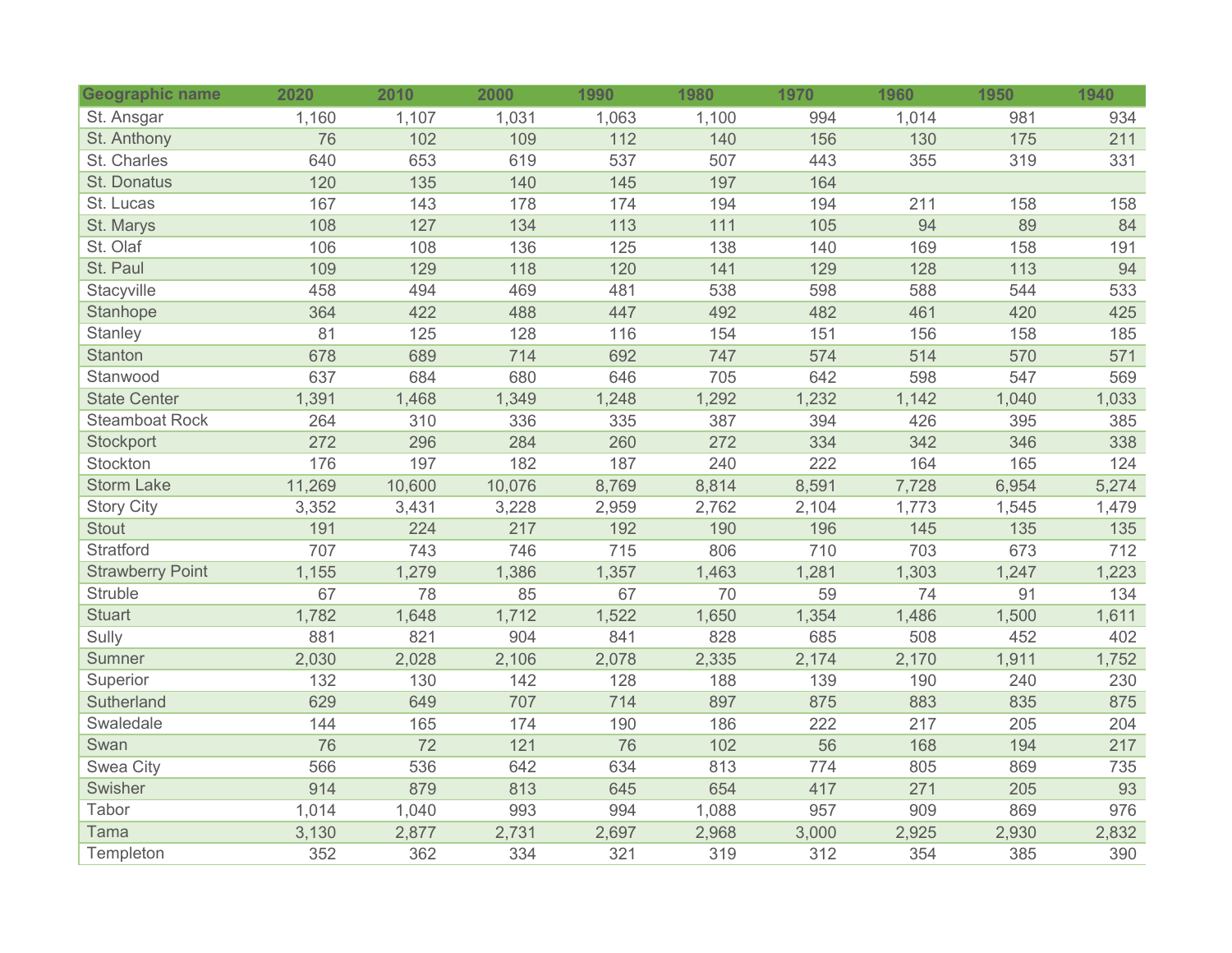| <b>Geographic name</b>    | 2020   | 2010   | 2000   | 1990   | 1980   | 1970   | 1960  | 1950  | 1940  |
|---------------------------|--------|--------|--------|--------|--------|--------|-------|-------|-------|
| <b>Tennant</b>            | 78     | 68     | 73     | 78     | 77     | 93     | 95    | 95    | 109   |
| Terril                    | 334    | 367    | 404    | 383    | 420    | 397    | 382   | 425   | 452   |
| <b>Thayer</b>             | 51     | 59     | 66     | 79     | 87     | 100    | 101   | 152   | 157   |
| Thompson                  | 495    | 502    | 596    | 498    | 668    | 600    | 689   | 698   | 664   |
| Thor                      | 181    | 186    | 174    | 205    | 200    | 212    | 234   | 271   | 264   |
| Thornburg                 | 45     | 67     | 84     | 91     | 103    | 98     | 101   | 138   | 184   |
| Thornton                  | 400    | 422    | 422    | 431    | 442    | 410    | 449   | 441   | 398   |
| Thurman                   | 167    | 229    | 236    | 239    | 221    | 230    | 268   | 284   | 325   |
| <b>Tiffin</b>             | 4,512  | 1,947  | 975    | 460    | 413    | 299    | 311   | 256   | 240   |
| <b>Tingley</b>            | 136    | 184    | 171    | 179    | 210    | 244    | 278   | 333   | 390   |
| Tipton                    | 3,149  | 3,221  | 3,155  | 2,998  | 3,055  | 2,877  | 2,862 | 2,633 | 2,518 |
| Titonka                   | 511    | 476    | 584    | 612    | 658    | 599    | 647   | 589   | 574   |
| Toledo                    | 2,369  | 2,341  | 2,539  | 2,380  | 2,455  | 2,361  | 2,417 | 2,106 | 2,073 |
| Toronto                   | 102    | 124    | 134    | 132    | 172    | 145    | 144   | 165   | 142   |
| <b>Traer</b>              | 1,583  | 1,703  | 1,594  | 1,552  | 1,703  | 1,682  | 1,623 | 1,627 | 1,493 |
| Treynor                   | 1,032  | 919    | 950    | 897    | 981    | 472    | 368   | 247   | 219   |
| Tripoli                   | 1,191  | 1,313  | 1,310  | 1,188  | 1,280  | 1,345  | 1,179 | 1,124 | 1,001 |
| Truesdale                 | 69     | 81     | 91     | 132    | 128    | 132    | 153   | 158   | 135   |
| Truro                     | 509    | 485    | 427    | 391    | 407    | 359    | 338   | 354   | 353   |
| Turin                     | 72     | 68     | 75     | 95     | 103    | 115    | 163   | 160   | 184   |
| Udell                     | 28     | 47     | 58     | 76     | 75     | 71     | 76    | 96    | 137   |
| Underwood                 | 954    | 917    | 688    | 515    | 448    | 424    | 337   | 278   | 251   |
| Union                     | 399    | 397    | 427    | 448    | 515    | 484    | 534   | 490   | 585   |
| Unionville                | 75     | 102    | 127    | 133    | 150    | 161    | 185   | 204   | 253   |
| <b>University Heights</b> | 1,228  | 1,051  | 987    | 1,042  | 1,069  | 1,265  | 841   | 446   | 261   |
| <b>University Park</b>    | 487    | 487    | 536    | 598    | 645    | 534    | 569   | 457   | 462   |
| Urbana                    | 1,554  | 1,458  | 1,019  | 595    | 574    | 552    | 544   | 414   | 397   |
| Urbandale                 | 45,580 | 39,463 | 29,072 | 23,500 | 17,869 | 14,434 | 5,821 | 1,777 | 1,083 |
| Ute                       | 338    | 374    | 378    | 395    | 479    | 512    | 511   | 563   | 581   |
| Vail                      | 396    | 436    | 452    | 388    | 490    | 486    | 473   | 532   | 576   |
| Valeria                   | 39     | 57     | 62     | 69     | 80     | 96     | 76    | 57    | 79    |
| Van Horne                 | 774    | 682    | 716    | 695    | 682    | 613    | 554   | 511   | 551   |
| Van Meter                 | 1,484  | 1,016  | 866    | 751    | 747    | 464    | 385   | 364   | 436   |
| Van Wert                  | 178    | 230    | 231    | 249    | 245    | 244    | 253   | 318   | 383   |
| Varina                    | 68     | 71     | 90     | 102    | 122    | 140    | 162   | 144   | 220   |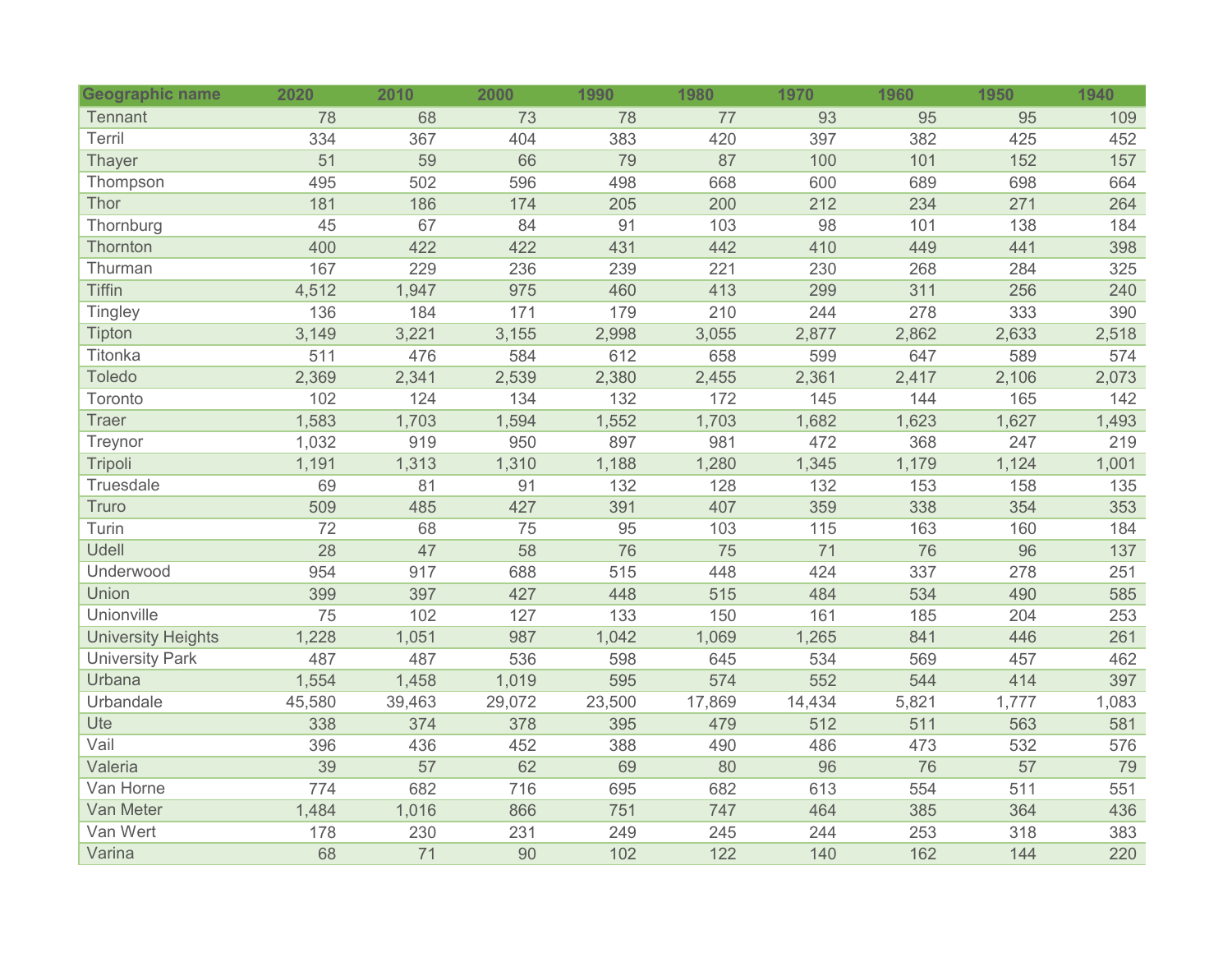| Geographic name     | 2020   | 2010   | 2000   | 1990   | 1980   | 1970   | 1960   | 1950   | 1940   |
|---------------------|--------|--------|--------|--------|--------|--------|--------|--------|--------|
| Ventura             | 711    | 717    | 670    | 590    | 614    | 543    |        |        |        |
| Victor              | 875    | 893    | 952    | 966    | 1,046  | 949    | 870    | 741    | 763    |
| Villisca            | 1,132  | 1,252  | 1,344  | 1,332  | 1,434  | 1,402  | 1,690  | 1,838  | 2,011  |
| Vincent             | 130    | 174    | 158    | 185    | 207    | 204    | 173    | 193    | 192    |
| Vining              | 54     | 50     | 70     | 78     | 96     | 71     | 122    | 112    | 126    |
| Vinton              | 4,938  | 5,257  | 5,102  | 5,103  | 5,040  | 4,845  | 4,781  | 4,307  | 4,163  |
| Volga               | 203    | 208    | 247    | 306    | 310    | 305    | 361    | 423    | 429    |
| Wadena              | 209    | 262    | 243    | 236    | 230    | 237    | 275    | 316    | 377    |
| Wahpeton            | 345    | 341    | 462    | 484    | 372    | 149    | 117    | 127    | 73     |
| Walcott             | 1,551  | 1,629  | 1,528  | 1,356  | 1,425  | 989    | 664    | 480    | 440    |
| Walford             | 1,366  | 1,463  | 1,224  | 303    | 285    | 286    | 264    |        |        |
| Walker              | 688    | 791    | 750    | 673    | 733    | 622    | 584    | 549    | 462    |
| <b>Wall Lake</b>    | 755    | 819    | 841    | 235    | 256    | 245    | 228    | 229    | 233    |
| Wallingford         | 165    | 197    | 210    | 875    | 892    | 936    | 812    | 753    | 762    |
| Walnut              | 747    | 785    | 778    | 857    | 897    | 870    | 777    | 888    | 902    |
| Wapello             | 2,084  | 2,067  | 2,124  | 2,013  | 2,011  | 1,873  | 1,745  | 1,755  | 1,603  |
| Washington          | 7,352  | 7,266  | 7,047  | 7,074  | 6,584  | 6,317  | 6,037  | 5,902  | 5,227  |
| Washta              | 209    | 248    | 282    | 284    | 320    | 319    | 310    | 403    | 442    |
| Waterloo            | 67,314 | 68,406 | 68,747 | 66,467 | 75,985 | 75,533 | 71,755 | 65,198 | 51,743 |
| Waterville          | 109    | 144    | 145    | 140    | 157    | 158    | 184    | 199    | 253    |
| Waucoma             | 229    | 257    | 299    | 277    | 308    | 357    | 364    | 385    | 430    |
| Waukee              | 23,940 | 13,790 | 5,126  | 2,512  | 2,227  | 1,577  | 687    | 501    | 473    |
| Waukon              | 3,827  | 3,897  | 4,131  | 4,019  | 3,983  | 3,883  | 3,639  | 3,158  | 2,972  |
| Waverly             | 10,394 | 9,874  | 8,968  | 8,539  | 8,444  | 7,205  | 6,357  | 5,124  | 4,156  |
| Wayland             | 964    | 966    | 945    | 838    | 720    | 702    | 597    | 600    | 576    |
| Webb                | 138    | 141    | 165    | 167    | 222    | 234    | 236    | 235    | 254    |
| Webster             | 94     | 88     | 110    | 103    | 124    | 130    | 137    | 136    | 165    |
| <b>Webster City</b> | 7,825  | 8,070  | 8,176  | 7,894  | 8,572  | 8,488  | 8,520  | 7,611  | 6,738  |
| Weldon              | 136    | 125    | 145    | 151    | 187    | 155    | 202    | 229    | 250    |
| Wellman             | 1,524  | 1,408  | 1,393  | 1,085  | 1,125  | 977    | 1,085  | 1,071  | 1,129  |
| Wellsburg           | 720    | 707    | 716    | 682    | 761    | 754    | 827    | 744    | 616    |
| Welton              | 121    | 165    | 159    | 184    | 119    | 104    | 88     | 93     | 100    |
| Wesley              | 391    | 390    | 467    | 444    | 598    | 548    | 514    | 509    | 468    |
| <b>West Bend</b>    | 791    | 785    | 834    | 862    | 941    | 865    | 910    | 772    | 737    |
| <b>West Branch</b>  | 2,509  | 2,322  | 2,188  | 1,908  | 1,867  | 1,322  | 1,053  | 769    | 719    |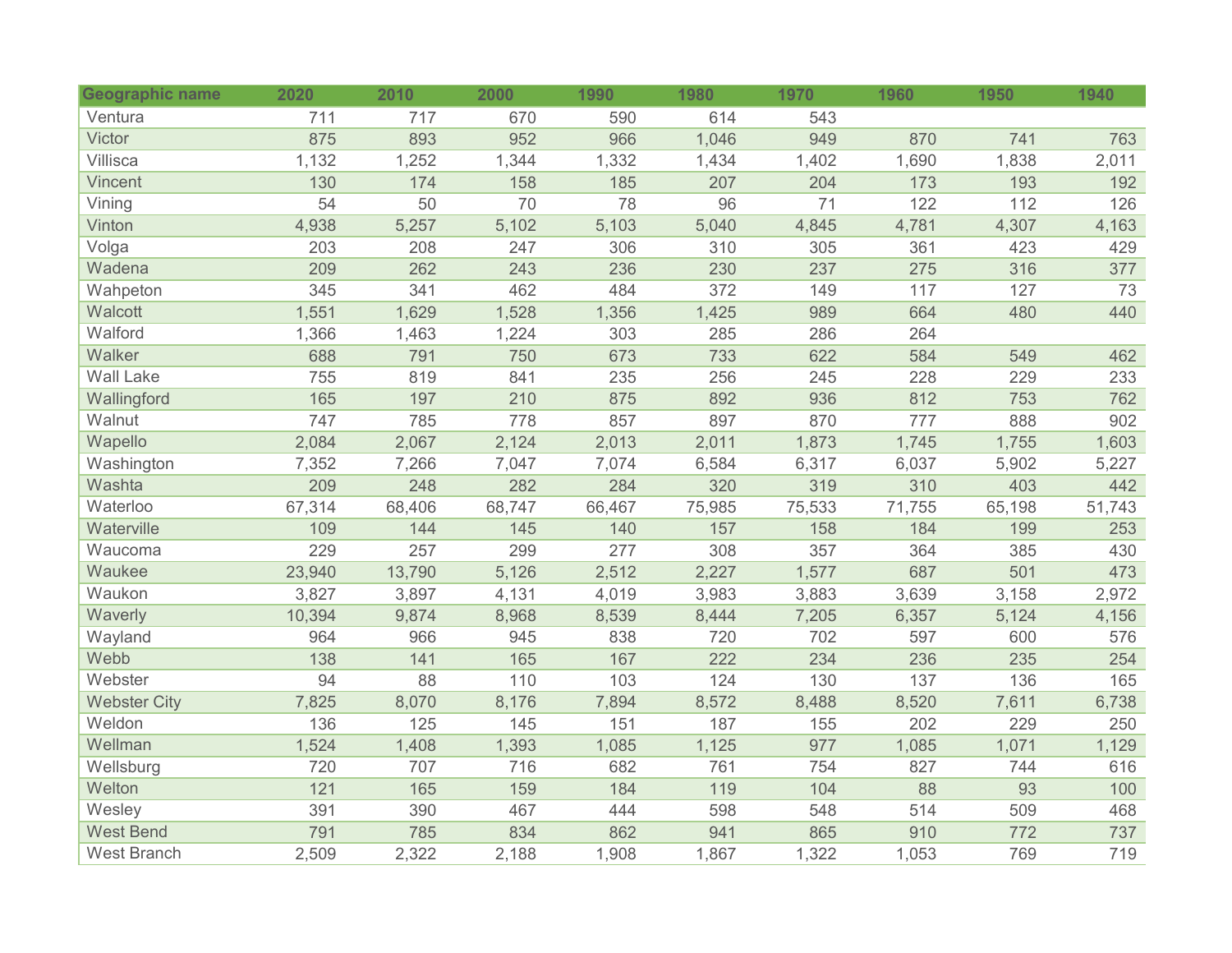| Geographic name        | 2020   | 2010   | 2000   | 1990   | 1980   | 1970   | 1960   | 1950  | 1940  |
|------------------------|--------|--------|--------|--------|--------|--------|--------|-------|-------|
| <b>West Burlington</b> | 3,197  | 2,968  | 3,161  | 3,083  | 3,371  | 3,139  | 2,560  | 1,614 | 1,323 |
| <b>West Chester</b>    | 144    | 146    | 159    | 178    | 191    | 199    | 253    | 218   | 213   |
| <b>West Des Moines</b> | 68,723 | 56,609 | 46,403 | 31,702 | 21,894 | 16,441 | 11,949 | 5,615 | 4,252 |
| <b>West Liberty</b>    | 3,858  | 3,736  | 3,332  | 2,935  | 2,723  | 2,296  | 2,042  | 1,866 | 1,802 |
| West Okoboji           | 308    | 289    | 432    | 263    | 435    | 210    | 171    | 158   | 117   |
| <b>West Point</b>      | 921    | 966    | 980    | 1,079  | 1,133  | 1,045  | 758    | 662   | 543   |
| <b>West Union</b>      | 2,490  | 2,486  | 2,549  | 2,490  | 2,783  | 2,624  | 2,551  | 2,141 | 2,059 |
| Westfield              | 123    | 132    | 189    | 160    | 199    | 148    | 187    | 172   | 197   |
| Westgate               | 192    | 211    | 234    | 207    | 263    | 204    | 214    | 226   | 247   |
| Westphalia             | 126    | 127    | 160    | 144    | 169    | 121    | 131    | 160   | 126   |
| Westside               | 285    | 299    | 327    | 348    | 387    | 389    | 367    | 393   | 373   |
| Westwood               | 101    | 112    | 127    | 104    |        |        |        |       |       |
| <b>What Cheer</b>      | 607    | 646    | 678    | 762    | 803    | 868    | 956    | 1,119 | 1,339 |
| Wheatland              | 775    | 764    | 772    | 723    | 840    | 832    | 643    | 568   | 535   |
| Whiting                | 745    | 762    | 707    | 683    | 734    | 590    | 595    | 663   | 688   |
| Whittemore             | 497    | 504    | 530    | 535    | 647    | 658    | 741    | 678   | 671   |
| Whitten                | 100    | 149    | 160    | 137    | 168    | 194    | 184    | 174   | 227   |
| Willey                 | 73     | 88     | 103    | 78     | 94     | 72     | 80     | 94    | 86    |
| Williams               | 307    | 344    | 427    | 368    | 410    | 456    | 490    | 519   | 489   |
| Williamsburg           | 3,346  | 3,068  | 2,622  | 2,174  | 2,033  | 1,544  | 1,342  | 1,183 | 1,308 |
| Williamson             | 120    | 152    | 163    | 166    | 210    | 216    | 262    | 294   | 616   |
| Wilton                 | 2,924  | 2,802  | 2,829  | 2,577  | 2,502  | 1,873  | 1,750  | 1,446 | 1,146 |
| <b>Windsor Heights</b> | 5,252  | 4,860  | 4,805  | 5,190  | 5,474  | 6,303  | 4,715  | 1,414 |       |
| Winfield               | 1,033  | 1,134  | 1,131  | 1,051  | 1,042  | 897    | 862    | 888   | 864   |
| Winterset              | 5,353  | 5,190  | 4,768  | 4,196  | 4,021  | 3,654  | 3,639  | 3,570 | 3,631 |
| Winthrop               | 823    | 850    | 772    | 742    | 767    | 750    | 649    | 604   | 546   |
| Wiota                  | 91     | 116    | 149    | 160    | 181    | 171    | 195    | 227   | 246   |
| Woden                  | 188    | 229    | 243    | 259    | 287    | 265    | 283    | 272   | 305   |
| Woodbine               | 1,625  | 1,459  | 1,564  | 1,500  | 1,463  | 1,349  | 1,304  | 1,304 | 1,467 |
| Woodburn               | 146    | 202    | 244    | 240    | 207    | 186    | 202    | 255   | 324   |
| Woodward               | 1,346  | 1,024  | 1,200  | 1,197  | 1,212  | 1,010  | 967    | 908   | 895   |
| Woolstock              | 144    | 168    | 204    | 212    | 235    | 222    | 269    | 255   | 271   |
| Worthington            | 382    | 401    | 381    | 439    | 432    | 365    | 360    | 337   | 326   |
| Wyoming                | 523    | 515    | 626    | 659    | 702    | 746    | 797    | 724   | 656   |
| Yale                   | 267    | 246    | 287    | 220    | 299    | 301    | 260    | 293   | 287   |